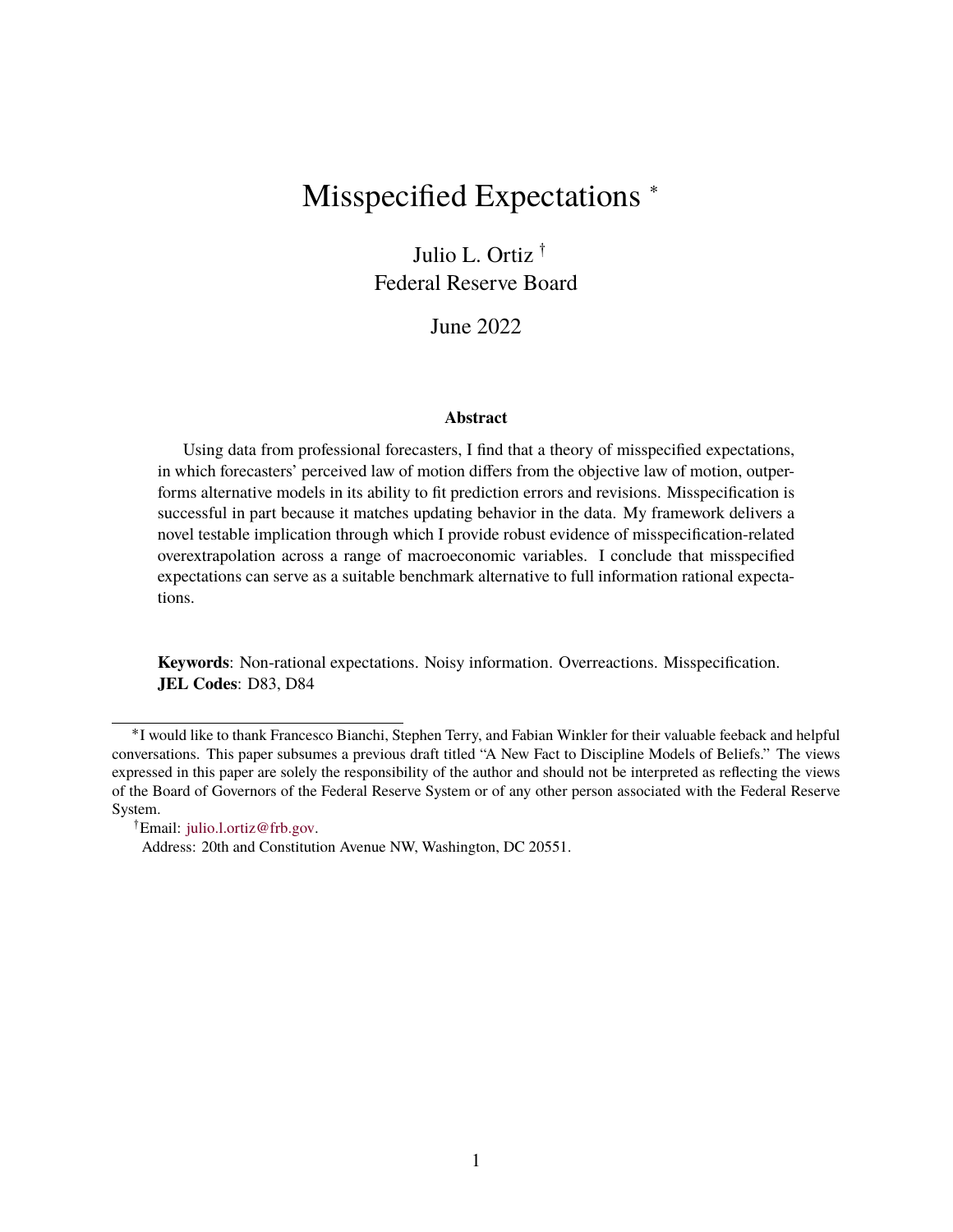## **1 Introduction**

Survey forecasts appear to violate the Law of Iterated Expectations. The predictability of forecast errors on the basis of information available to respondents in real time has animated a rich literature studying deviations from full information rational expectations (FIRE) [\(Mankiw and Reis,](#page-23-0) [2002;](#page-23-0) [Coibion and Gorodnichenko,](#page-22-0) [2015;](#page-22-0) [Bordalo et al.,](#page-22-1) [2020;](#page-22-1) [Kohlhas and Walther,](#page-23-1) [2021\)](#page-23-1). While several theoretical departures from FIRE can explain forecast inefficiency, the literature has not yet settled on a benchmark non-FIRE model [\(Reis,](#page-24-0) [2020\)](#page-24-0). This paper undertakes a formal analysis of competing theories of expectation formation in an effort to establish such a benchmark in the literature.

I study a noisy information rational expectations model along with three leading non-FIRE theories of: diagnostic expectations [\(Bordalo et al.,](#page-22-1) [2020\)](#page-22-1), overconfidence [\(Daniel et al.,](#page-23-2) [1998\)](#page-23-2), and misspecified expectations [\(Fuster et al.,](#page-23-3) [2010\)](#page-23-3). Using panel data from the Survey of Professional Forecasters (SPF), I estimate these models and find that misspecified expectations best fits observed forecast errors and revisions. Misspecification is successful relative to the other theories because, in addition to generating overreactions, it is able to produce realistic updating behavior among forecasters. Finally, I derive a novel testable implication through which I document reduced form evidence of overextrapolation stemming from misspecified expectations. Taken together, my results suggest that a theory in which forecasters adopt parsimonious models of richer underlying processes (e.g., specify an AR(1) instead of the true AR(2) process) can serve as a successful benchmark departure from FIRE.

I begin by illustrating a simple forecasting problem in a noisy information environment. The macroeconomic variable of interest has a persistent and transitory component which cannot be separately observed. Forecasters issue predictions of this aggregate based on information gleaned from its lagged realization and a contemporaneous private signal. The inclusion of the former as an observable is directly motivated by the timing of the survey. In this linear Gaussian setting, forecasters employ the Kalman filter in order to obtain the optimal forecast which is consistent with the conditional expectation.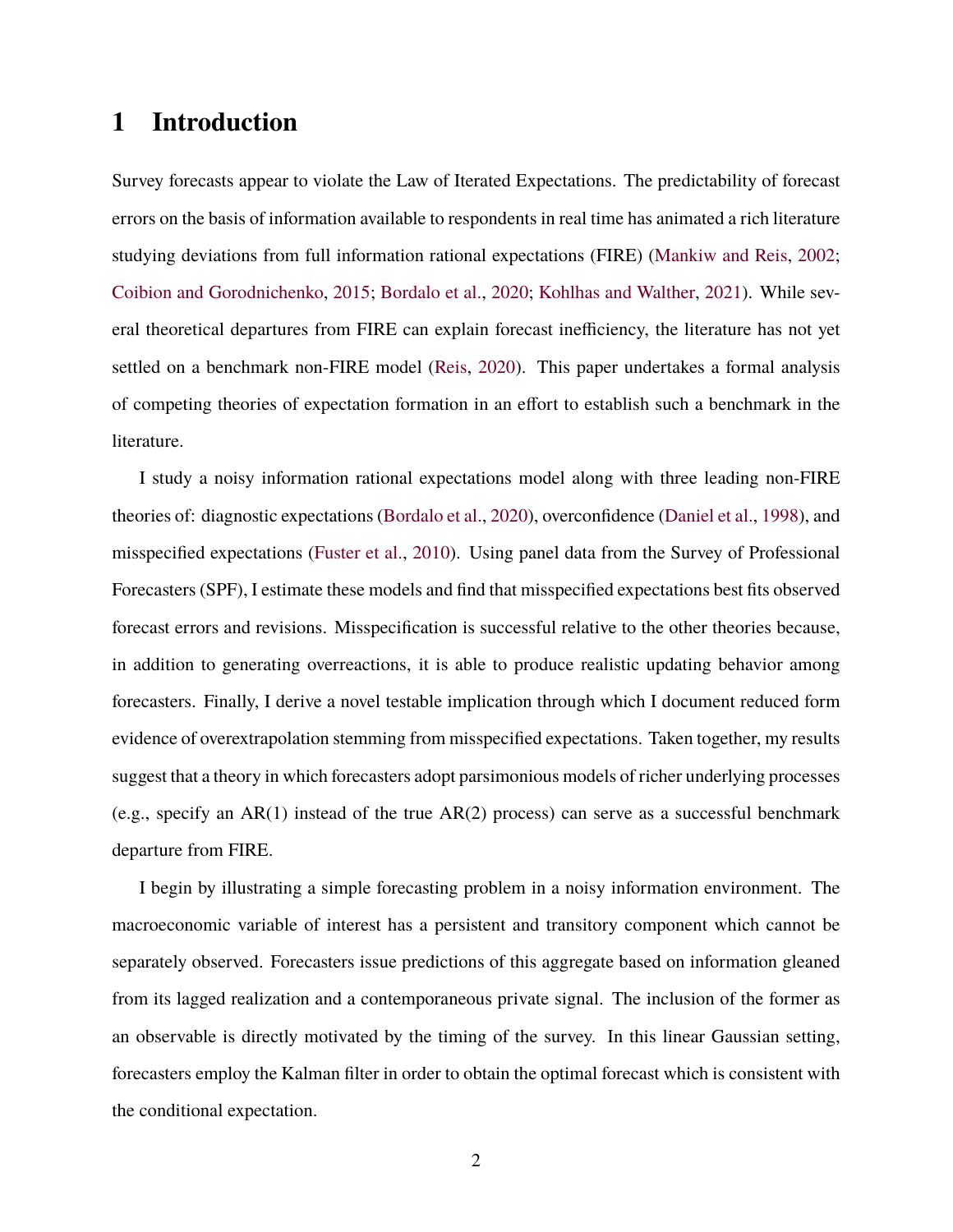I next examine three models of expectation formation and assess their ability to fit the data relative to the rational baseline. In this paper, I focus on straightforward biases which can be flexibly embedded into more complex macroeconomic models. In particular, I study theories of (i) diagnostic expectations, in which forecasters overreact to all information, (ii) overconfidence, in which forecasters overreact to private information, and (iii) misspecified expectations, in which forecasters overextrapolate. I estimate these models via maximum likelihood estimation (MLE). Inspecting the likelihood functions and information criteria, I find that misspecified expectations outperforms the alternatives.

I then extend each of these models to feature strategic interactions. In this case, forecasters form expectations about the macroeconomic variable as well as the consensus forecast, making higher order beliefs important for expectation formation. Upon estimating these models, I find robust evidence of strategic substitutability among forecasters, consistent with [Ottaviani and Sørensen](#page-24-1) [\(2006\)](#page-24-1) and [Gemmi and Valchev](#page-23-4) [\(2021\)](#page-23-4). The results from this extension once again reveal that misspecified expectations outperforms the other theories.

My results are robust to a variety of alternative considerations. First, I show that misspecified expectations provide the best fit to forecasts of other aggregates such as inflation. Second, I show that my results remain unchanged when estimating the models over a different sample period. Finally, I find that my results hold under alternative assumptions about the objective data generating process.

Digging deeper, I show that misspecified expectations provides a better fit to the data because it can jointly generate individual overreaction and empirically realistic updating behavior. All three non-FIRE models can produce a negative linear relationship between errors and revisions, the moment of interest for measuring overreactions. The candidate models, however, are not observationally equivalent and imply distinct updating behavior. Forecasters update, in part, based on news about the past and the present. The misspecified expectations model delivers an updating rule in which forecasters place the most weight on their priors, followed by current news, and then past news, as in the data. Overconfident expectations, on the other hand, place too much weight on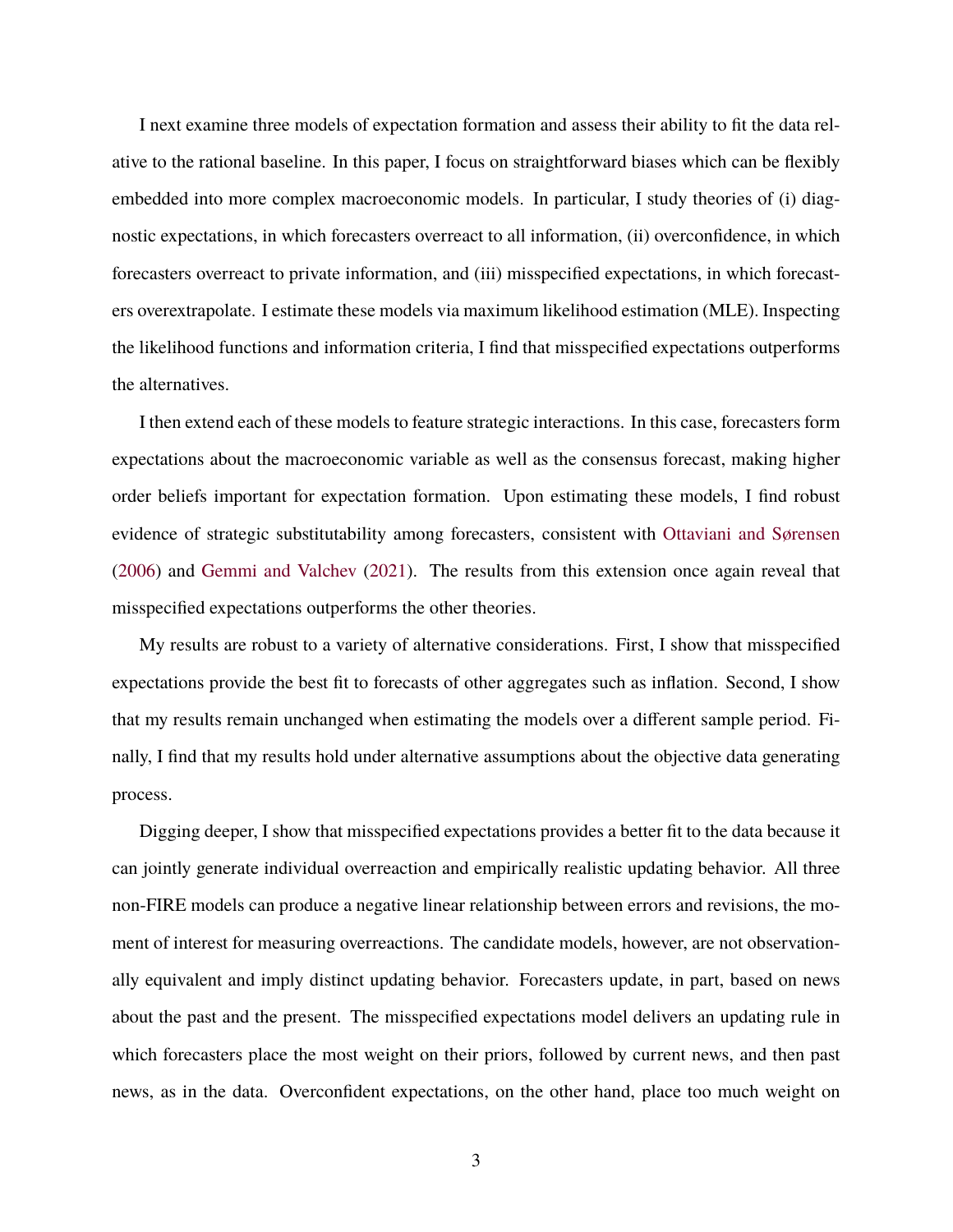current news. Moreover, diagnostic forecasters counterfactually update in the opposite direction of their priors while also placing too much weight on past news. Thus, despite being able to produce overreactions, only misspecified expectations can accurately capture forecasters' updating behavior.

Lastly, I provide a new testable prediction through which I estimate misspecification-related overextrapolation in the data. This testable implication amounts to a regression of the forecast error on the current forecast, controlling for past forecast errors. After estimating this regression via OLS for a range of macroeconomic variables, I find that forecasters robustly overextrapolate the objective persistence of the driving process by 0.10 to 0.20 for most macroeconomic variables. These reduced form estimates are consistent with the maximum likelihood estimates.

Though I do not consider all models of expectation formation, my findings suggest that updating dynamics are an important feature of the data to match. Whereas many theories can explain overreaction in expectations, these overreactions emanate from different sources depending on the specifics of the model. Matching observed updating behavior, therefore, provides further discipline to these models and ultimately allows one to better understand why forecasts violate FIRE. Hence, beyond the set of theories that I consider, the ideal alternative to FIRE should generate empiricallyconsistent updating rules.

My paper relates to a number of both longstanding and more recent contributions to the literature. First, my paper relates to the literature studying non-rational biases in survey forecasts. [Bordalo et al.](#page-22-1) [\(2020\)](#page-22-1) find that forecast errors and revisions are negatively correlated at the individual level. I use this correlation as the relevant measure of overreactions in Section 5. To explain these apparent overreactions, [Bordalo et al.](#page-22-1) [\(2020\)](#page-22-1) propose a theory of diagnostic expectations. In earlier contributions, [Daniel et al.](#page-23-2) [\(1998\)](#page-23-2) and [Moore and Healy](#page-23-5) [\(2008\)](#page-23-5) propose theories of overconfidence in which forecasters believe their private information to be more precise than it truly is. Other behavioral biases have also been proposed in the literature [\(Broer and Kohlhas,](#page-22-2) [2019;](#page-22-2) [Rozsypal and Schlafmann,](#page-24-2) [2019\)](#page-24-2).

At the same time, my paper relates to the literature studying rational deviations from FIRE. For instance, [Azeredo da Silvera et al.](#page-22-3) [\(2020\)](#page-22-3) propose a theory of noisy memory in which forecasters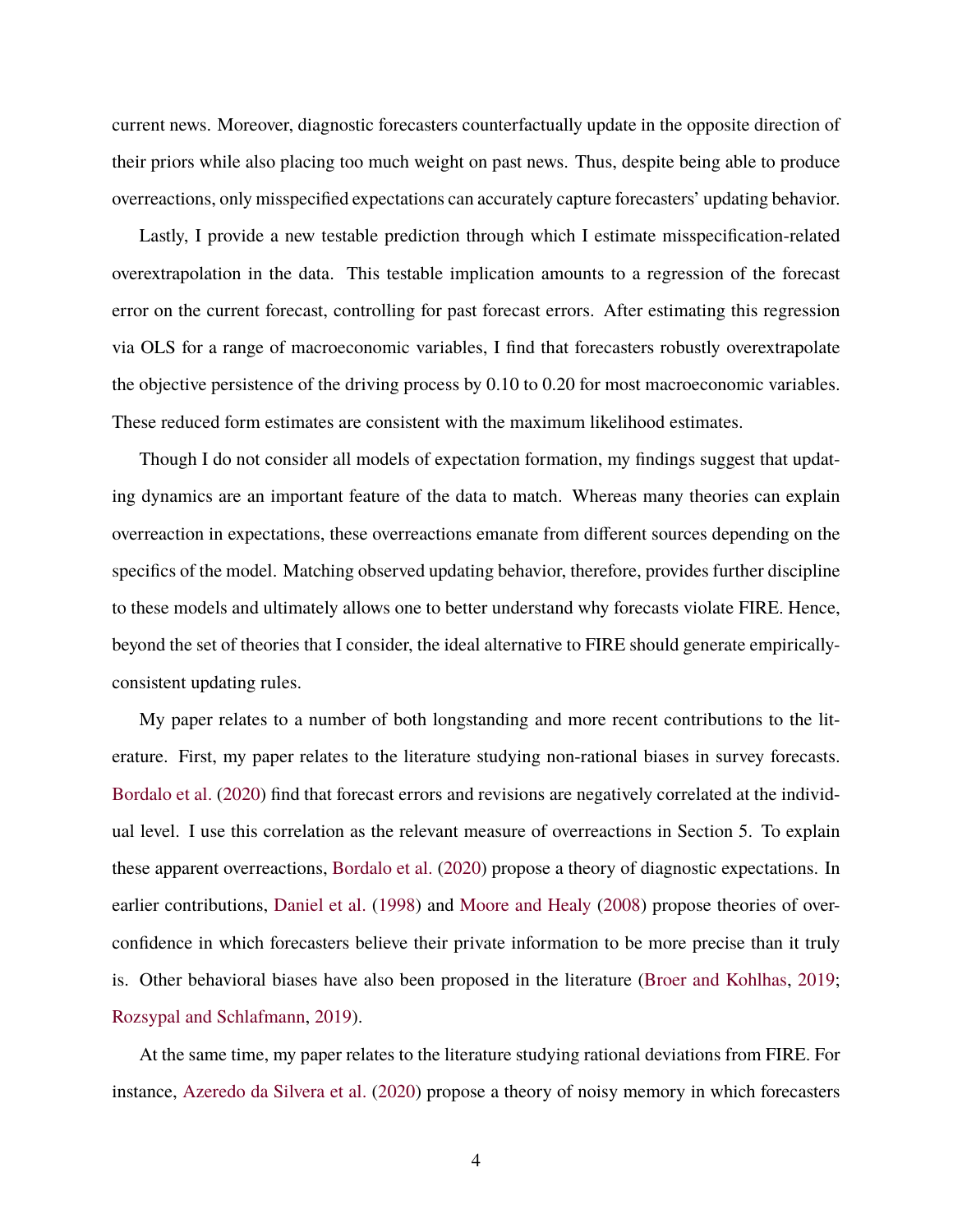optimize over their history of past signals. In addition, [Burgi and Ortiz](#page-22-4) [\(2022\)](#page-22-4) offer a theory of low frequency smoothing, which, when linked to high frequency forecasts, can generate high frequency overreactions. Moreover, [Farmer et al.](#page-23-6) [\(2021\)](#page-23-6) propose an explanation relating to learning under nonlinear dynamics. This paper studies parsimonious deviations from FIRE and argues that misspecification, similar to [Fuster et al.](#page-23-3) [\(2010\)](#page-23-3), can serve as a benchmark non-FIRE theory to approximate empirically relevant belief dynamics in macroeconomic models. The underlying driver of misspecification can be rational or non-rational.

The rest of the paper is organized as follows. Section 2 details the noisy information setting and the rational baseline model. Section 3 estimates the menu of biased models. Section 4 extends these models to feature strategic interaction. Section 5 explores why misspecified expectations outperforms the alternatives. Section 6 estimates misspecification-related overextrapolation in the data. Section 7 concludes.

### **2 A Baseline Rational Expectations Model**

I begin by outlining a noisy information rational expectations model which will serve as the baseline non-FIRE theory against which I will compare the other non-FIRE models. Suppose that a forecaster wishes to predict some aggregate variable,  $x_t$ , which is the sum of a persistent and transitory component:

$$
x_t = s_t + e_t, \quad e_t \sim N(0, \sigma_e^2),
$$

where  $s_t$  evolves according to an AR(1) process,

$$
s_t = \rho s_{t-1} + w_t, \quad w_t \sim N(0, \sigma_w^2).
$$

At a given point in time, t, the forecaster, indexed by i, has access to a noisy private signal,<sup>[1](#page-4-0)</sup>

$$
y_t^i = s_t + v_t^i, \quad v_t^i \sim N(0, \sigma_v^2),
$$

<span id="page-4-0"></span><sup>&</sup>lt;sup>1</sup>When  $\sigma_v = \sigma_e = 0$ , the model collapses to a FIRE model.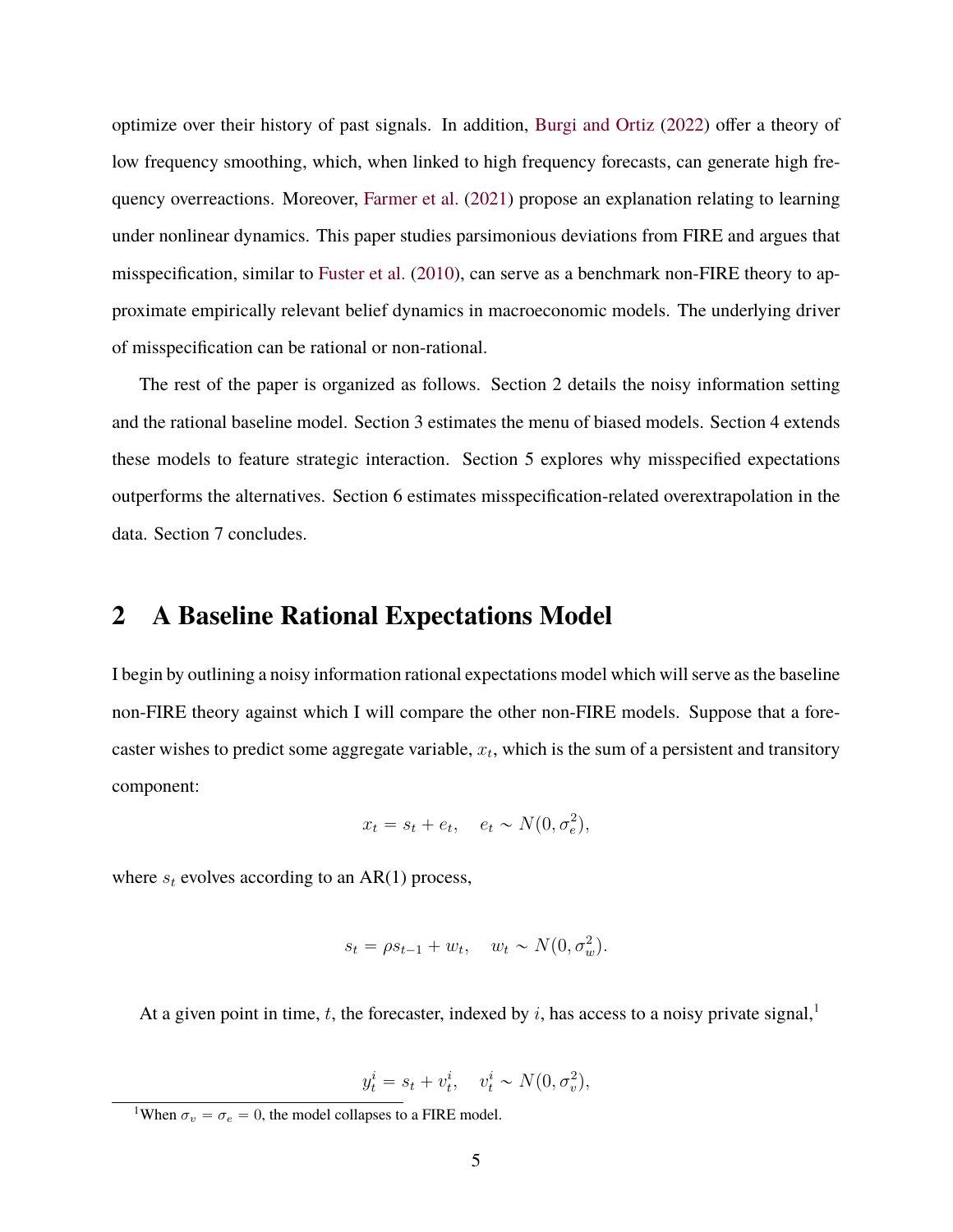and also observes the previous period's realization of the aggregate variable,  $x_{t-1}$ .

The forecaster's objective is to minimize her mean squared errors. Hence, the optimal forecast of  $x_t$  is the conditional expectation  $\mathbb{E}(x_t|\Omega_t^i)$ , where  $\Omega_t^i$  denotes the forecaster's information set at time t. In this linear Gaussian setting, forecaster can employ the Kalman filter to obtain the optimal forecast. Casting the model in state space form, we define the state and measurement equations, respectively, as:<sup>[2](#page-5-0)</sup>

<span id="page-5-1"></span>
$$
\begin{bmatrix} s_t \\ s_{t-1} \end{bmatrix} = \begin{bmatrix} \rho & 0 \\ 1 & 0 \end{bmatrix} \begin{bmatrix} s_{t-1} \\ s_{t-2} \end{bmatrix} + \begin{bmatrix} 1 \\ 0 \end{bmatrix} w_t
$$

$$
\begin{bmatrix} y_t^i \\ x_{t-1} \end{bmatrix} = \begin{bmatrix} 1 & 0 \\ 0 & 1 \end{bmatrix} \begin{bmatrix} s_t \\ s_{t-1} \end{bmatrix} + \begin{bmatrix} 1 & 0 \\ 0 & 1 \end{bmatrix} \begin{bmatrix} v_t^i \\ e_{t-1} \end{bmatrix}.
$$

From the Kalman filter, we obtain the following predict and update equations for  $s_t$ ,

<span id="page-5-2"></span>
$$
\text{Predict:} \quad s_{t|t-1}^i = \rho s_{t-1|t-1}^i \tag{1}
$$

Update: 
$$
s_{t|t}^i = s_{t|t-1}^i + \kappa_1(y_t^i - s_{t|t-1}^i) + \kappa_2(x_{t-1} - s_{t-1|t-1}^i),
$$
 (2)

where  $\kappa_1$  and  $\kappa_2$  denote the Kalman gains, which are the optimal weights placed on either signal when updating the current prediction  $s_{t|t}^i$ .

Note that in this setting, the optimal forecast of  $x_t$  coincides with the optimal forecast of the latent state,  $x_{t|t}^i = s_{t|t}^i$ . Furthermore, the forecast error,  $x_t - x_{t|t}^i$ , is uncorrelated with anything residing in the forecaster's information set in period  $t$ . At the same time, the forecast revision,  $x_{t|t}^i - x_{t|t-1}^i$ , is uncorrelated with anything in the forecaster's information set at time t [\(Nordhaus](#page-24-3) [and Durlauf,](#page-24-3) [1984;](#page-24-3) [Nordhaus,](#page-24-4) [1987\)](#page-24-4). In the next section, I will consider a menu of alternative theories of expectation formation which deviate from this baseline model.

<span id="page-5-0"></span><sup>&</sup>lt;sup>2</sup>Note that  $y_t^i$ , though observable to the forecaster, it is unobservable to the econometrician. This motivates the use of the statistical model in the next section.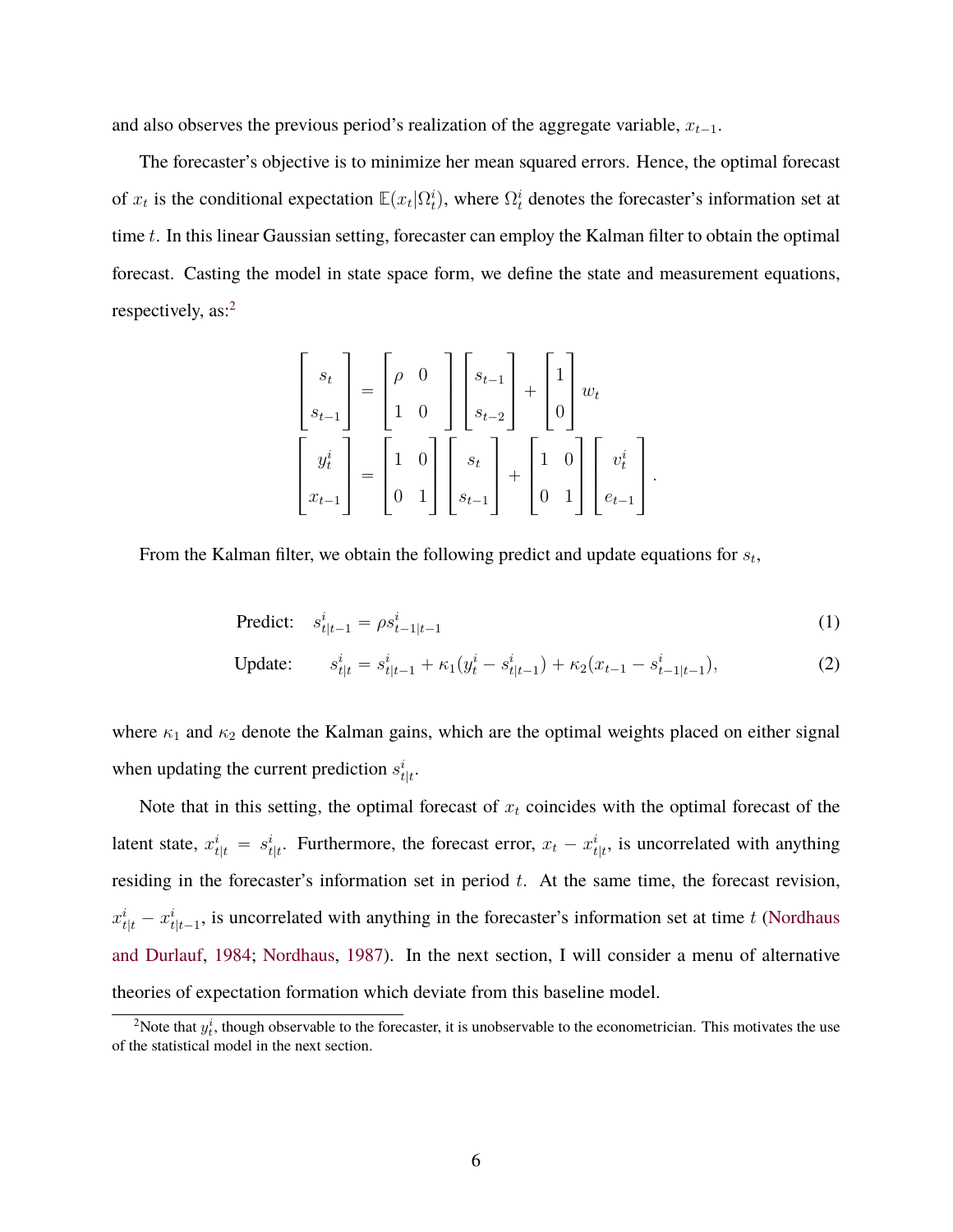### **3 Assessing Alternative Models of Beliefs**

In this section, I estimate leading theories of expectation formation, and show that model misspecification is best able to explain the biases present in the data. Specifically, I consider models of diagnostic expectations, overconfidence, and misspecification.

### **3.1 Diagnostic Expectations (DE)**

Diagnostic expectations is a theory of overreaction to new information. This theory involves a psychological distortion such that, when confronted with good news, forecasters place a higher probability on good future realizations since these developments are "top of mind." Note that the latent state of interest follows a Markov process with an objective conditional distribution of  $f(s_{t+1}|s_t)$ . A diagnostic forecaster believes the distribution to be

$$
f^{\varphi}(s_{t+1}|s_t) \propto f(s_{t+1}|s_t) \left[ \frac{f(s_{t+1}|s_t)}{f(s_{t+1}|\mathbb{E}_{t-1}(s_t))} \right]^{\varphi}.
$$

Under rational expectations,  $\varphi = 0$ . With diagnostic beliefs,  $\varphi > 0$ , which implies that a forecaster's current-period forecast of  $x_t$  is

$$
\widehat{x}_{t|t}^i = \mathbb{E}_{it}(x_t) + \varphi \big[ \mathbb{E}_{it}(x_t) - \mathbb{E}_{it-1}(x_t) \big],
$$

and, based on the assumed dynamics, their h-step ahead forecast is

$$
\widehat{x}_{t+h|t}^i = \rho^h \widehat{x}_{t|t}^i.
$$

Diagnostic expectations is interpreted as a distortion relating to memory retrieval. Recent information is more readily accessible and therefore overemphasized.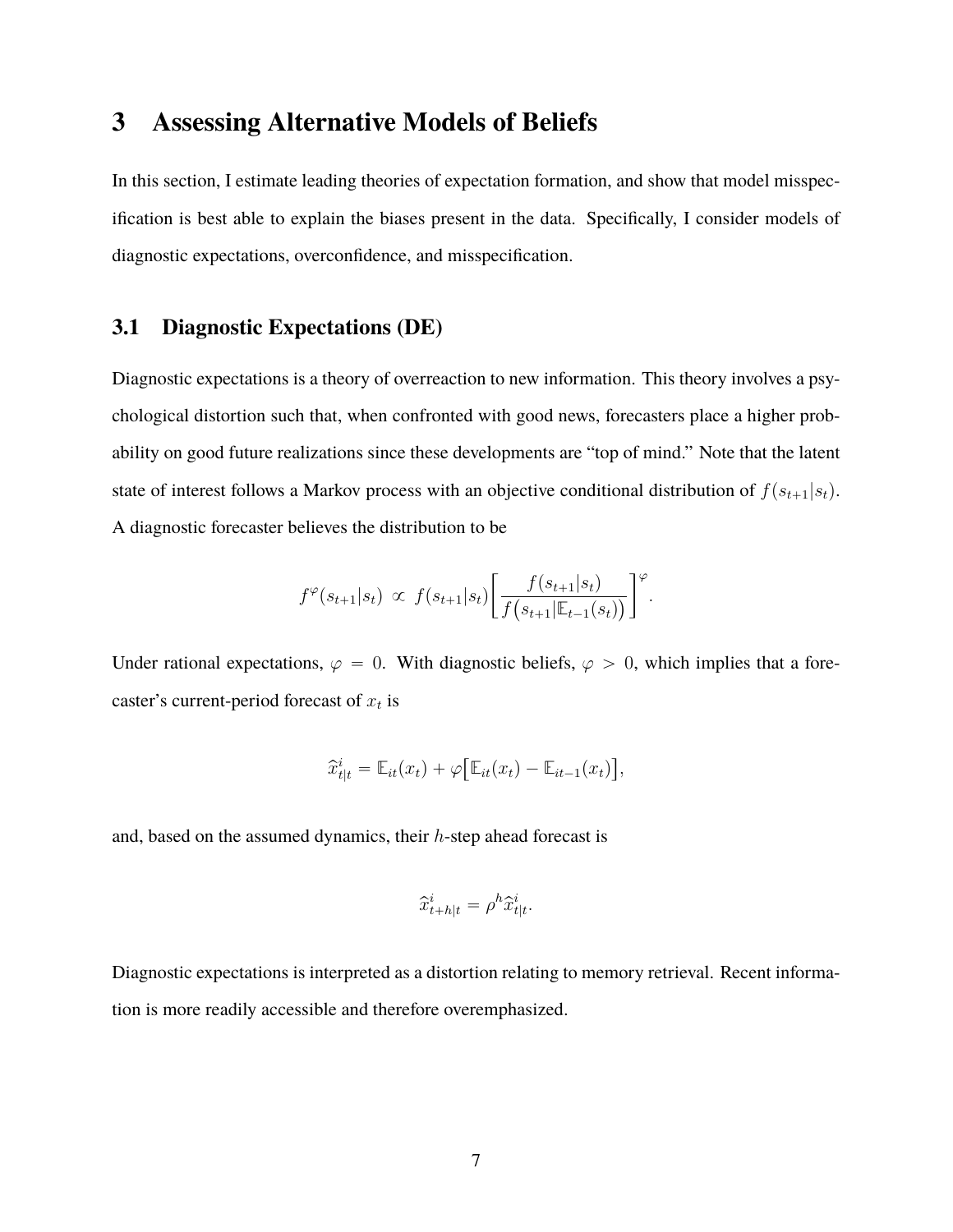### **3.2 Overconfidence (OC)**

Overconfidence is a theory in which individuals believe their private signals to be more informative than they truly are [\(Daniel et al.,](#page-23-2) [1998\)](#page-23-2). As a result, forecasters trust their signals more than is optimal thereby placing excessive weight on incoming private information. In this case, forecasters perceive the following private signal:

$$
y_t^i = x_t + v_t^i \qquad v_t^i \stackrel{\text{i.i.d.}}{\sim} N(0, \check{\sigma}_v^2),
$$

where  $\check{\sigma}_v = \alpha_v \sigma_v$  and  $\alpha_v \in (0, 1)$ . When  $\alpha_v < 1$ , then the forecaster is overconfident.<sup>[3](#page-7-0)</sup> The predict and updating rules are as in the rational case, but with an excessively large weight placed on new information,  $\hat{\kappa}_1 > \kappa_1$ , due to  $\alpha_v < 1$ . Importantly, whereas the diagnostic forecasters described in the previous section overreact to all news, overconfident forecasters overreact to *private* news.

#### **3.3 Misspecified Expectations (ME)**

It is possible that forecasters misunderstand the data generating process more generally. I next consider a bias in which forecasters adopt simple models of the world in the spirit of [Fuster et al.](#page-23-3) [\(2010\)](#page-23-3) and [Molavi](#page-23-7) [\(2022\)](#page-23-7). Perhaps it is optimal for forecasters to use a more parsimonious model rather than estimate the richer dynamics governing the true data generating process. Or perhaps forecasters are predisposed to use simpler models due to cognitive frictions. A number of theories fall within the umbrella of misspecification. For instance, [Gabaix](#page-23-8) [\(2019\)](#page-23-8) describes a bias in which agents anchor the autocorrelation of several processes to a reference persistence. A similar bias is documented in [Rozsypal and Schlafmann](#page-24-2) [\(2019\)](#page-24-2) for the case of overextrapolation. In a different setting, [Barberis et al.](#page-22-5) [\(1998\)](#page-22-5) present a model in which an investor misperceives a random walk process.

To capture this form of expectation formation, I focus on a version of misspecification which is closest to natural expectations [\(Fuster et al.,](#page-23-3) [2010,](#page-23-3) [2012\)](#page-23-9). As with natural expectations, I assume that

<span id="page-7-0"></span><sup>&</sup>lt;sup>3</sup>In theory, it is also possible to have  $\alpha_v > 1$ , in which case the forecaster is underconfident.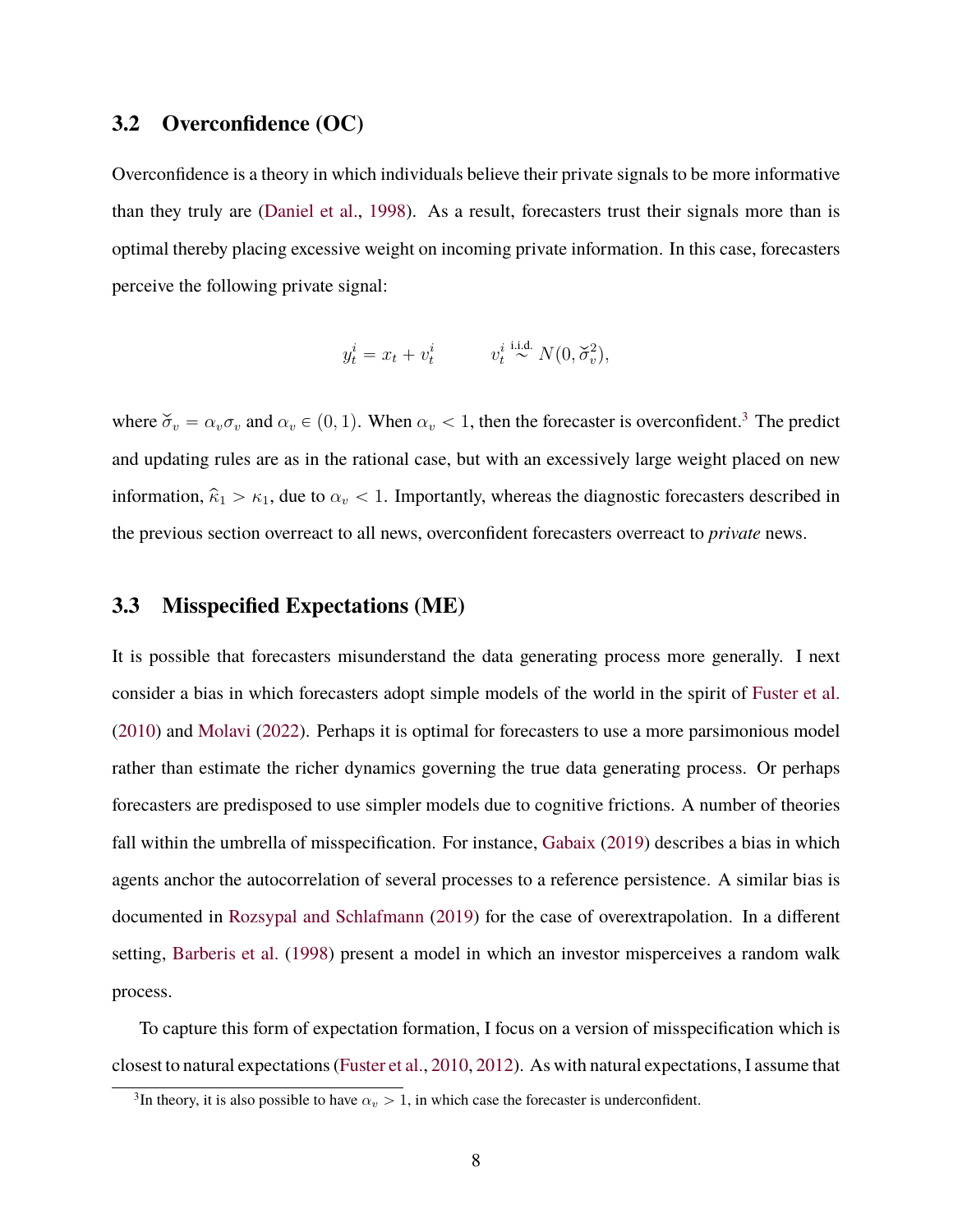forecasters neglect longer lags in the data generating process. In its simplest form, the underlying state follows an AR(2) process:

$$
s_t = \rho_1 s_{t-1} + \rho_2 s_{t-2} + w_t, \quad w_t \sim N(0, \sigma_w^2),
$$

but forecasters treat  $s_t$  as an AR(1) process when devising their filtered predictions

$$
s_t = \hat{\rho}s_{t-1} + u_t,
$$

where  $u_t = (\rho_1 - \hat{\rho})s_{t-1} + \rho_2 s_{t-2} + w_t$ .<sup>[4](#page-8-0)</sup> Importantly, forecasters still understand the information structure. If the perceived persistence loads excessively onto the first lag, then forecasters will exhibit overreactions.

#### **3.4 Other Models**

In general, existing alternatives to FIRE can be categorized into one of two groups: models that generate underreactions and models that generate overreactions. Theories of underreactions include revision smoothing [\(Scotese,](#page-24-5) [1994\)](#page-24-5), sticky information [\(Mankiw and Reis,](#page-23-0) [2002\)](#page-23-0), noisy information/rational inattention [\(Woodford,](#page-24-6) [2001;](#page-24-6) [Sims,](#page-24-7) [2003\)](#page-24-7), and adaptive expectations [\(Cagan,](#page-22-6) [1956;](#page-22-6) [Nerlove,](#page-24-8) [1958\)](#page-24-8), among others. In the present setting, I introduce the aforementioned biases into a noisy information environment. As a result, the models that I consider feature some scope for underreaction. I abstract away from theories of pure underreaction, however, mainly because they are unable to speak to the robust evidence of overreaction among individual forecasters.

Aside from the models considered in this paper, other theories of overreaction include imperfect memory [\(Azeredo da Silvera et al.,](#page-22-3) [2020;](#page-22-3) [Afrouzi et al.,](#page-22-7) [2021\)](#page-22-7), temporal consistency [\(Burgi and](#page-22-4) [Ortiz,](#page-22-4) [2022\)](#page-22-4), and asymmetric attention [\(Kohlhas and Walther,](#page-23-1) [2021\)](#page-23-1). I abstract away from these models because they are not able to be flexibly nested into the current setting. The aforementioned

<span id="page-8-0"></span><sup>4</sup>This form of misspecification is technically different from natural expectations since I do not explictly model an AR(2) in levels and assume that agents forecast an AR(1) in growth rates. In addition, here, the perceived persistence is estimated from the data rather than defined to be a function of the true autocorrelation parameters.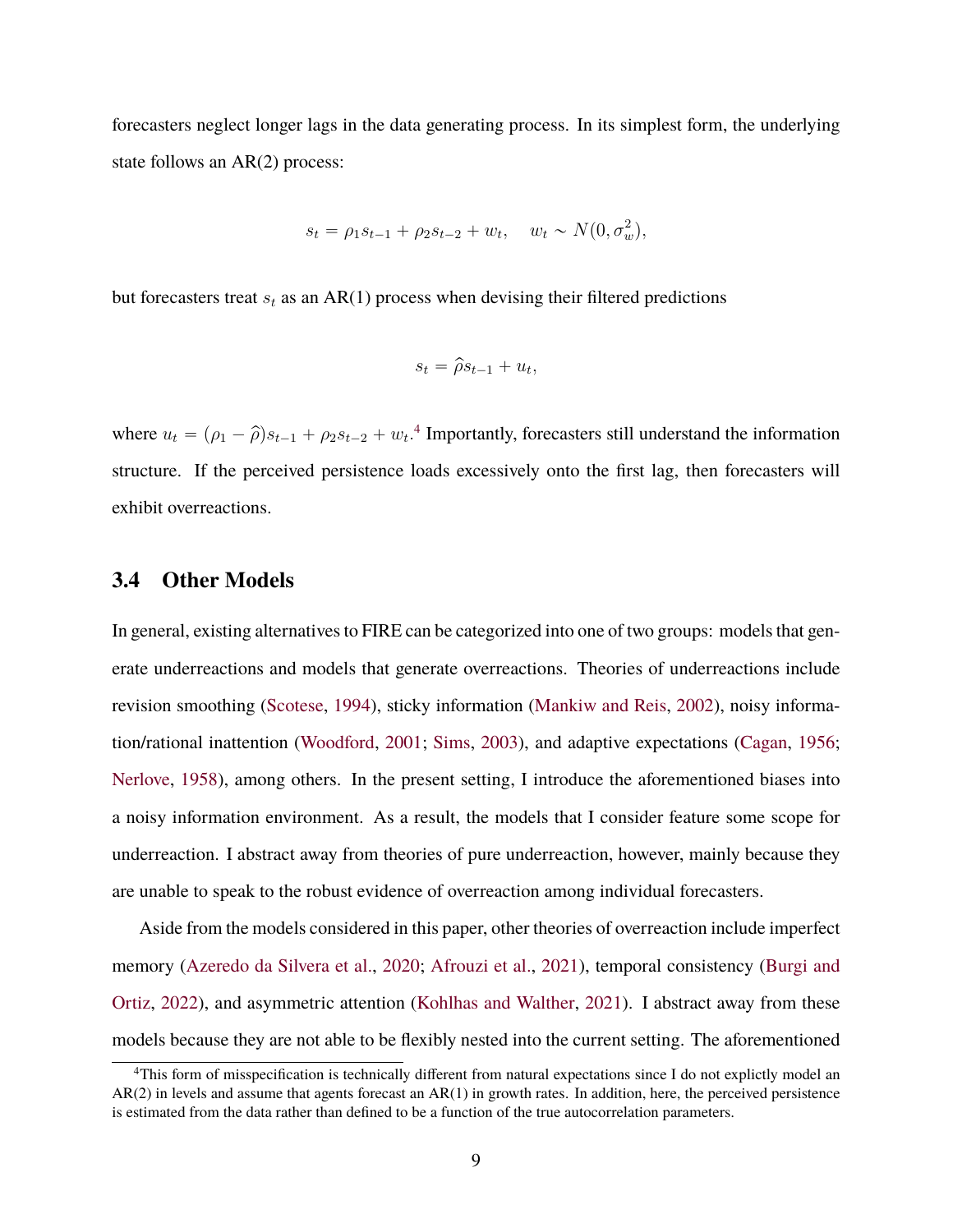theories require additional information such as the inclusion of annual forecasts, the introduction of countercyclical components, and additional parameters which would pose a further challenge to identification.<sup>[5](#page-9-0)</sup>

While I limit the set of models considered to the rational baseline, diagnostic expectations, overconfidence, and misspecification, I supplement my results with various robustness checks. Overall, one might view these models as the most tractable among the broader set of theories of overreaction. This parsimony is desirable, particularly when embedding non-FIRE expectations into a macroeconomic model. Moreover, extending beyond the set of models considered here, my results imply that any successful non-FIRE theory should be able to generate realistic updating dynamics, as I will show in Section 5.

#### **3.5 Maximum Likelihood Estimation**

I estimate the rational model along with the three biased models via MLE. The parameters of the rational model are collected in the vector  $\theta = (\rho \sigma_w \sigma_v \sigma_e)$ . Each of the three biased models includes some additional parameter(s):  $\{\alpha_v\}$ ,  $\{\varphi\}$ , and  $\{\rho_1, \rho_2, \hat{\rho}\}$ . Using the expressions from the forecaster's signal extraction problem detailed in the previous section, [\(1\)](#page-5-1) and [\(2\)](#page-5-2), I define a separate filtering problem for the econometrician. Below I detail the state and measurement equations for a single forecaster  $i$  in the rational baseline model. Appendix C provides additional details on the construction of the likelihood function and the state space formulation of the biased models. State:

| $s_t$              |     | $\rho$                     |                  |                                  | $\theta$       | $\boldsymbol{0}$                | $\theta$         | $\boldsymbol{0}$                       | $s_{t-1}$          | $\cup$         |                  | $\theta$       |           |  |
|--------------------|-----|----------------------------|------------------|----------------------------------|----------------|---------------------------------|------------------|----------------------------------------|--------------------|----------------|------------------|----------------|-----------|--|
| $w_{t+1}$          |     | $\boldsymbol{0}$           | 0                |                                  | $\overline{0}$ | $\boldsymbol{0}$                | $\theta$         | 0                                      | $\boldsymbol{w}_t$ |                | 0                | $\overline{0}$ |           |  |
| $e_{t+1}$          |     | $\boldsymbol{0}$           | $\overline{0}$   | $\theta$                         | $\overline{0}$ | $\boldsymbol{0}$                | $\theta$         | 0                                      | $e_t$              | $\overline{0}$ |                  | $\cup$         | $w_{t+1}$ |  |
| $\boldsymbol{e}_t$ | $=$ | 0                          | $\overline{0}$   |                                  | $\theta$       | $\boldsymbol{0}$                | $\theta$         | $\boldsymbol{0}$                       | $e_{t-1}$          | $\overline{0}$ | $\boldsymbol{0}$ | 0              | $e_{t+1}$ |  |
| $s^i_{t\mid t}$    |     | $\kappa_1 \rho + \kappa_2$ | $\kappa_1$       |                                  | $\kappa_2$     | $(1 - \kappa_1)\rho - \kappa_2$ | $\theta$         | 0                                      | $s_{t-1 t-1}^{i}$  | $\overline{0}$ | $\boldsymbol{0}$ | $\kappa_1$     | $v_t^i$   |  |
| $s_{t\mid t-1}^i$  |     | $\boldsymbol{0}$           | $\boldsymbol{0}$ | $\begin{array}{c} 0 \end{array}$ | $\overline{0}$ | $\rho$                          | $\boldsymbol{0}$ | 0                                      | $s_{t-1 t-2}^{i}$  | $\overline{0}$ | $\overline{0}$   | $\overline{0}$ |           |  |
| $s_{t\mid t}$      |     | $\kappa_1\rho+\kappa_2$    | $\kappa_1$ 0     |                                  | $\kappa_2$     | $\boldsymbol{0}$                | $\boldsymbol{0}$ | $(1-\kappa_1)\rho$<br>$= \kappa_{2}$ , | $s_{t-1 t-1}$      | $\overline{0}$ | $\overline{0}$   | $\overline{0}$ |           |  |

<span id="page-9-0"></span><sup>5</sup>Moreover, I abstract away from traditional theories of overextrapolation [\(Goodwin,](#page-23-10) [1947\)](#page-23-10) because these expectations are backward looking.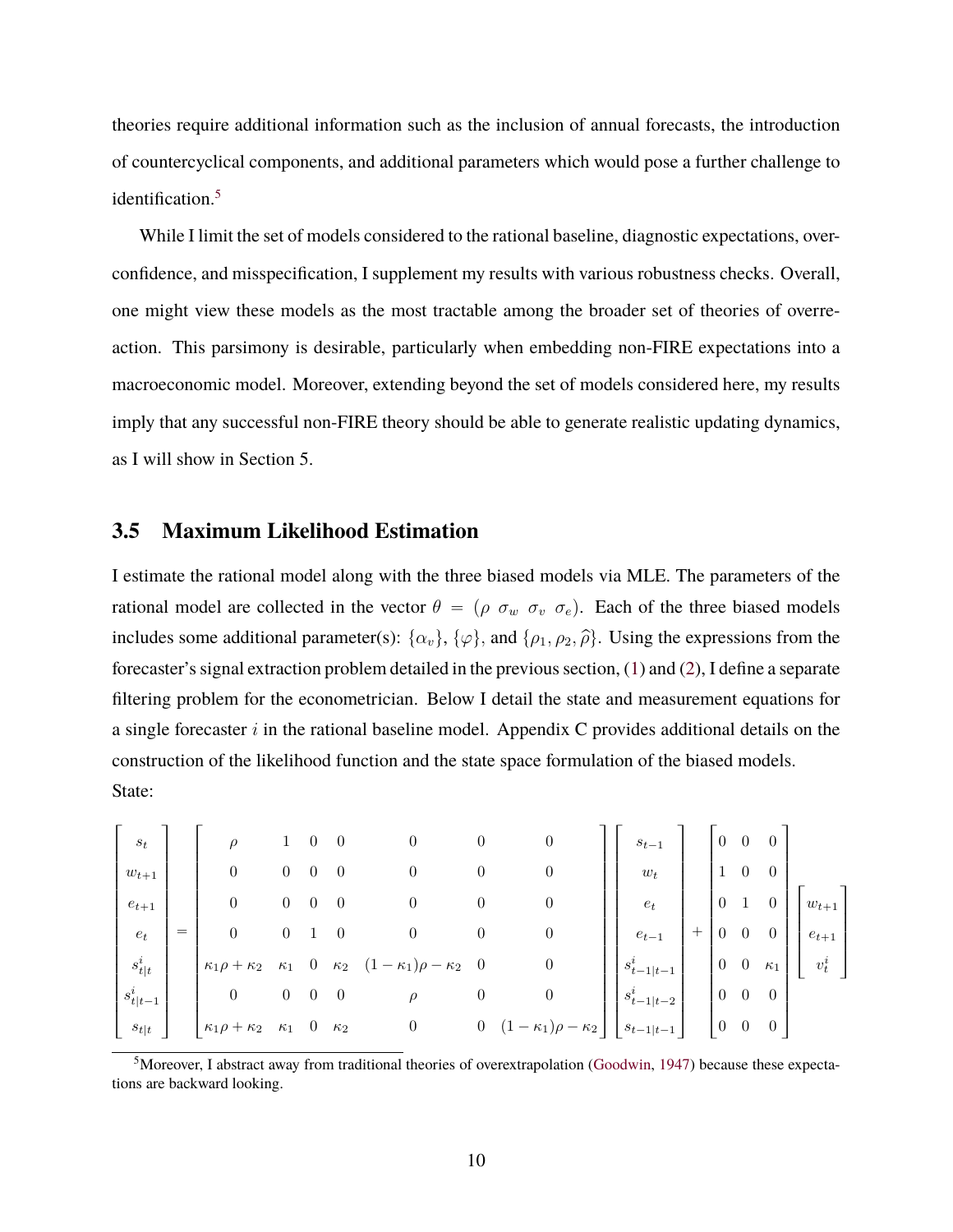Measurement:

$$
\begin{bmatrix}\nx_{t+1} - \hat{x}_{t+1|t}^{i} \\
\hat{x}_{t+1|t}^{i} - \hat{x}_{t+1|t-1}^{i} \\
x_{t+1} - \hat{x}_{t+1|t}^{i}\n\end{bmatrix} = \begin{bmatrix}\n\rho & 1 & 1 & 0 & -\rho & 0 & 0 \\
0 & 0 & 0 & 0 & \rho & -\rho & 0 \\
\rho & 1 & 1 & 0 & 0 & 0 & -\rho\n\end{bmatrix} \begin{bmatrix}\ns_t \\
e_{t+1} \\
e_t \\
s_{t|t}^i \\
s_{t|t-1}^i \\
s_{t|t-1}^i \\
s_{t|t}\n\end{bmatrix}
$$
\nwhere\n
$$
\begin{bmatrix}\nw_{t+1} \\
e_{t+1} \\
\vdots \\
e_{t+1} \\
v_t^i\n\end{bmatrix} \sim N(\overline{\mu}, \Sigma), \text{ with } \overline{\mu} = \begin{bmatrix}\n0 \\
0 \\
0 \\
0\n\end{bmatrix} \text{ and } \Sigma = \begin{bmatrix}\n\sigma_w^2 & 0 & 0 \\
0 & \sigma_e^2 & 0 \\
0 & \sigma_e^2 & 0 \\
0 & 0 & \sigma_v^2\n\end{bmatrix}.
$$

I construct the likelihood function based on this state space model using the panel of SPF real GDP forecasts.<sup>[6](#page-10-0)</sup> The SPF is a quarterly survey managed by the Federal Reserve Bank of Philadelphia. The survey began in the fourth quarter of 1968, and provides forecasts from several forecasters across a range horizons. Based on the timing of the survey, forecasters have access to the prior value of realized GDP, which motivates the use of the lagged outcome as a common signal.

In my baseline estimates, I consider forecasts made from 1992Q1 to 2019Q4. I choose this more recent sample in order to avoid estimating the model over a period that encompasses different regimes. In addition, the survey itself has undergone several changes since 1968 including a redefining of output in 1992 from GNP to GDP. With that said, in Appendix D I estimate the models over the full sample and show that my results remain qualitatively unchanged over this longer period.

The estimation is done as follows. From the SPF, I obtain a panel of one-quarter ahead forecast errors, forecast revisions, and consensus errors. These three observables serve as measurements, as detailed in the state space model above. For a given parameter guess,  $\theta$ , I simulate the Kalman filter in order to retrieve the steady state Kalman gains,  $\kappa_1$  and  $\kappa_2$ , which are nonlinear functions of the

<span id="page-10-0"></span><sup>6</sup>Summary statistics are reported in Appendix A.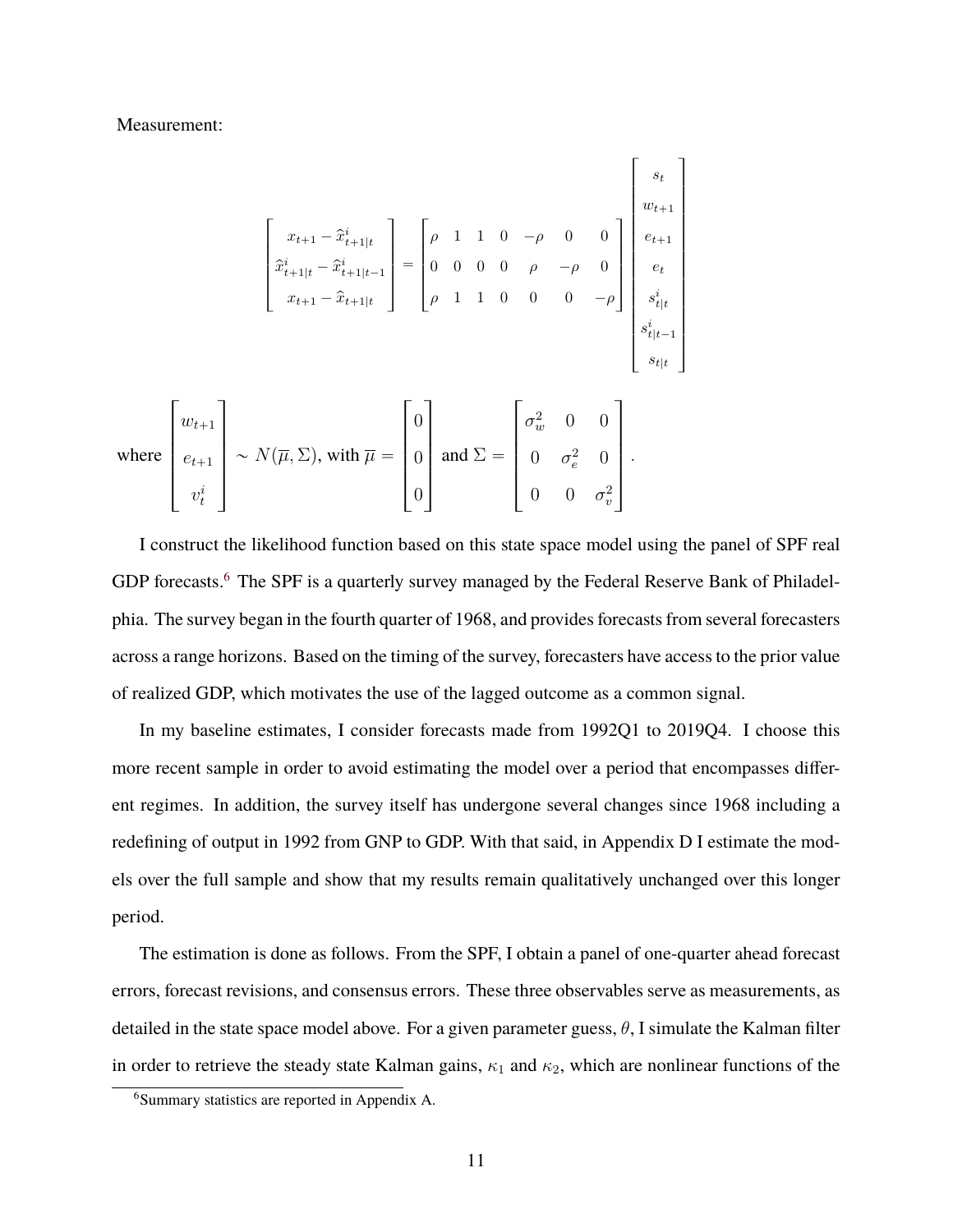<span id="page-11-0"></span>model parameters. I then use  $\theta$  along with the Kalman gains to construct the likelihood function,  $\mathcal{L}(x; \theta)$ . I search the parameter space to maximize the log likelihood,  $\ell(x; \theta)$ .

| Panel A: Parameter Estimates     |                  |           |           |           |           |
|----------------------------------|------------------|-----------|-----------|-----------|-----------|
|                                  |                  | (1)       | (2)       | (3)       | (4)       |
| Description                      | Parameter        | <b>RE</b> | DE        | OC        | <b>ME</b> |
| Persistence                      | $\rho$           | 0.992     | 0.616     | 0.756     |           |
|                                  |                  | (0.022)   | (0.065)   | (0.064)   |           |
| Persistent innovation dispersion | $\sigma_w$       | 1.240     | 0.819     | 1.056     | 0.905     |
|                                  |                  | (0.084)   | (0.071)   | (0.067)   | (0.125)   |
| Transitory innovation dispersion | $\sigma_e$       | 1.783     | 1.720     | 1.670     | 1.494     |
|                                  |                  | (0.080)   | (0.055)   | (0.057)   | (0.191)   |
| Private noise dispersion         | $\sigma_v$       | 0.975     | 0.748     | 1.005     | 0.989     |
|                                  |                  | (0.192)   | (0.154)   | (0.165)   | (0.463)   |
| Diagnosticity                    | $\varphi$        |           | 1.780     |           |           |
|                                  |                  |           | (0.532)   |           |           |
| Overconfidence                   | $\alpha_{v}$     |           |           | 0.279     |           |
|                                  |                  |           |           | (0.137)   |           |
| Perceived persistence            | $\widehat{\rho}$ |           |           |           | 0.811     |
|                                  |                  |           |           |           | (0.081)   |
| First order autocorrelation      | $\rho_1$         |           |           |           | 0.446     |
|                                  |                  |           |           |           | (0.126)   |
| Second order autocorrelation     | $\rho_2$         |           |           |           | 0.552     |
|                                  |                  |           |           |           | (0.157)   |
| Panel B: Model Selection         |                  |           |           |           |           |
| Log likelihood                   |                  | $-7658.4$ | $-7444.0$ | $-7518.2$ | $-7293.5$ |
| <b>AIC</b>                       |                  | 15325     | 14898     | 15046     | 14602     |
| <b>BIC</b>                       |                  | 15346     | 14925     | 15073     | 14635     |

Table 1: Baseline Estimates

Note: Panel A reports parameters estimates. Column (1) denotes the rational expectations model, column (2) reports the diagnostic expectations model, column (3) reports the overconfidence model, and column (4) reports the misspecified expectations model. Bootstrapped standard errors reported in parenthesis. Panel B reports the maximized log likelihood as well as AIC and BIC for each model.

The parameter estimates are reported in Panel A of Table [1.](#page-11-0) The estimated rational expectations model in column (1) implies a highly persistent latent process, with a signal-to-noise ratio of about 0.45. In the diagnostic expectations model, reported in column (2), the estimated persistence of the latent process declines notably, along with the variance of its innovations. The estimated degree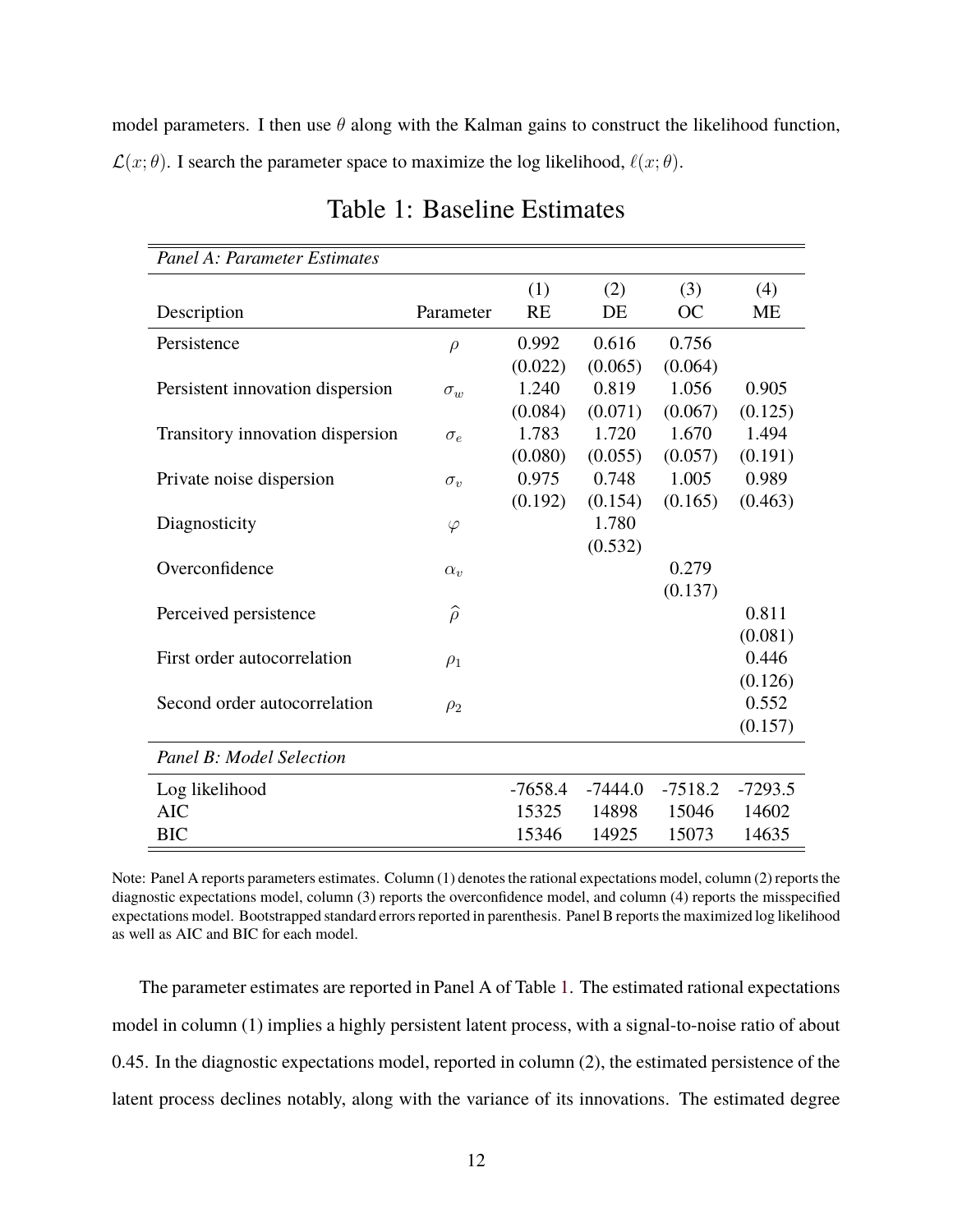of diagnosticity is larger than estimates in the literature [\(Bordalo et al.,](#page-22-1) [2020,](#page-22-1) [2021\)](#page-22-8). Moreover, in column (3), the estimated degree of overconfidence is 0.28 which means that forecasters believe the dispersion of their private signal noise is less than one third of what it truly is. Similar to the diagnostic expectations results in column (2), these estimates imply a strong amount of overreaction among forecasters in the model. Column (4) reports the misspecified expectations model. Forecasters believe the underlying process to be an  $AR(1)$  with a persistence of 0.81. In reality, the process follows an AR(2) with an estimated first order autocorrelation coefficient of 0.45. These estimates suggest that forecasters overextrapolate, consistent with the overreaction estimated in the other two non-FIRE models.

Panel B of Table [1](#page-11-0) reports the maximized likelihood functions as well as the corresponding Akaike and Bayesian information criteria (AIC and BIC, respectively). After accounting for the additional parameter involved in fitting the misspecified expectations model, the data still favor misspecified expectations since it delivers the smallest information criteria.

I consider a range of robustness checks in Appendix D. I first re-estimate the models to fit CPIbased inflation forecasts. I then estimate the model across the full sample period in the SPF. Finally, I fit all of the models with the richer AR(2) process assumed in the misspecified expectations model.

## **4 Incorporating Strategic Interactions**

In this section, I extend the four models to include strategic interactions. Strategic considerations have been shown to matter for expectation formation [\(Ottaviani and Sørensen,](#page-24-1) [2006;](#page-24-1) [Broer and](#page-22-2) [Kohlhas,](#page-22-2) [2019;](#page-22-2) [Gemmi and Valchev,](#page-23-4) [2021\)](#page-23-4). I introduce strategic incentives into the models which lead forecasters to form expectations about each others' forecasts. The results from this extension confirm that misspecified expectations best fit the survey data relative to the other models.

In models of strategic interaction, forecasters have the motive to either mimic or to deviate from the consensus forecast. Therefore, rather than traditional mean squared loss, the forecaster's loss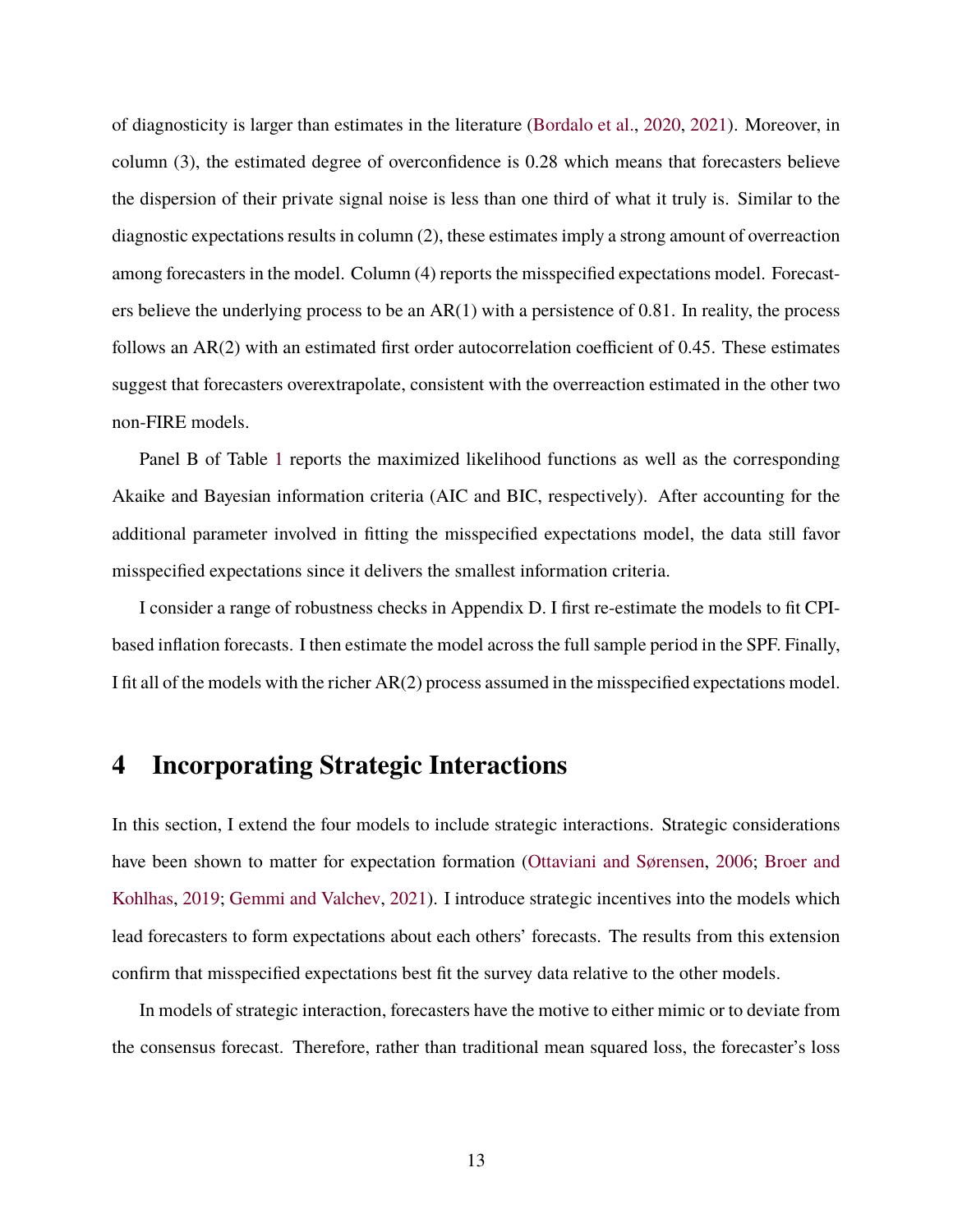function is:

$$
\min_{\hat{x}^i_{t|t}} (x_t - \hat{x}^i_{t|t})^2 + \gamma (\hat{x}^i_{t|t} - \hat{x}_{t|t})^2,
$$

where  $\gamma$  denotes the degree of strategic interaction. When  $\gamma > 0$  then there is strategic complementarity and forecasters will tend to track the consensus belief. On the other hand, when  $\gamma < 0$ , there is strategic substitutability and forecasters will wish to distinguish themselves from the consensus belief.

The first order condition implies the following:

$$
\widehat{x}_{t|t}^i = \frac{1}{1+\gamma} \mathbb{E}_{it}(x_t) + \frac{\gamma}{1+\gamma} \mathbb{E}_{it}(x_{t|t}),
$$

which means the forecaster sets her reported forecast to be a combination of the the conditional expectation as well as the expectation over what the consensus forecast will be.

The presence of strategic incentives makes higher order beliefs crucial to this model. In particular, the consensus forecast at time t is denoted by  $F_t$  and it is defined as

$$
F_t = \frac{1}{1+\gamma} \sum_{k=0}^{\infty} \left(\frac{\gamma}{1+\gamma}\right)^k \mathbb{E}^{(k)}(x_t) = \frac{1}{1+\gamma} x_{t|t} + \frac{\gamma}{1+\gamma} F_{t|t}.
$$

where  $\mathbb{E}^{(k)}$  is the  $k^{th}$ -order expectation of  $x_t$ . I solve this model by guessing and verifying a law of motion for the consensus forecast, as in [Woodford](#page-24-6) [\(2001\)](#page-24-6) and [Coibion and Gorodnichenko](#page-22-0) [\(2015\)](#page-22-0). Given my setting, I guess the following evolution of the consensus forecast:  $F_t$ :

$$
F_t = c_1 s_{t-1} + c_2 F_{t-1} + c_3 w_t + c_4 e_{t-1},
$$

where  $c_1 = c_3 \rho + c_4$ ,  $c_2 = (1 - \kappa_{11})\rho - \kappa_{12} + \gamma(c_1 - \kappa_{31}\rho)$ ,  $c_3 = \frac{\kappa_{11} + \gamma \kappa_{31}}{1 + \gamma}$  $\frac{1+\gamma\kappa_{31}}{1+\gamma}$ , and  $c_4 = \frac{\kappa_{12}+\gamma\kappa_{32}}{1+\gamma}$  $\frac{\alpha_{1}+\gamma\kappa_{32}}{1+\gamma}$ , and  $\kappa_{ij}$ are elements of the Kalman gain matrix,  $\kappa$ . Appendix B provides further details on the analytical derivation of these coefficients.

Table [2](#page-14-0) report the results from the strategic interactions models. In addition to the usual parameters, this model also estimates the degree of strategic interaction,  $\gamma$ , and finds that it is robustly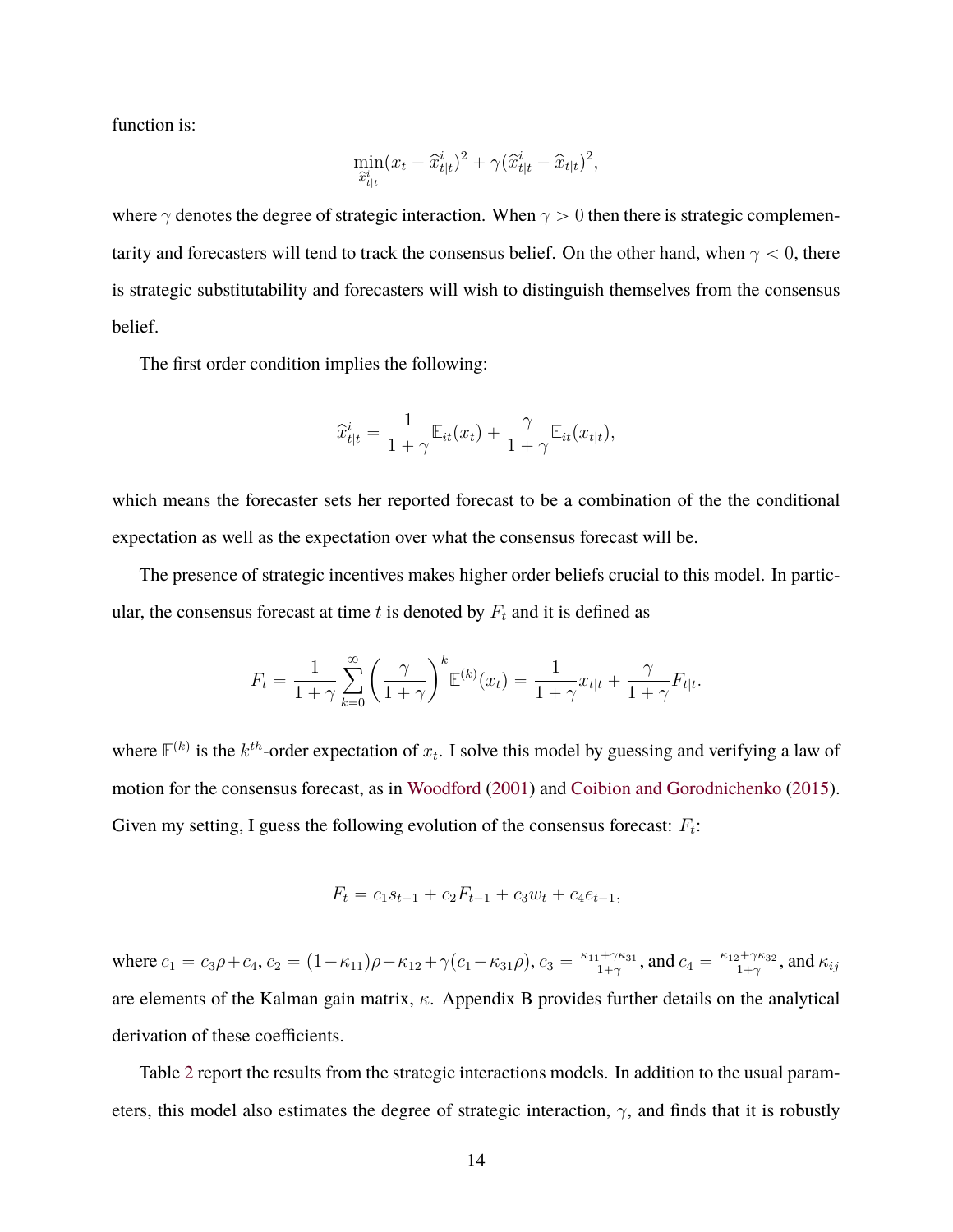| Panel A: Parameter Estimates    |                  |           |           |           |           |
|---------------------------------|------------------|-----------|-----------|-----------|-----------|
|                                 |                  | (1)       | (2)       | (3)       | (4)       |
| Description                     | Parameter        | <b>RE</b> | DE        | OC        | МE        |
| Persistence                     | $\rho$           | 0.853     | 0.870     | 0.811     |           |
|                                 |                  | (0.096)   | (0.044)   | (0.133)   |           |
| Persistent innovation           | $\sigma_w$       | 1.241     | 1.182     | 1.130     | 0.614     |
|                                 |                  | (0.186)   | (0.078)   | (0.208)   | (0.231)   |
| Private noise dispersion        | $\sigma_e$       | 1.78      | 1.750     | 1.707     | 1.590     |
|                                 |                  | (0.087)   | (0.133)   | (0.061)   | (0.331)   |
| Transitory innovation           | $\sigma_v$       | 1.234     | 1.234     | 1.208     | 1.179     |
|                                 |                  | (0.169)   | (0.118)   | (0.301)   | (0.434)   |
| Degree of strategic interaction | $\gamma$         | $-0.684$  | $-0.684$  | $-0.615$  | $-0.537$  |
|                                 |                  | (0.219)   | (0.015)   | (0.062)   | (0.206)   |
| Diagnosticity                   | $\varphi$        |           | 0.114     |           |           |
|                                 |                  |           | (0.047)   |           |           |
| Overconfidence                  | $\alpha_{v}$     |           |           | 0.668     |           |
|                                 |                  |           |           | (0.249)   |           |
| Perceived persistence           | $\widehat{\rho}$ |           |           |           | 0.594     |
|                                 |                  |           |           |           | (0.133)   |
| First order autocorrelation     | $\rho_1$         |           |           |           | 0.429     |
|                                 |                  |           |           |           | (0.180)   |
| Second order autocorrelation    | $\rho_2$         |           |           |           | 0.566     |
|                                 |                  |           |           |           | (0.197)   |
| Panel B: Model Selection        |                  |           |           |           |           |
| Log likelihood                  |                  | $-7486.7$ | $-7421.4$ | $-7453.6$ | $-7105.5$ |
| <b>AIC</b>                      |                  | 14983     | 14855     | 14919     | 14225     |
| <b>BIC</b>                      |                  | 15010     | 14887     | 14952     | 14263     |

<span id="page-14-0"></span>Table 2: Alternative Models with Strategic Interaction

Note: Panel A reports parameters estimates. Column (1) denotes the rational expectations model, coumn (2) corresponds to the diagnostic expectations model, column (3) reports results for the overconfidence model, and column (4) reports results for the misspecified expectations model. Bootstrapped standard errors are reported in parentheses. Panel B reports the maximized log likelihood as well as AIC and BIC for each model.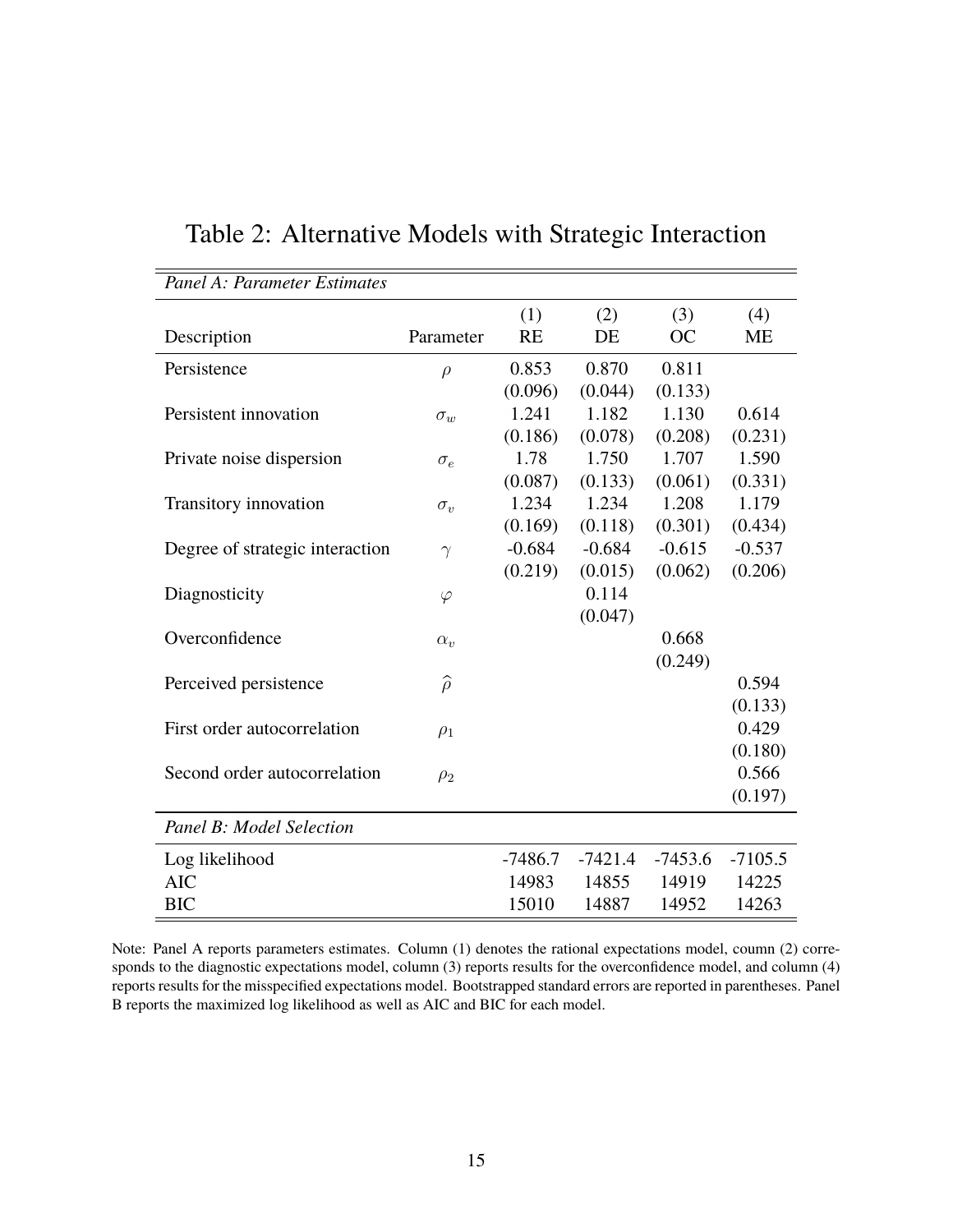negative across all models, consistent with [Gemmi and Valchev](#page-23-4) [\(2021\)](#page-23-4). Strategic substitutability is able to generate error and revision predictability. As a result, these estimates suggest a more moderate role for the biases as indicated by the smaller estimated magnitudes of diagnosticity, overconfidence, and overextrapolation. Nonetheless, my findings are qualitatively unchanged from the baseline estimates.

### **5 Why Does Misspecification Outperform the Alternatives?**

Of the different models considered, misspecified expectations is the one that is best able to match the updating dynamics in the data while also reproducing unconditional overreactions. I begin by demonstrating that all three models are able to generate observed overreactions, which the baseline rational expectations model cannot do. I then examine the updating rules across the models and compare them with observed updating behavior in the data.

#### **5.1 Overreaction**

[Bordalo et al.](#page-22-1) [\(2020\)](#page-22-1) provides evidence of overreactions in macroeconomic expectations by running the [Coibion and Gorodnichenko](#page-22-0) [\(2015\)](#page-22-0) errors-on-revisions regression at the forecaster level. This testable prediction has been studied extensively in the literature [\(Kohlhas and Walther,](#page-23-1) [2021;](#page-23-1) [Broer](#page-22-2) [and Kohlhas,](#page-22-2) [2019;](#page-22-2) [Burgi and Ortiz,](#page-22-4) [2022\)](#page-22-4). I run the same regression using simulated panel data from each of the models. The regression specification is:

<span id="page-15-0"></span>
$$
x_{t+1} - \hat{x}_{t+1|t}^i = \beta_0 + \beta_1 [\hat{x}_{t+1|t}^i - \hat{x}_{t+1|t-1}^i] + \varepsilon_t^i.
$$
 (3)

Estimating  $\hat{\beta}_1 < 0$  implies that an upward ex-ante revision predicts a more negative ex-post error. This negative relation is interpreted as an overreaction to new information.

Figure [1](#page-16-0) displays 95% confidence intervals for the  $\beta_1$  coefficient in [\(3\)](#page-15-0) simulated across each of the models, along with the empirical estimate from the data. As expected, the rational expectations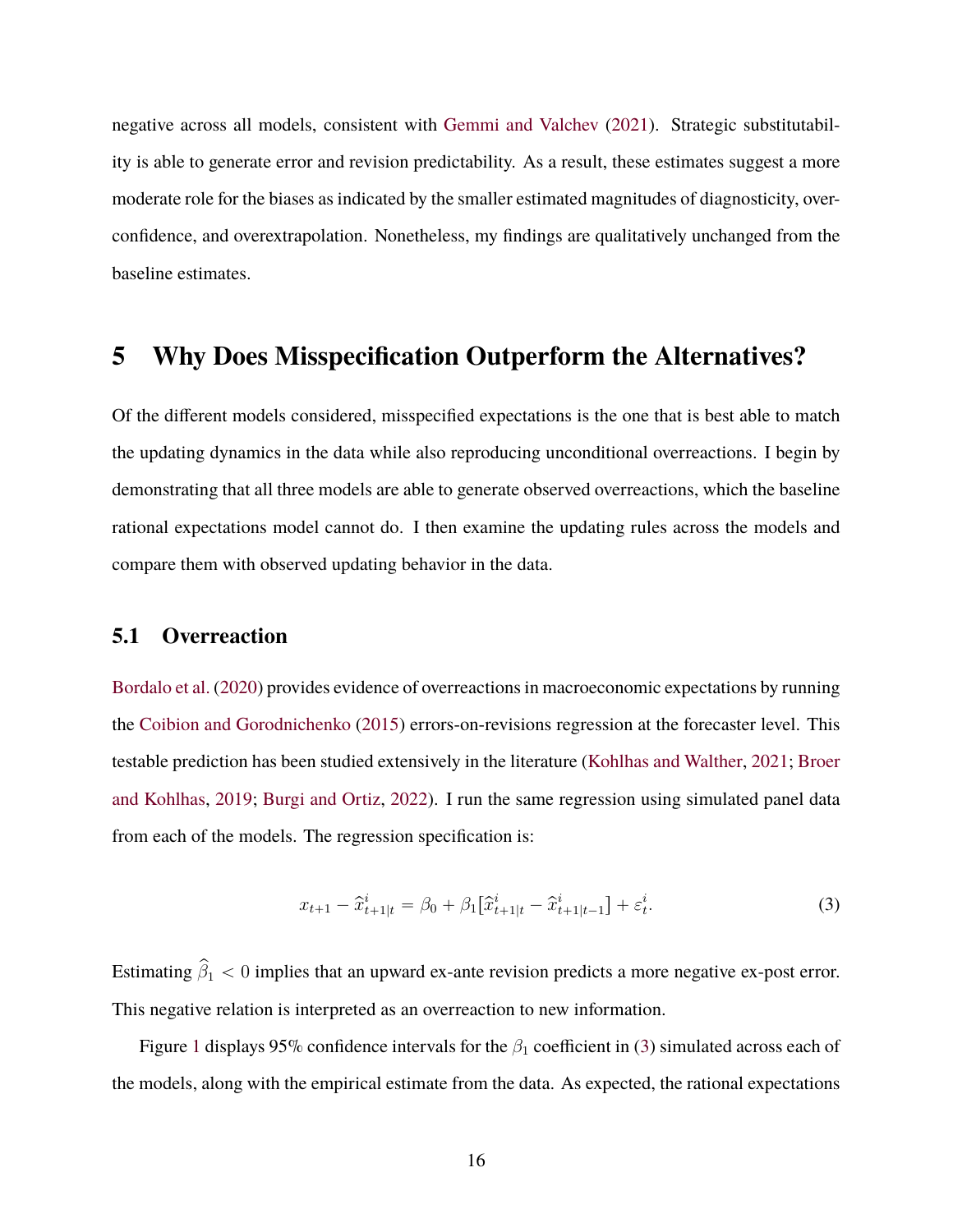<span id="page-16-0"></span>



Note: The figure plots the 95% confidence intervals for the errors-on-revisions regression coefficient in the data as well as the four different models. The simulated coefficients are obtained by simulating 2,000 panels of data for each of the four models.

model cannot generate overreactions since forecast errors are orthogonal to anything residing in the forecaster's information set which includes the contemporaneous revision. On the other hand, the other three theories are able to generate robust negative  $\beta_1$  coefficients. Furthermore, these simulated coefficients reside within the 95% confidence interval of the empirical estimate for the overconfidence and misspecification models, while the estimated diagnostic expectations model delivers stronger-than-observed overreactions.

Beyond the unconditional correlations examined here, delayed overshooting, a form of conditional overreaction, has been documented in [Angeletos et al.](#page-22-9) [\(2020\)](#page-22-9) and [Bianchi et al.](#page-22-10) [\(2021\)](#page-22-10). Delayed overshooting can be observed by inspecting the consensus forecast error impulse response to a shock. If the impulse response function switches signs, then beliefs are said to exhibit delayed overshooting. In principle, all three biased models can reproduce these dynamics given that each model features imperfect information (the source of initial underreaction) and overreactive biases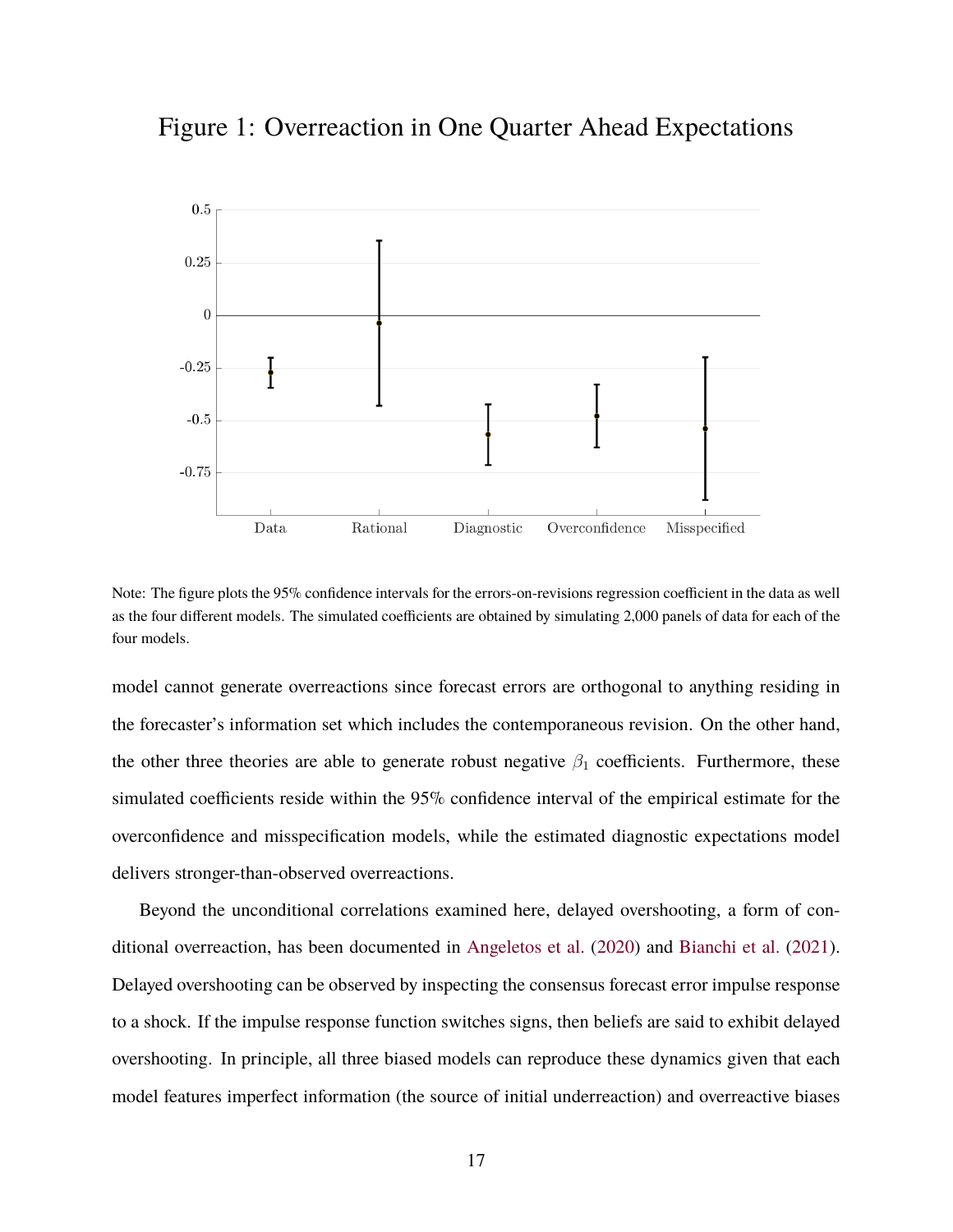(the source of delayed overshooting). As a result, I do not focus on these dynamics since they are less informative for understanding why misspecified expectations outperforms the alternatives. Instead, I proceed to examine updating rules across the different models.

### **5.2 Updating Rules**

Based on the common information structure assumed across all of the models, forecasters update their predictions as follows:

$$
\widehat{x}^i_{t|t} = \widehat{x}^i_{t|t-1} + \kappa_1(y^i_t - \widehat{x}^i_{t|t-1}) + \kappa_2(x_{t-1} - \widehat{x}^i_{t-1|t-1}).
$$

This updating equation implies that forecasters place some weight on contemporaneous news,  $\kappa_1$ , past news,  $\kappa_2$ , and their prior,  $(1 - \kappa_1)\rho - \kappa_2$ . We can express the updated forecast as a function of observables and shocks:[7](#page-17-0)

$$
\hat{x}_{t|t}^i = [(1 - \kappa_1)\rho - \kappa_2] \hat{x}_{t-1|t-1}^i + \kappa_1 x_t + \kappa_2 x_{t-1} - \kappa_1 e_t + \kappa_1 v_t^i,
$$

Each model considered generates overreactions in a different way. Overconfidence emanates from an erroneous belief that one's private information is more precise than it truly is. As a result, the bias enters in through  $\kappa_1$ . Under diagnostic expectations, agents overreact to all news so that  $\kappa_1$ and  $\kappa_2$  are both distorted. Finally, under misspecified expectations, the misperceived persistence enters into the weights  $\kappa_1$  and  $\kappa_2$ , and also maps directly into the the importance placed on the prior through the persistence parameter. As a result, a regression of the current-quarter forecast on its lag, the contemporaneous outcome, and the lag of the contemporaneous outcome will deliver distinct reduced form coefficients across the three models.

I run the following regression in the data and also simulate it in the three models.<sup>[8](#page-17-1)</sup> The results

<span id="page-17-0"></span><sup>&</sup>lt;sup>7</sup>Under misspecified expectations the persistence parameter becomes the perceived persistence,  $\hat{\rho}$ , rather than the objective persistence,  $\rho$ .

<span id="page-17-1"></span><sup>&</sup>lt;sup>8</sup>Note that the coefficient in front of  $x_t$  will be biased downward from the perspective of the model due to the unobserved shock  $e_t$ . Addressing this bias, however, is not of first-order importance since I run the same biased regression in the data and across the three models.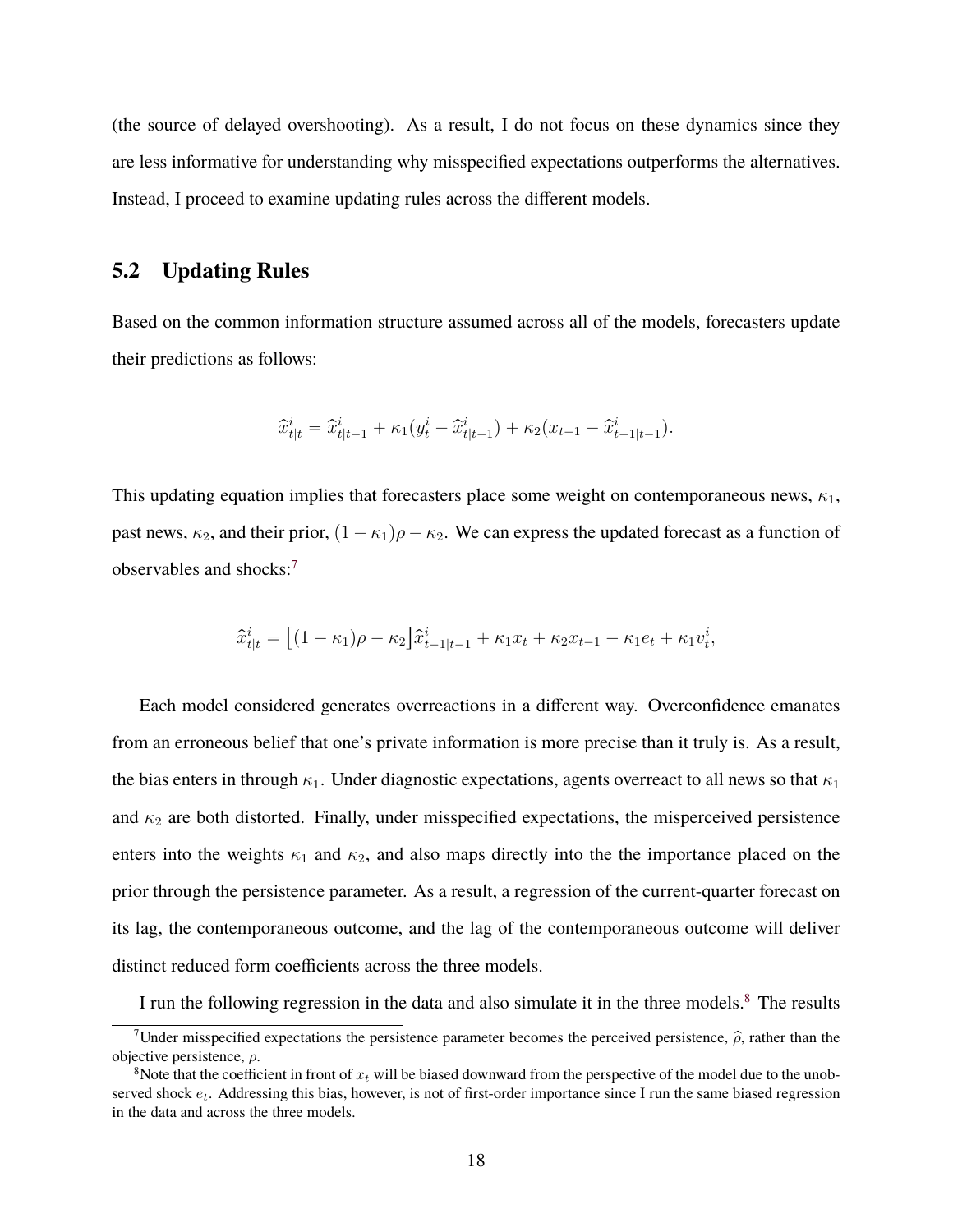<span id="page-18-1"></span>

### Figure 2: Estimated Updating Coefficients

Note: The figure plots 95% confidence intervals of empirical and simulated sensitivites of updated forecasts to the prior forecast, current news, and past news based on the regression [\(4\)](#page-18-0). Each model is simulated based on the estimates reported in Table [1.](#page-11-0)

are plotted in Figure [2.](#page-18-1)

<span id="page-18-0"></span>
$$
\hat{x}_{t|t}^i = \beta_0 + \beta_1 \hat{x}_{t-1|t-1}^i + \beta_2 x_t + \beta_3 x_{t-1} + \omega_{it}.
$$
\n(4)

Empirically, forecasters place relatively more importance on current news relative to past news as indicated by the second and third bars reflecting the estimated coefficients in the data in Figure [2.](#page-18-1) In addition, forecasts are positively autocorrelated with an estimated persistence of about 0.26.

Comparing these empirical estimates with the model-based estimates, we see that misspecification can best fit the updating patterns in the data. Under diagnostic expectations, forecasts are negatively autocorrelated due to the high amount of estimated diagnosticity. In addition, diagnostic forecasters place a counterfactually large amount of importance of past news when updating their expectations. On the other hand, overconfident forecasters place a counterfactually large amount of importance of current news. Since the only channel through which overconfident forecasters can overreact is through private news, the overconfident Kalman gain,  $\hat{\kappa}_1$ , is relatively high which is re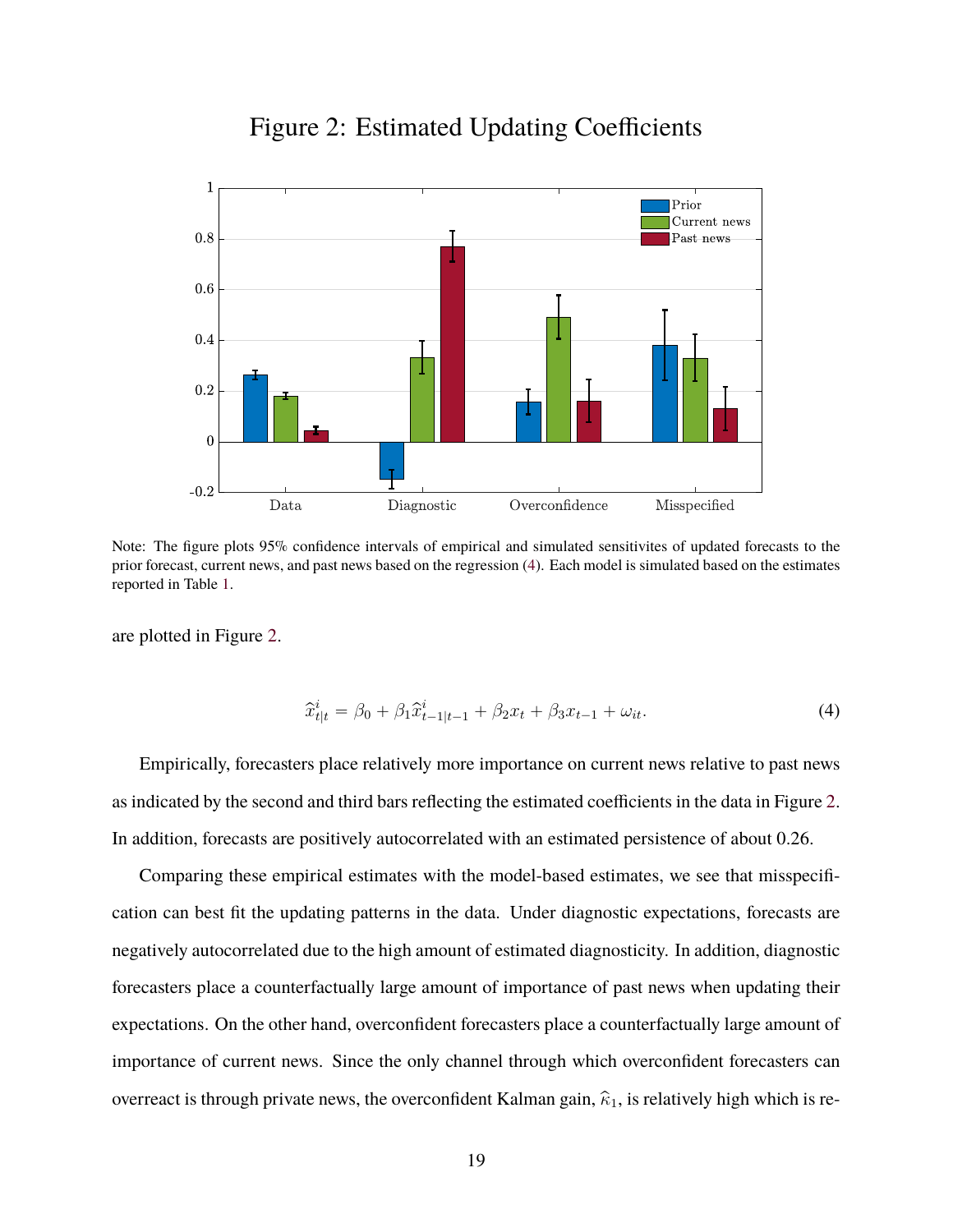<span id="page-19-1"></span>flected in the estimate for  $\beta_2$ . In addition, overconfident forecasters place equal importance to past news and their priors, which is not supported in the data. Finally, under misspecified expectations, forecasters place less importance on past news relative to current news or to their prior. Furthermore, based on the point estimates, forecasters place slightly more weight on their prior, thereby qualitatively delivering the patterns observed in the data.

While the set of models considered here is restricted to diagnostic expectations, overconfidence, and misspecification, the implications of my finding extend beyond this menu of models. In particular, a successful non-FIRE model should be able to deliver the patterns revealed in the data: persistent forecasts with relatively more importance placed on priors followed by current news and then past news  $(\hat{\beta}_1 > \hat{\beta}_2 > \hat{\beta}_3)$ .

### **6 Estimating Misspecification-Related Extrapolation**

The misspecified expectations model delivers a testable implication which one can use to estimate overextrapolation via a simple regression. Assuming that the underlying data generating process follows an  $AR(2)$ . The one period ahead forecast error is:<sup>[9](#page-19-0)</sup>

$$
x_{t+1} - \hat{x}_{t+1|t}^{i} = (1 - \kappa_{1})\rho_{1}(x_{t} - \hat{x}_{t|t-1}^{i}) - \kappa_{2}\rho_{1}(x_{t-1} - \hat{x}_{t-1|t-1}^{i})
$$
  
+ 
$$
(\rho_{1} - \hat{\rho})\hat{x}_{t|t}^{i} + \rho_{1}(\kappa_{1} - 1)e_{t} + \rho_{2}s_{t-2} + w_{t+1} + e_{t+1} - \kappa_{1}\rho_{1}v_{t}^{i}.
$$

The gap between the objective autocorrelation coefficient,  $\rho_1$ , and the perceived autocorrelation,  $\hat{\rho}$ , summarizes the extent of the extrapolation under misspecified expectations. As a result, we can estimate the following equation via OLS:

$$
x_{t+1} - \hat{x}_{t+1|t}^i = \beta_1 (x_t - \hat{x}_{t|t-1}^i) + \beta_2 (x_{t-1} - \hat{x}_{t-1|t-1}^i) + \beta_3 \hat{x}_{t|t}^i + \lambda_t + \varepsilon_{it}.
$$
 (5)

In words, we can regress the one period ahead forecast error on its lag, the lagged current period

<span id="page-19-0"></span> $9$ One could extend the data generating process to an arbitrary AR(p) and derive a similar testable prediction which would feature additional lags of the forecast errors.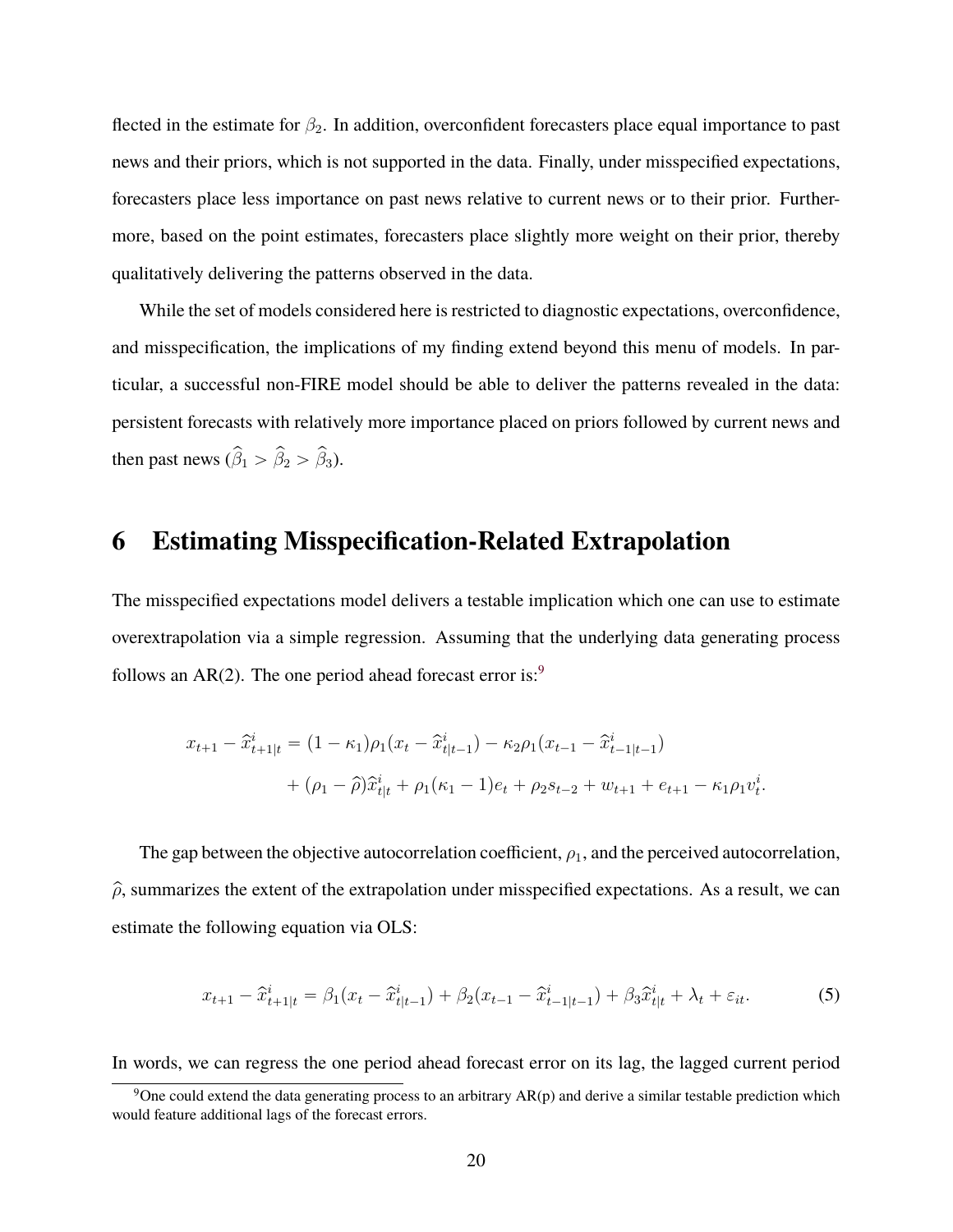# Figure 3: Estimated Overextrapolation

<span id="page-20-0"></span>

Note: The figure plots 95% confidence intervals of  $\hat{\beta}_3$  from regression [\(5\)](#page-19-1), which specify [Driscoll](#page-23-11) and Kraay [\(1998\)](#page-23-11) standard errors. The variable abreviations are defined in Appendix A as well as the SPF documentation.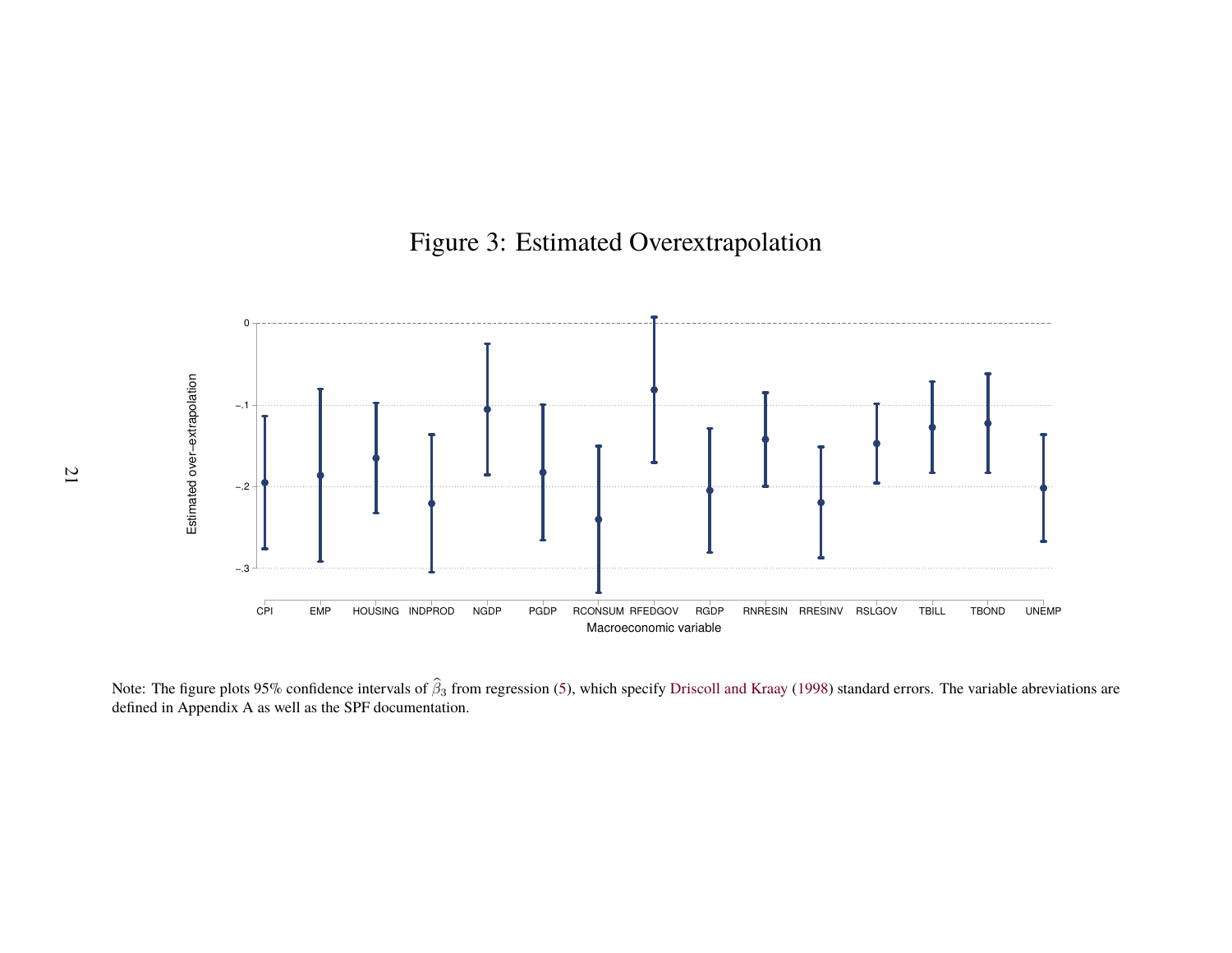error, and the current quarter forecast. The coefficient  $\beta_3$  maps to  $(\rho_1 - \hat{\rho})$ , meaning that under overextrapolation we would expect to find  $\beta_3 < 0$ .

Figure [3](#page-20-0) plots the 95% confidence intervals of  $\beta_3$  for 15 macroeconomic variables in the SPF. The  $\beta_3$  estimate for real GDP is roughly -0.20. The estimated baseline model results reported in Table [1](#page-11-0) imply a slightly larger extent of overextrapolation, though the 95% confidence intervals for the estimates overlap. Similarly, for inflation as measured by CPI, the results in Table [D3](#page-45-0) indicate that overextrapolation lies within the 95% interval of the reduced form estimate in Figure [3.](#page-20-0) The estimated  $\beta_3$  coefficient is fairly stable, hovering between -0.10 and -0.20 for most variables.

## **7 Conclusion**

At present, a host of non-FIRE theories exist in the literature. As mentioned in [Reis\(2020\)](#page-24-0), however, there is little agreement on which theory could serve as a suitable non-FIRE benchmark. This paper offers an answer to this question: misspecified expectations can serve as a benchmark theory of non-FIRE expectations. Survey data from the SPF provide strong support for this finding. Misspecified expectations, which can generate overreaction and realistic updating rules, can be motivated from behavioral and non-behavioral foundations alike. Researchers interested in approximating belief dynamics in macroeconomic models can adopt misspecified expectations to do so. Embedding the misspecification described here into a macroeconomic model merely requires introducing two parameters into an otherwise standard model: the second order autocorrelation coefficient for the shock process,  $\rho_2$ , and a misspecification parameter,  $\hat{\rho}$ . A promising avenue for future research could be to more closely examine the microfoundations of misspecification and whether they are due to inherent biases or optimizing behavior.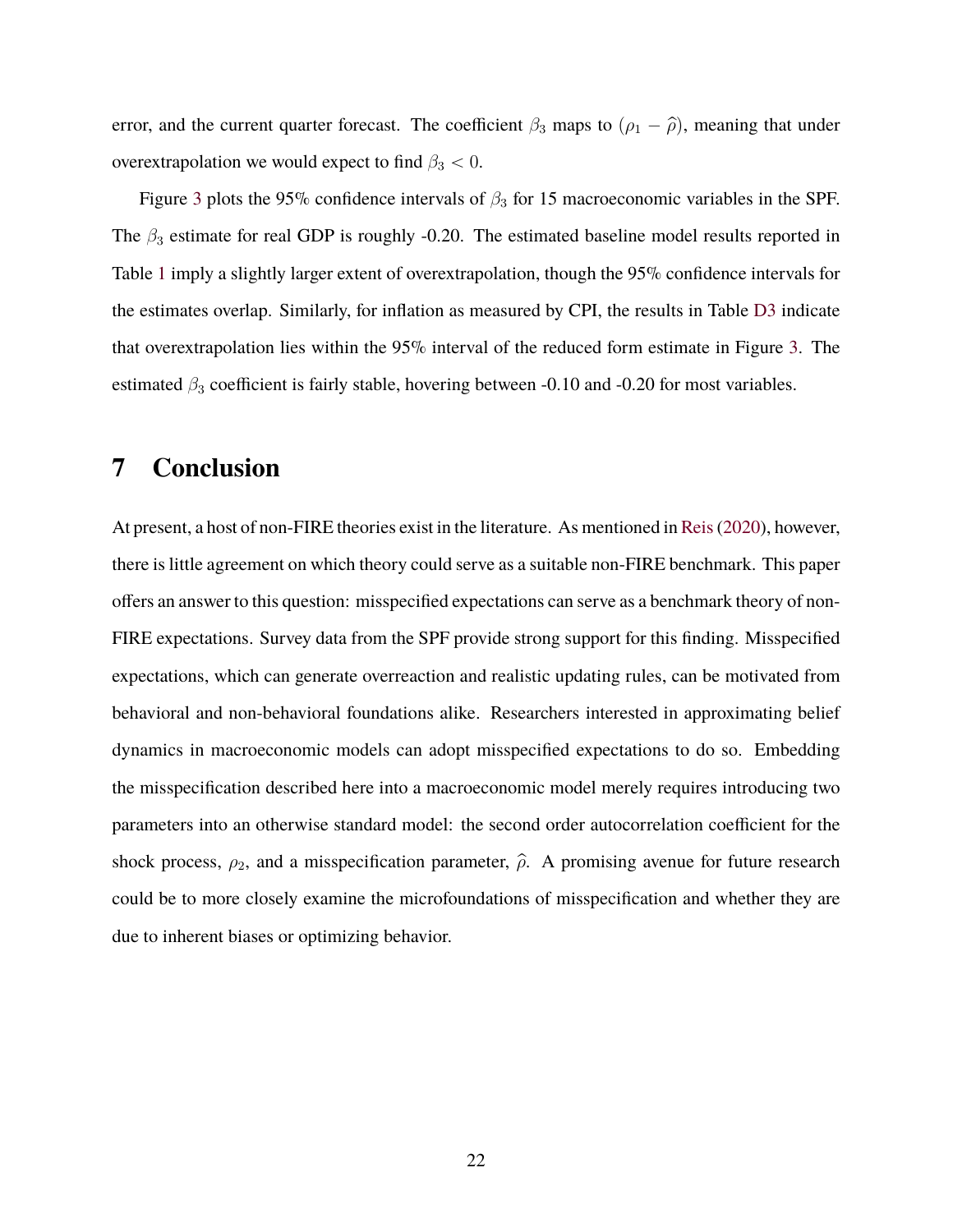### **References**

- <span id="page-22-7"></span>Afrouzi, Hassan, Spencer Kwon, Augustin Landier, Yueran Ma, and David Thesmar (2021), "Overreaction in Expectations: Evidence and Theory." Working Paper.
- <span id="page-22-9"></span>Angeletos, George-Marios, Zhen Huo, and Karthik A. Sastry (2020), "Imperfect Macroeconomic Expectations; Evidence and Theory." *NBER Macroeconomics Annual 2020*, 35.
- <span id="page-22-3"></span>Azeredo da Silvera, Rava, Yeji Sung, and Michael Woodford (2020), "Optimally Imprecise Memory and Biased Forecasts." NBER Working Paper 28075.
- <span id="page-22-5"></span>Barberis, Nicholas, Andrei Shleifer, and Robert Vishny (1998), "A Model of Investor Sentiment." *Journal of Financial Economics*, 49.
- <span id="page-22-10"></span>Bianchi, Francesco, Cosmin Ilut, and Hikaru Saijo (2021), "Diagnostic Business Cycles." NBER Working Paper 28604.
- <span id="page-22-1"></span>Bordalo, Pedro, Nicola Gennaioli, Yueran Ma, and Andrei Shleifer (2020), "Overreaction in Macroeconomic Expectations." *American Economic Review*, 110, 2748–2782.
- <span id="page-22-8"></span>Bordalo, Pedro, Nicola Gennaioli, Andrei Shleifer, and Stephen Terry (2021), "Real Credit Cycles." NBER Working Paper 28416.
- <span id="page-22-2"></span>Broer, Tobias and Alexandre Kohlhas (2019), "Forecaster (Mis-)Behavior." Working Paper.
- <span id="page-22-4"></span>Burgi, Constantin and Julio Ortiz (2022), "Overreaction Through Expectation Smoothing."
- <span id="page-22-6"></span>Cagan, Phillip (1956), "The Monetary Dynamics of Hyperinflation." In *Studies in the Quantity Theory of Money*, 25–117, University of Chicago Press.
- <span id="page-22-0"></span>Coibion, Olivier and Yuriy Gorodnichenko (2015), "Information rigidity and the expectations formation process: A simple framework and new facts." *American Economic Review*, 109, 465– 490.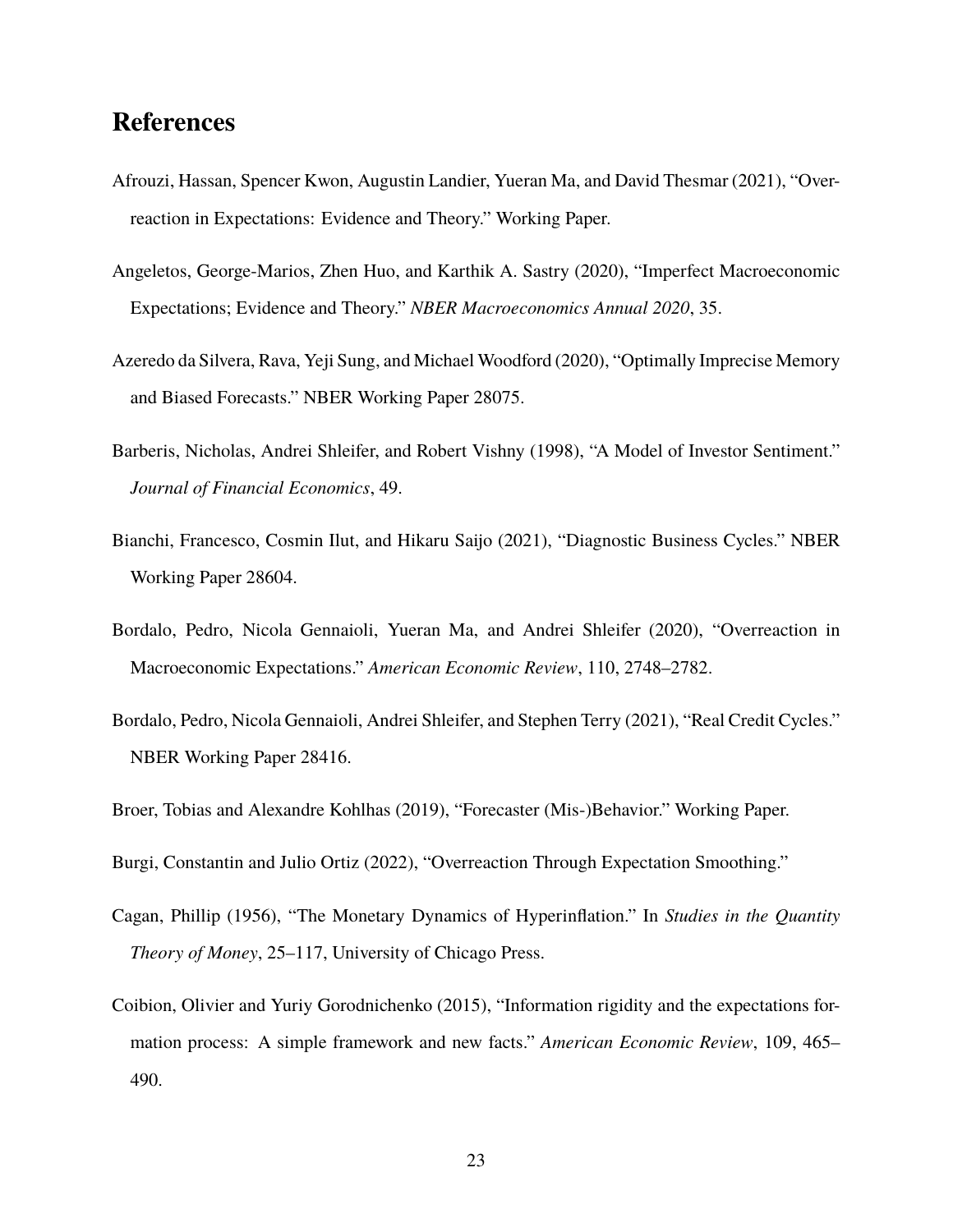- <span id="page-23-11"></span><span id="page-23-2"></span>Daniel, Kent, David Hirshleifer, and Avanidhar Subrahmanyam (1998), "Investor Psychology and Security Market Under- and Overreactions." *Journal of Finance*, 53, 1839–1885.
- Driscoll, John C and Aart C Kraay (1998), "Consistent Covariance Matrix Estimation with Spatially Dependent Panel Data." *The Review of Economics and Statistics*, 80, 549–560.
- <span id="page-23-6"></span>Farmer, Leland, Emi Nakamura, and Jon Steinsson (2021), "Learning About the Long Run."
- <span id="page-23-9"></span>Fuster, Andreas, Benjamin Hebert, and David Laibson (2012), "Natural Expectations, Macroeconomic Dynamics, and Asset Pricing." *NBER Macroeconomics Annual*, 26, 1–48.
- <span id="page-23-3"></span>Fuster, Andreas, David Laibson, and Brock Mendel (2010), "Natural Expectations, Macroeocnomic Fluctuations." *Journal of Economic Perspectives*, 24, 67–84.
- <span id="page-23-8"></span>Gabaix, Xavier (2019), "Behavioral Inattention." *Handbook of Behavioral Economics: Applications and Foundations 1*, 2, 261–343.

<span id="page-23-4"></span>Gemmi, Luca and Rosen Valchev (2021), "Biased Surveys." Working Paper.

- <span id="page-23-10"></span>Goodwin, Richard M (1947), "Dynamical Coupling with Especial Reference to Markets Having Production Lags." *Econometrica*, 15, 181–204.
- <span id="page-23-1"></span>Kohlhas, Alexandre N. and Answer Walther (2021), "Asymmetric Attention." *American Economic Review*, 111, 2879–2925.
- <span id="page-23-0"></span>Mankiw, Gregory and Ricardo Reis (2002), "Sticky Information Versus Sticky Prices: A Proposal to Replace the New Keynesian Phillips Curve." *Quarterly Journal of Economics*, 117, 1295– 1328.

<span id="page-23-7"></span>Molavi, Pooya (2022), "SimpleModels and Biased Forecasts." Working Paper.

<span id="page-23-5"></span>Moore, Don and Paul J. Healy (2008), "The Trouble with Overconfidence." *Psychological Review*, 115, 502–517.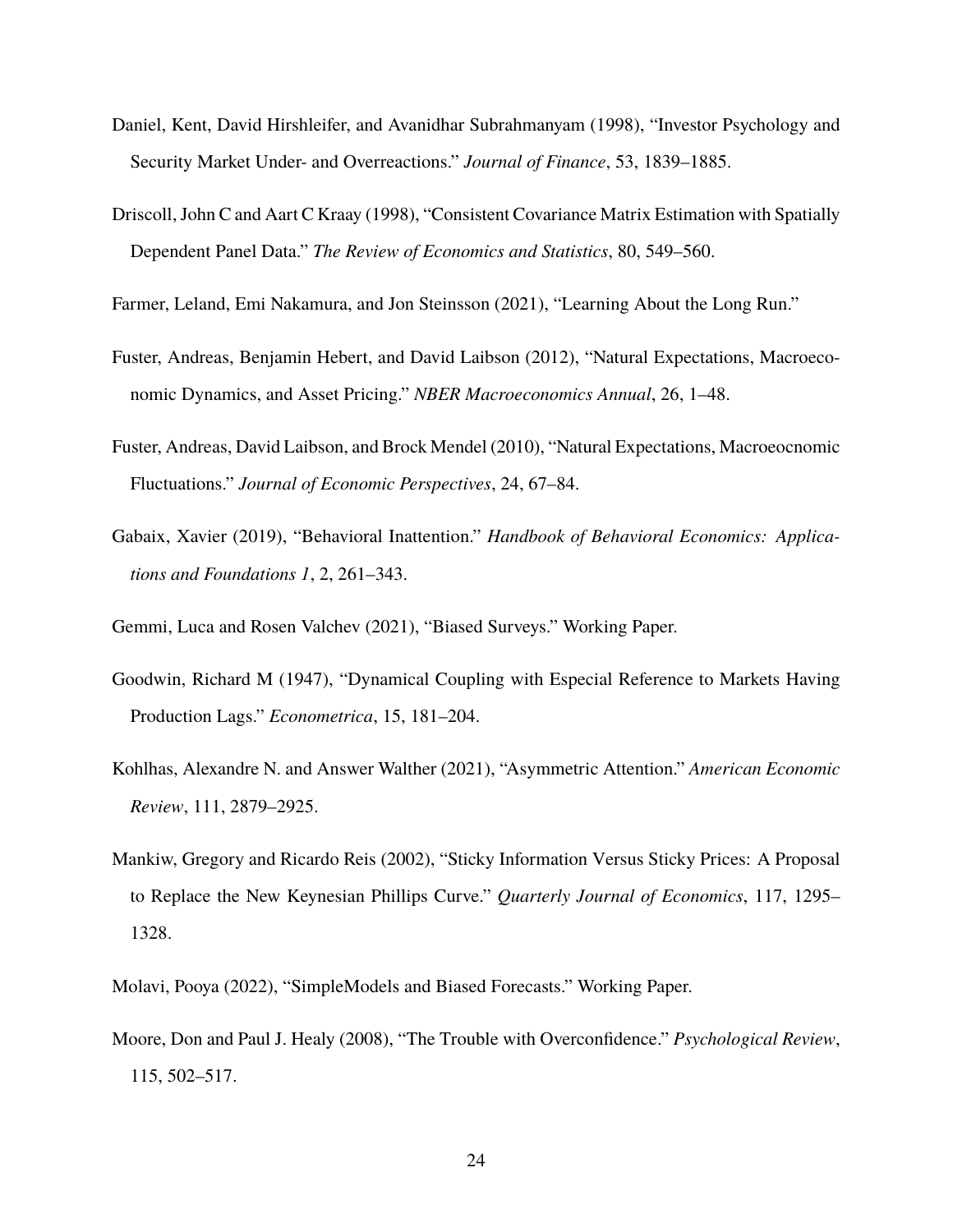- <span id="page-24-8"></span>Nerlove, Marc (1958), "Adaptive Expectations and Cobweb Phenomena." *Quarterly Journal of Economics*, 72, 227–240.
- <span id="page-24-4"></span>Nordhaus, William D. (1987), "Forecasting Efficiency: Concepts and Applications." *The Review of Economics and Statistics*, 69, 667–674.
- <span id="page-24-3"></span>Nordhaus, William D. and Steven N. Durlauf (1984), "Empirical Tests of the Rationality of Economic Forecasters: A Fixed Horizons Approach." *Cowles Foundation Discussion Papers. 955.*
- <span id="page-24-1"></span>Ottaviani, Marco and Peter Sørensen (2006), "The Strategy of Professional Forecasting." *Journal of Financial Economics*, 2, 441–466.
- <span id="page-24-0"></span>Reis, Ricardo (2020), "Comment on 'Imperfect Expectations: Theory and Evidence'." *NBER Macroeconomics Annual 2020*, 35, 99–111.
- <span id="page-24-2"></span>Rozsypal, Filip and Kathrin Schlafmann (2019), "Overpersistence Bias in Individual Income Expectations and its Aggregate Implications." Working Paper.
- <span id="page-24-5"></span>Scotese, Carol A. (1994), "Forecast Smoothing and the Optimal Under-utilization of Information at the Federal Reserve." *Journal of Macroeconomics*, 16, 653–670.
- <span id="page-24-7"></span>Sims, Christopher (2003), "The Implications of Rational Inattention." *Journal of Monetary Economics*, 50, 665–690.
- <span id="page-24-6"></span>Woodford, Michael (2001), "Imperfect Common Knowledge and the Effects of Monetary Policy." *Knowledge, Information, and Expectations in Modern Macroeconomics: In Honor of Edmund Phelps*.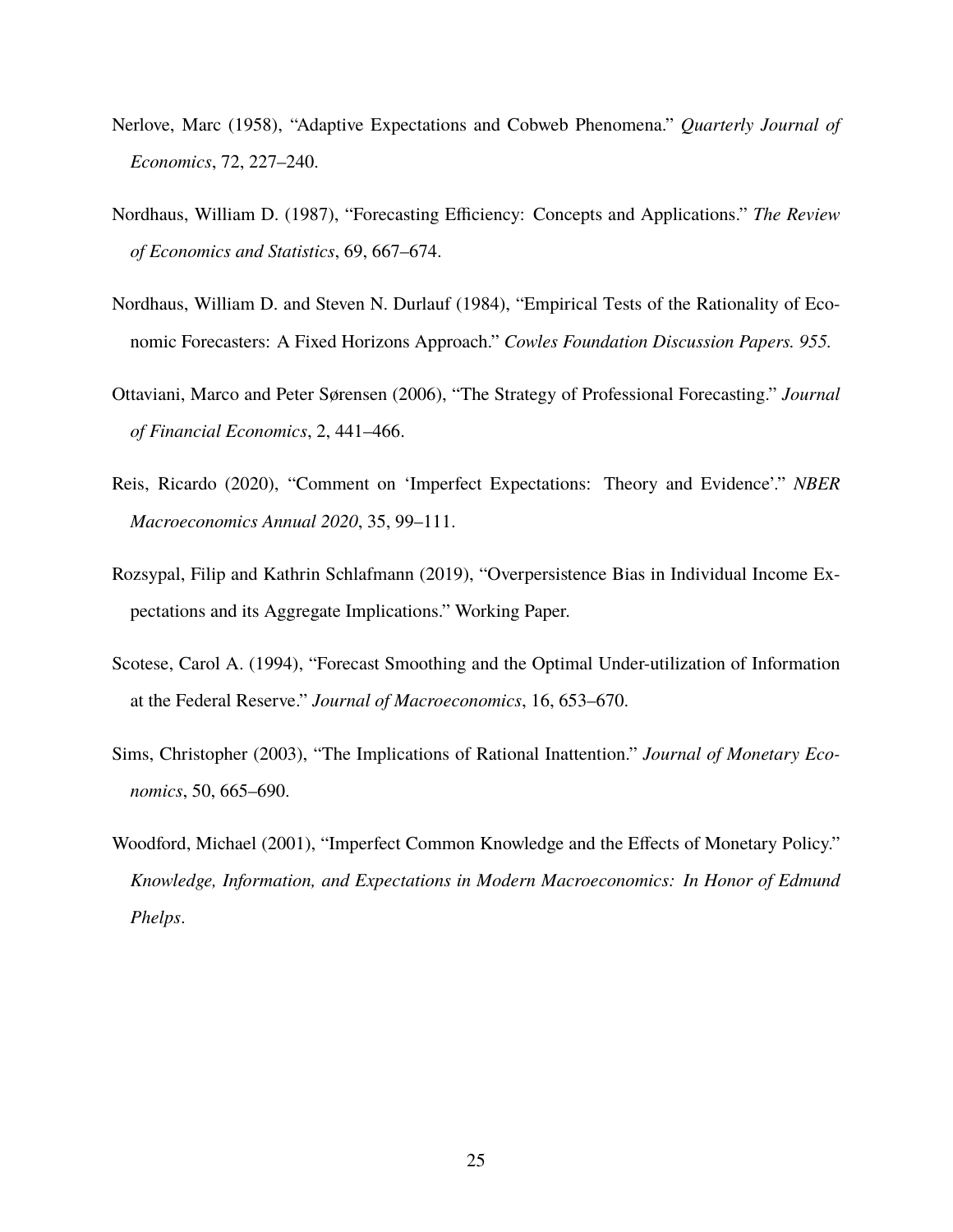## **Appendix A Empirics**

### **A.1 Sample**

I obtain my data from the Survey of Professional Forecasters website:

[https://www.philadelphiafed.org/surveys-and-data/real-time-data-research/](https://www.philadelphiafed.org/surveys-and-data/real-time-data-research/survey-of-professional-forecasters) [survey-of-professional-forecasters.](https://www.philadelphiafed.org/surveys-and-data/real-time-data-research/survey-of-professional-forecasters)

I collect real GDP forecasts for my baseline results. To construct the sample, I first transform the raw data from levels to annualized growth rates:

$$
\hat{x}_{t+1|t}^i = \left[ \left( \frac{f_{t+1}^i}{f_t^i} \right)^4 - 1 \right] \times 100.
$$

Because the underlying driving process has changed since the late 1960s, I narrow my focus to quarterly forecasts from 1992 to 2019. Moreover, the estimation procedure requires that forecasters contain unbroken sequences of observations. For this reason, I only keep each forecaster's longest spell of reported forecasts. Lastly, I require that forecasters be observed in the data for at least five quarters. Summary statistics of the cleaned sample are reported in Table [A1.](#page-25-0)

<span id="page-25-0"></span>

|                                     | Mean     | Median   | <b>Standard Deviation</b> | 25\%     | 75%   |
|-------------------------------------|----------|----------|---------------------------|----------|-------|
| Current-quarter forecast error      | 0.043    | 0.050    | 1.551                     | $-1.006$ | 1.000 |
| Current-quarter forecast revision   | $-0.203$ | $-0.102$ | 1.178                     | $-0.704$ | 0.400 |
| Current-quarter forecast            | 2.343    | 2.478    | 1.478                     | 1.800    | 3.101 |
| Real time real GDP growth           | 2.386    | 2.502    | 1.761                     | 1.537    | 3.473 |
| One-quarter ahead forecast error    | $-0.281$ | $-0.188$ | 1.979                     | $-1.312$ | 0.800 |
| One-quarter ahead forecast revision | $-0.110$ | $-0.030$ | 0.866                     | $-0.412$ | 0.272 |
| One-quarter ahead consensus error   | $-0.105$ | $-0.116$ | 1.902                     | $-1.086$ | 0.778 |

## Table A1: SPF Summary Statistics

Note: The table reports summary statistics for the relevant variables in estimation in the main text. The sample is constructed from the SPF. The current-quarter sample spans 1992-2019, with 118 unique forecasters and 1843 forecasterdate observations.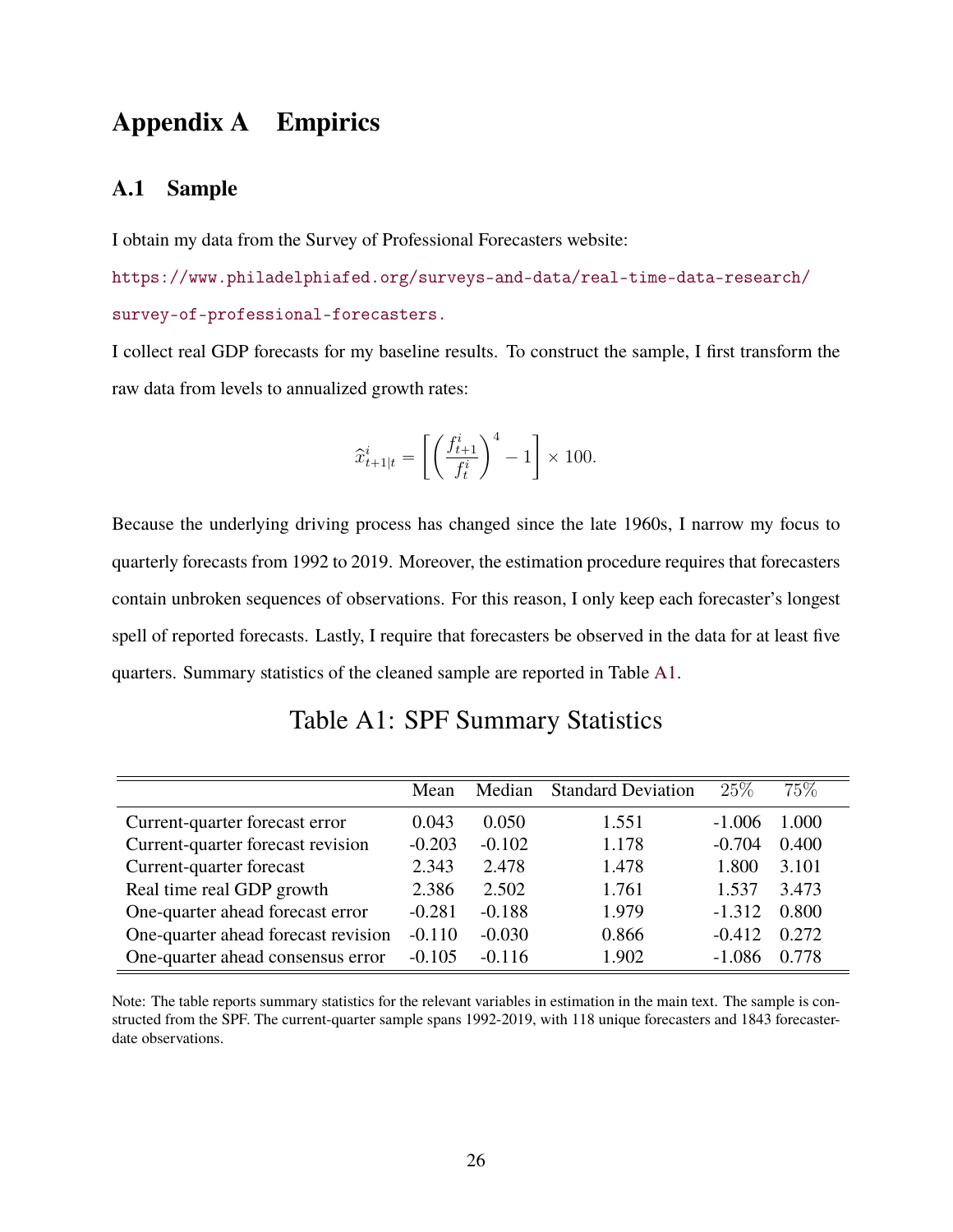### **A.2 Macroeconomic Variable Definitions**

Figure [3](#page-20-0) estimates the degree of overextrapolation for a range of SPF variables. Below I detail the abbreviations used in the figure:

- CPI Consumer price index
- EMP Nonfarm payroll employment
- HOUSING Housing starts
- INDPROD Industrial production
- NGDP Nominal GDP
- PGDP GDP deflator
- RCONSUM Real personal consumption expenditures
- RFEDGOV Real federal government consumption and gross investment
- RGDP Real GDP
- RNRESIN Real business fixed investment
- RRESINV Real residential fixed investment
- RSLGOV Real state  $\&$  local government consumption and gross investment
- TBILL 3-month Treasury bill
- TBOND 10-year Treasury bond
- UNEMP Unemployment rate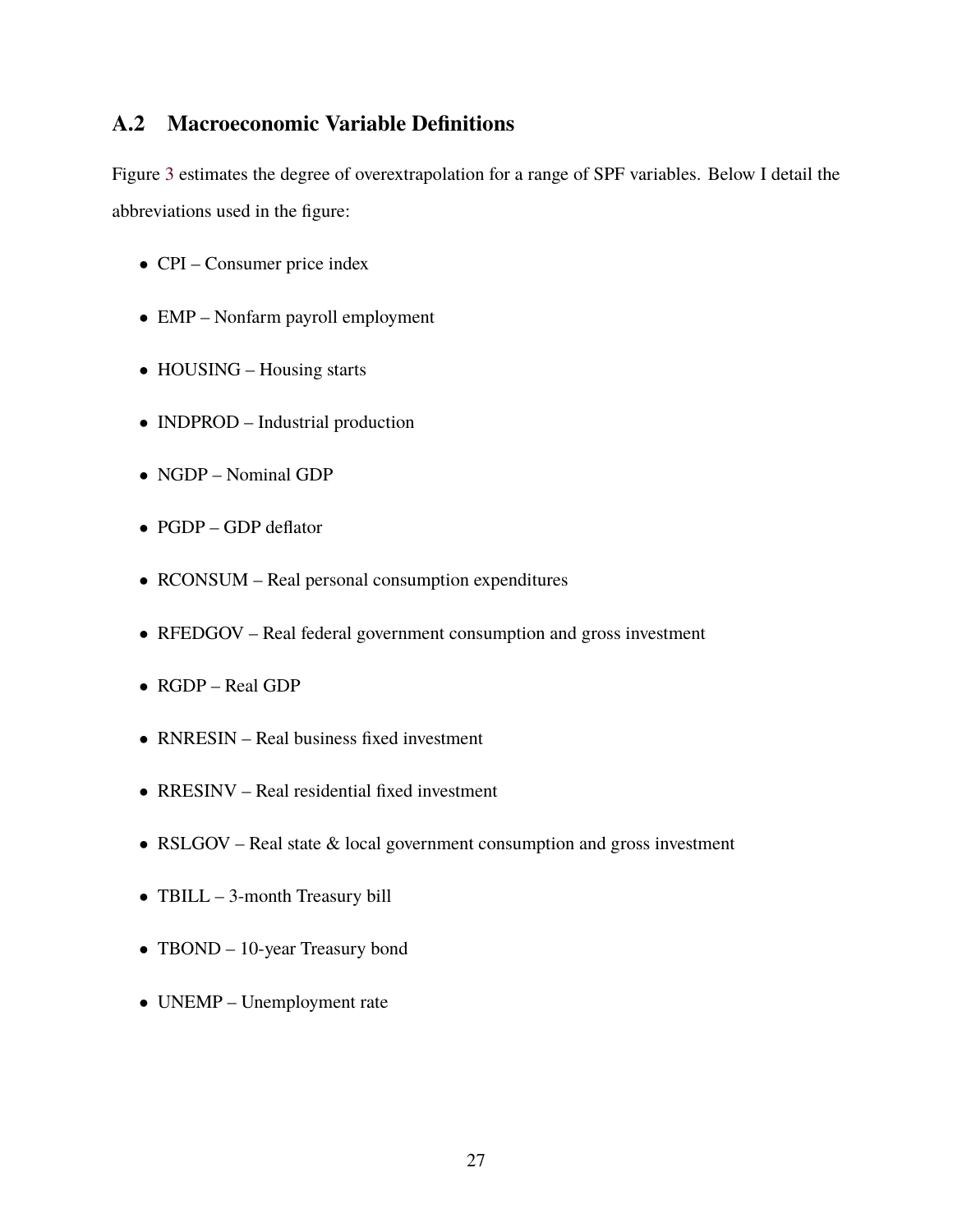### **Appendix B Model**

In this section, I provide further detail on the extension of the baseline set of models to feature strategic interactions. I then derive the testable prediction estimated in Section 6 of the main text.

### **B.1 Strategic Interaction**

In models of strategic interaction, forecasters have the motive to either mimic or to deviate from the consensus forecast. The forecaster's loss function is:

$$
\min_{\hat{x}^i_{t|t}} (x_t - \hat{x}^i_{t|t})^2 + \gamma (\hat{x}^i_{t|t} - \hat{x}_{t|t})^2.
$$

The first order condition implies

$$
\widehat{x}_{t|t}^i = \frac{1}{1+\gamma} \mathbb{E}_{it}(x_t) + \frac{\gamma}{1+\gamma} \mathbb{E}_{it}(x_{t|t}),
$$

which means the forecaster sets her reported forecast to be a combination of the the conditional expectation as well as the expectation over what the consensus forecast will be.

The presence of strategic incentives makes higher order beliefs crucial to this model. In particular, the consensus forecast at time  $t$  is denoted by  $F_t$  and it is defined as

$$
F_t = \frac{1}{1+\gamma} \sum_{k=0}^{\infty} \left(\frac{\gamma}{1+\gamma}\right)^k \mathbb{E}^{(k)}(x_t) = \frac{1}{1+\gamma} x_{t|t} + \frac{\gamma}{1+\gamma} F_{t|t}.
$$

where  $\mathbb{E}^{(k)}$  is the  $k^{th}$ -order expectation of  $x_t$ . I guess and verify the following law of motion for  $F_t$ :

$$
F_t = c_1 s_{t-1} + c_2 F_{t-1} + c_3 w_t + c_4 e_{t-1},
$$

where  $c_1 = c_3 \rho + c_4$ ,  $c_2 = (1 - \kappa_{11})\rho - \kappa_{12} + \gamma(c_1 - \kappa_{31}\rho)$ ,  $c_3 = \frac{\kappa_{11} + \gamma \kappa_{31}}{1 + \gamma}$  $\frac{1+\gamma\kappa_{31}}{1+\gamma}$ , and  $c_4 = \frac{\kappa_{12}+\gamma\kappa_{32}}{1+\gamma}$ <u>2+γκ32</u> .<br>1+γ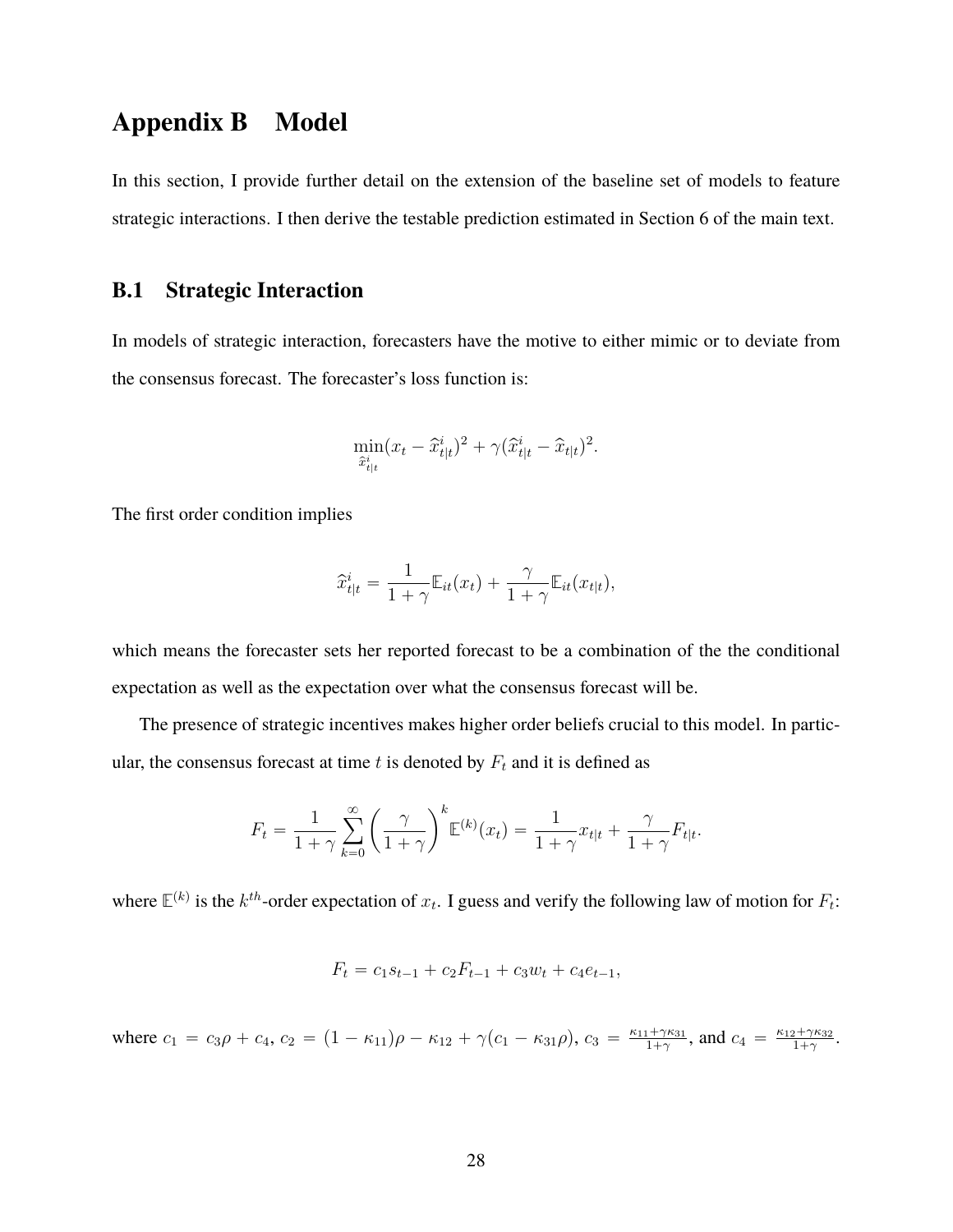From the Kalman filter (shown in the next section), this implies the following:

$$
x_{t|t}^{i} = x_{t|t-1}^{i} + \kappa_{11}(y_{t}^{i} - x_{t|t-1}^{i}) + \kappa_{12}(x_{t-1} - x_{t-1|t-1}^{i})
$$
  
\n
$$
x_{t+1|t}^{i} = \rho x_{t|t}^{i}
$$
  
\n
$$
F_{t|t}^{i} = (\kappa_{31}\rho + \kappa_{32})s_{t-1} + \kappa_{31}w_{t} + \kappa_{32}e_{t-1} + (c_{1} - \kappa_{31}\rho)s_{t-1|t-1}^{i} + c_{2}F_{t-1|t-1}^{i}
$$
  
\n
$$
F_{t+1|t}^{i} = \frac{\rho + \gamma c_{1}}{1 + \gamma}s_{t|t}^{i} + \frac{\gamma c_{2}}{1 + \gamma}F_{t|t}^{i}
$$

Given these forecasting and updating rules, I cast this model into state space form and estimate the five parameters:  $\rho, \sigma_w, \sigma_e, \sigma_v, \gamma$ .

### **Deriving Coefficients**  $c_1$ ,  $c_2$ ,  $c_3$ , and  $c_4$

The reported forecast is:

$$
\widehat{x}^i_{t|t} = \frac{1}{1+\gamma} x^i_{t|t} + \frac{\gamma}{1+\gamma} F^i_{t|t}.
$$

Averaging across reported forecasts, we obtain

$$
F_t = \frac{1}{1+\gamma} x_{t|t} + \frac{\gamma}{1+\gamma} F_{t|t}.
$$

I next guess and verify a law of motion for  $F_t$ :

$$
F_t = c_1 s_{t-1} + c_2 F_{t-1} + c_3 w_t + c_4 e_{t-1}.
$$

This implies that the forecaster solves the following filtering problem: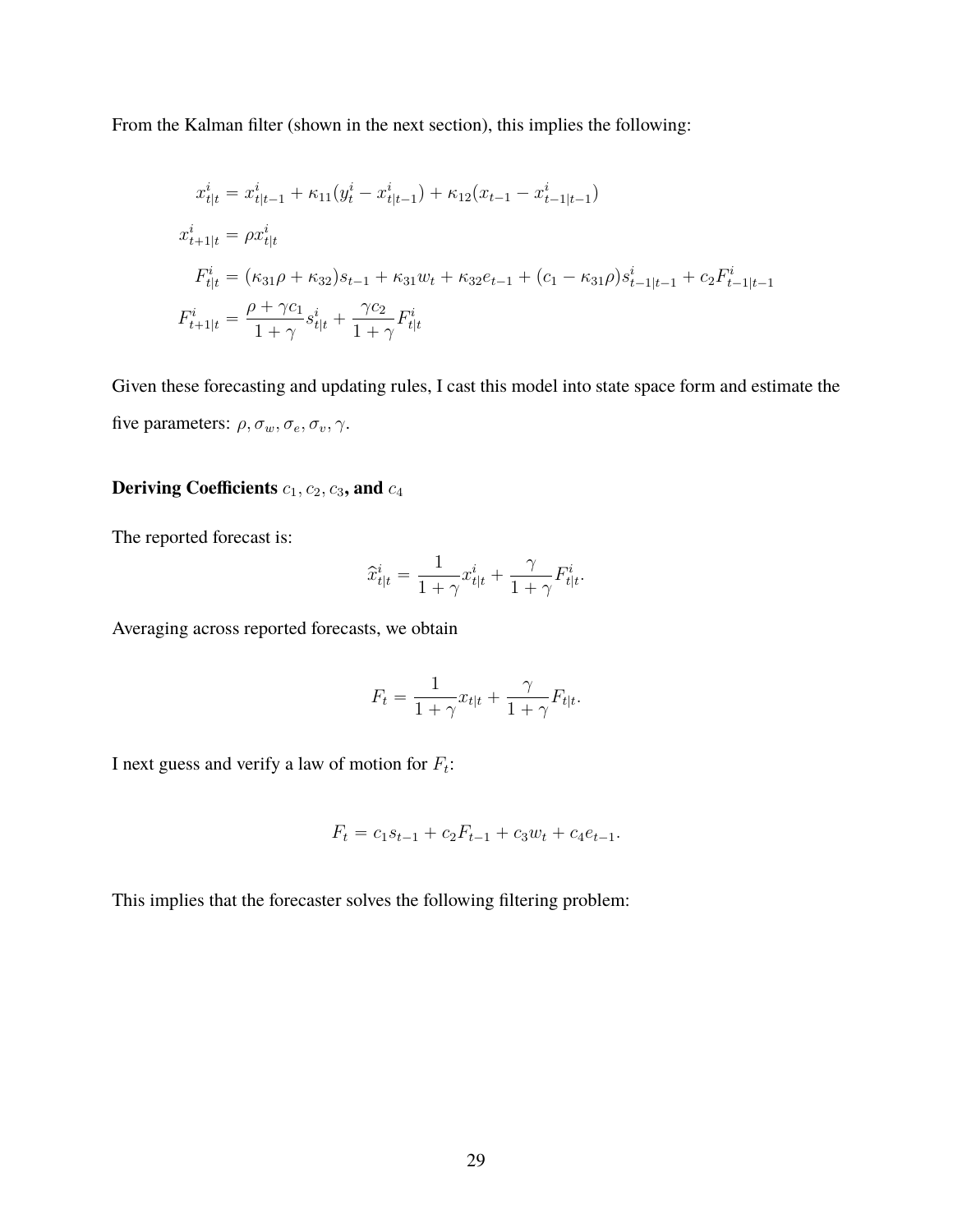$$
\begin{bmatrix} s_t \\ s_{t-1} \\ F_t \end{bmatrix} = \begin{bmatrix} \rho & 0 & 0 \\ 1 & 0 & 0 \\ c_1 & 0 & c_2 \end{bmatrix} \begin{bmatrix} s_{t-1} \\ s_{t-2} \\ F_{t-1} \end{bmatrix} + \begin{bmatrix} 1 & 0 \\ 0 & 0 \\ c_3 & c_4 \end{bmatrix} \begin{bmatrix} w_t \\ e_{t-1} \end{bmatrix}
$$

$$
\begin{bmatrix} y_t^i \\ x_{t-1} \end{bmatrix} = \begin{bmatrix} 1 & 0 & 0 \\ 0 & 1 & 0 \end{bmatrix} \begin{bmatrix} s_t \\ s_{t-1} \\ F_t \end{bmatrix} + \begin{bmatrix} 1 & 0 \\ 0 & 1 \end{bmatrix} \begin{bmatrix} v_t^i \\ e_{t-1} \end{bmatrix}
$$

Through the Kalman filtering equations, we can express the nowcast for the state vector as

$$
\mathbf{x}_{t|t}^i = \mathbf{s}_{t|t}^i = (\mathbf{I} - \kappa \mathbf{C})\mathbf{s}_{t|t-1}^i + \kappa \mathbf{z_t^i},
$$

where  $\kappa$  is the Kalman gain matrix, C is the matrix that maps the state into the observation vector, and z is the vector of observations. Aggregating this expression to the consensus-level, and using  $x_{t|t}^i = s_{t|t}^i$ , we have

$$
x_{t|t} = [(1 - \kappa_{11})\rho - \kappa_{12}]x_{t-1|t-1} + \kappa_{11}s_t + \kappa_{12}x_{t-1}
$$
  

$$
F_{t|t} = (c_1 - \kappa_{31}\rho - \kappa_{32})x_{t-1|t-1} + c_2F_{t-1|t-1} + \kappa_{31}s_t + \kappa_{32}x_{t-1}
$$

Recall that the consensus forecast is  $F_t = \frac{1}{1+1}$  $\frac{1}{1+\gamma}x_{t|t} + \frac{\gamma}{1+\gamma}$  $\frac{\gamma}{1+\gamma}F_{t|t}$ . Substituting in the above expressions for  $x_{t|t}$  and  $F_{t|t}$ :

$$
F_{t} = \frac{1}{1+\gamma} \left\{ \left[ (1 - \kappa_{11})\rho - \kappa_{12} \right] x_{t-1|t-1} + \kappa_{11} s_{t} + \kappa_{12} x_{t-1} \right\}
$$
  
+ 
$$
\frac{\gamma}{1+\gamma} \left\{ (c_{1} - \kappa_{31}\rho - \kappa_{32})x_{t-1|t-1} + c_{2}F_{t-1|t-1} + \kappa_{31} s_{t} + \kappa_{32} x_{t-1} \right\}
$$
  
= 
$$
\frac{\left[ (1 - \kappa_{11})\rho - \kappa_{12} \right] + \gamma (c_{1} - \kappa_{31}\rho - \kappa_{32})}{1+\gamma} x_{t-1|t-1} + \frac{\kappa_{11} + \gamma \kappa_{31}}{1+\gamma} s_{t} + \frac{\kappa_{12} + \gamma \kappa_{32}}{1+\gamma} x_{t-1} + \frac{c_{2}\gamma}{1+\gamma} F_{t-1|t-1}
$$

Note that  $F_{t-1} = \frac{1}{1+1}$  $\frac{1}{1+\gamma}x_{t-1|t-1} + \frac{\gamma}{1+\gamma}$  $\frac{\gamma}{1+\gamma}F_{t-1|t-1}$ . Rearranging, we have  $F_{t-1|t-1} = \frac{1+\gamma}{\gamma}$  $\frac{+\gamma}{\gamma}F_t-\frac{1}{\gamma}$  $\frac{1}{\gamma}x_{t-1|t-1}$ .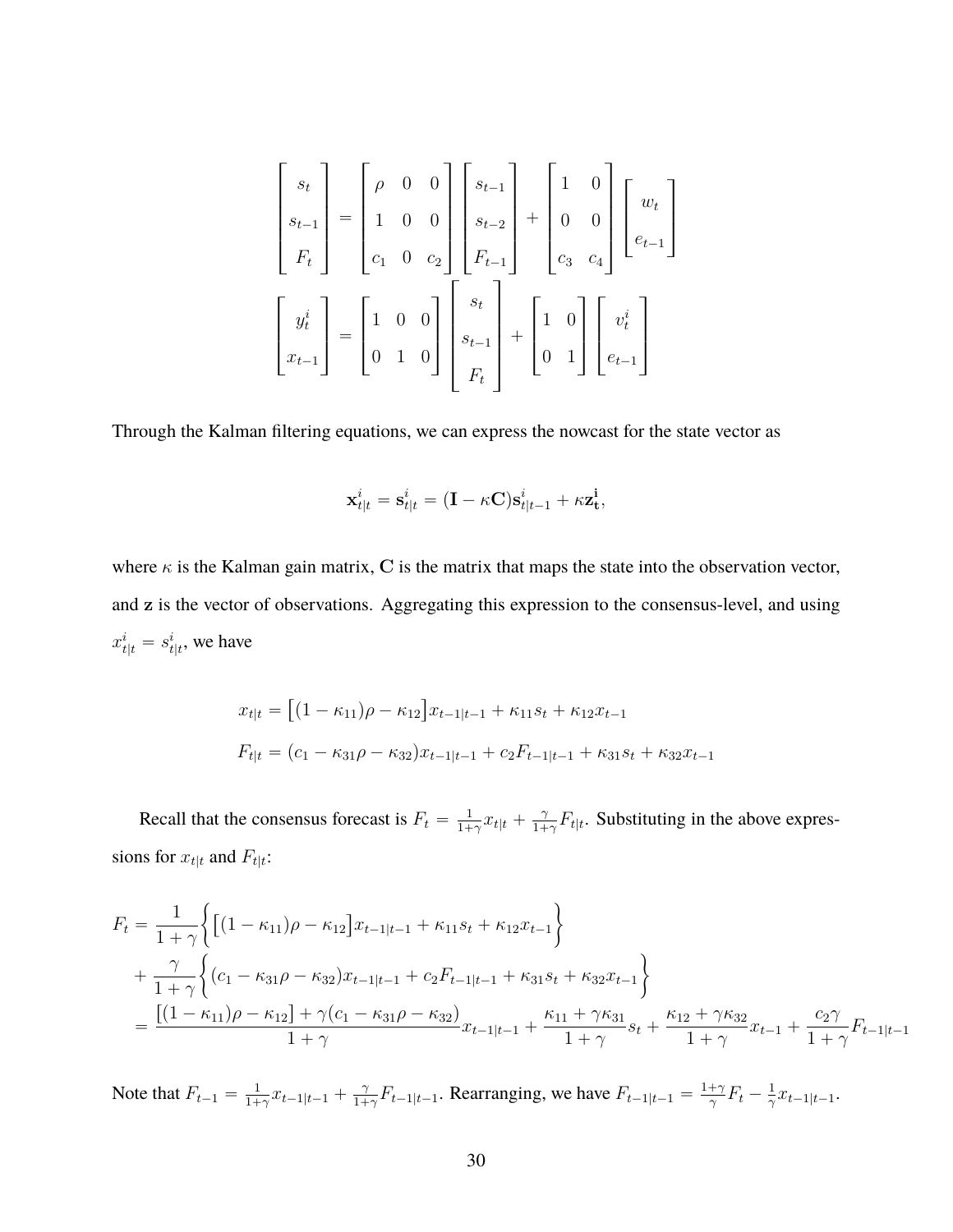Substituting this expression for  $F_{t-1|t-1}$  into the longer equation above, we can express  $F_t$  as a function of  $x_{t-1|t-1}$ ,  $s_t$ ,  $x_{t-1}$ , and  $F_{t-1}$ .

$$
F_{t} = \frac{\left[ (1 - \kappa_{11})\rho - \kappa_{12} \right] + \gamma (c_{1} - \kappa_{31}\rho - \kappa_{32})}{1 + \gamma} x_{t-1|t-1} + \frac{\kappa_{11} + \gamma \kappa_{31}}{1 + \gamma} s_{t} + \frac{\kappa_{12} + \gamma \kappa_{32}}{1 + \gamma} x_{t-1} + \frac{c_{2}\gamma}{1 + \gamma} \left[ \frac{1 + \gamma}{\gamma} F_{t-1} - \frac{1}{\gamma} x_{t-1|t-1} \right] = \frac{\left[ (1 - \kappa_{11})\rho - \kappa_{12} \right] + \gamma (c_{1} - \kappa_{31}\rho - \kappa_{32}) - c_{2}}{1 + \gamma} x_{t-1|t-1} + \frac{\kappa_{11} + \gamma \kappa_{31}}{1 + \gamma} s_{t} + \frac{\kappa_{12} + \gamma \kappa_{32}}{1 + \gamma} x_{t-1} + c_{2} F_{t-1}
$$

Let  $c_2 = (1 - \kappa_{11})\rho + \gamma(c_1 - \kappa_{31}\rho - \kappa_{32})$ . Expanding and simplifying the expressions for  $s_t$ and  $x_{t-1}$ , we obtain the consensus forecast as a function of the previous consensus forecast, the previous value of the latent state, the current innovation to the latent state, and the previous value of the transitory component of  $x_t$ :

$$
F_t = \frac{(\kappa_{11} + \gamma \kappa_{31})\rho + (\kappa_{12} + \gamma \kappa_{32})}{1 + \gamma} s_{t-1} + \frac{\kappa_{11} + \gamma \kappa_{31}}{1 + \gamma} w_t + \frac{\kappa_{12} + \gamma \kappa_{32}}{1 + \gamma} e_{t-1} + c_2 F_{t-1}.
$$

Defining  $c_3 = \frac{\kappa_{11} + \gamma \kappa_{31}}{1 + \gamma}$  $\frac{1+\gamma\kappa_{31}}{1+\gamma}$ ,  $c_4 = \frac{\kappa_{12}+\gamma\kappa_{32}}{1+\gamma}$  $\frac{c_2 + \gamma \kappa_{32}}{1 + \gamma}$ , and  $c_1 = (c_3 \rho + c_4)$ , we recover

$$
F_t = c_1 s_{t-1} + c_2 F_{t-1} + c_3 w_t + c_4 e_{t-1},
$$

as desired.

Note that the forecaster's filtering problem includes the coefficients  $c_1, c_2, c_3$  and  $c_4$  in the transition matrix, and these coefficients are, themselves, functions of the Kalman gains. As a result, the estimation of the models under strategic incentives requires solving a fixed point problem in each iteration. For a given parameter guess, I initiate a guess for the coefficients and run the filter for 1,000 periods. Based on the implied steady state Kalman gain matrix,  $\kappa$ , I update my guess for the coefficients and continue until the old and updated coefficients converge (up to a tolerance of  $10^{-6}$ ). With these coefficients and Kalman gain weights in hand, I proceed to construct the likelihood function.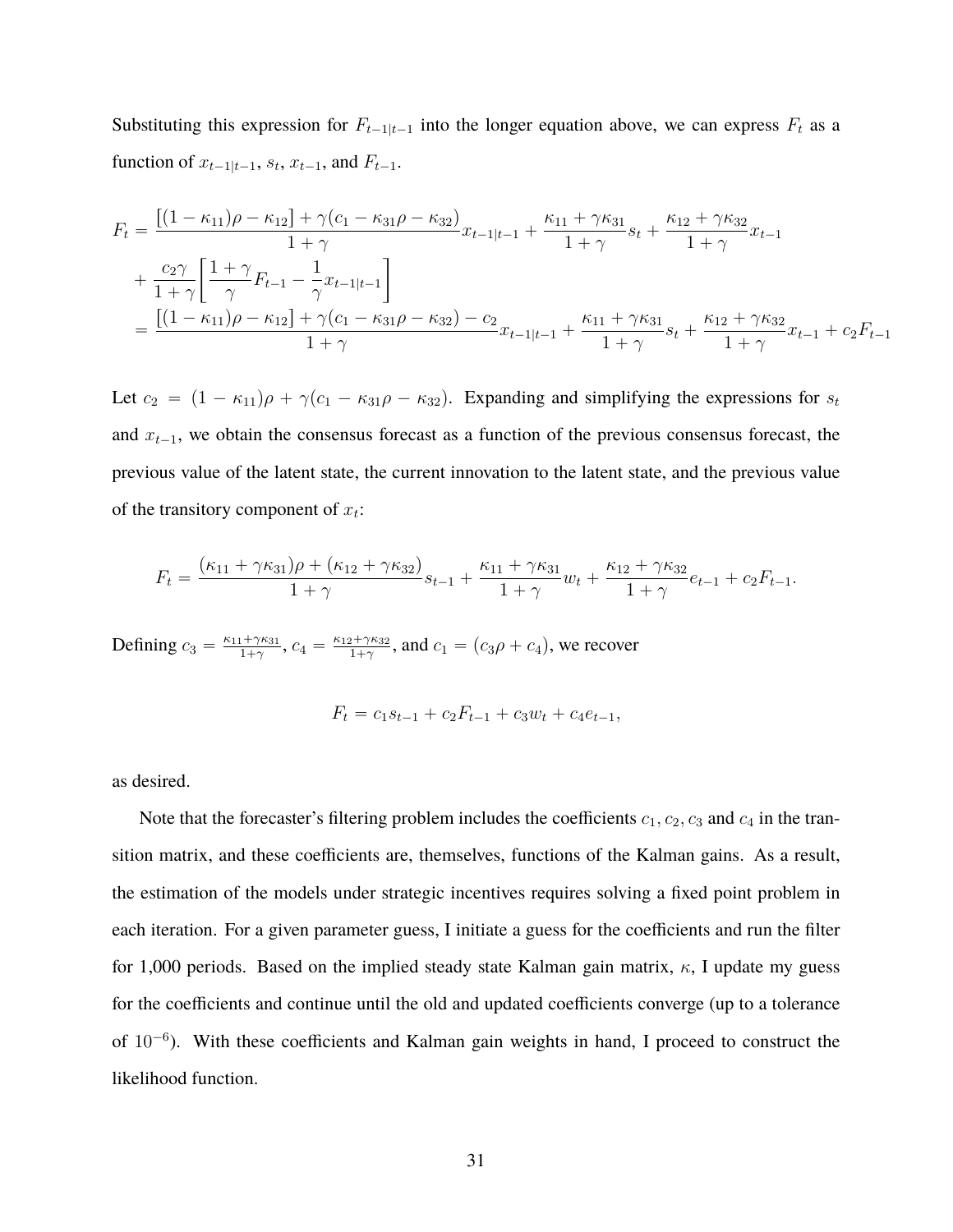#### **Strategic Interaction with Diagnostic Expectations**

Under diagnostic expectations, the coefficients are slightly different. Note that the diagnostic Kalman filter implies the following updating equation:

$$
\mathbf{s}_{t|t}^i = \mathbf{s}_{t|t}^i + \varphi \kappa (\mathbf{z}_t^i - \mathbf{C}\mathbf{s}_{t|t-1}^i),
$$

Following the steps outlined above, we can derive the law of motion for the diagnostic consensus forecast,  $F_t^{\varphi} = c_1 s_{t-1} + c_2 F_{t-1}^{\varphi} + c_3 w_t + c_4 e_{t-1}$ , where

$$
c_1 = c_3 \rho + c_4
$$
  
\n
$$
c_2 = (\rho - (1 + \varphi)(\kappa_{11}\rho + \kappa_{12})) + \gamma(c_1 - (1 + \varphi)(\kappa_{31}\rho + \kappa_{32}))
$$
  
\n
$$
c_3 = (1 + \varphi)\frac{\kappa_{11} + \gamma \kappa_{31}}{1 + \gamma}
$$
  
\n
$$
c_4 = (1 + \varphi)\frac{\kappa_{12} + \gamma \kappa_{32}}{1 + \gamma}
$$

#### **Strategic Interaction with Misspecified Expectations**

Under misspecified expectations, the coefficients are again different. In this case, it becomes important to distinguish the objective driving process form the perceived driving process. Given the assumed AR(2) dynamics of the objective driving process, I guess and verify:

$$
F_t = c_1 s_{t-1} + c_2 F_{t-1} + c_3 w_t + c_4 e_{t-1} + c_5 s_{t-2},
$$

where I introduce a new coefficient,  $c<sub>5</sub>$  because consensus beliefs will now also depend on the second lag of the latent state. The forecaster's filtering problem, however, remains unchanged. In other words, forecasters not only misspecify the underlying data generating process, but they also misspecify the law of motion of the aggregate belief. In both cases, the forecaster neglects the second lag  $s_{t-2}$ . As a result, the persistence of the consensus forecast, which is summarized by  $c_2$ , will depend on  $\hat{\rho}$ . In addition, all of the other coefficients will be functions of the elements of a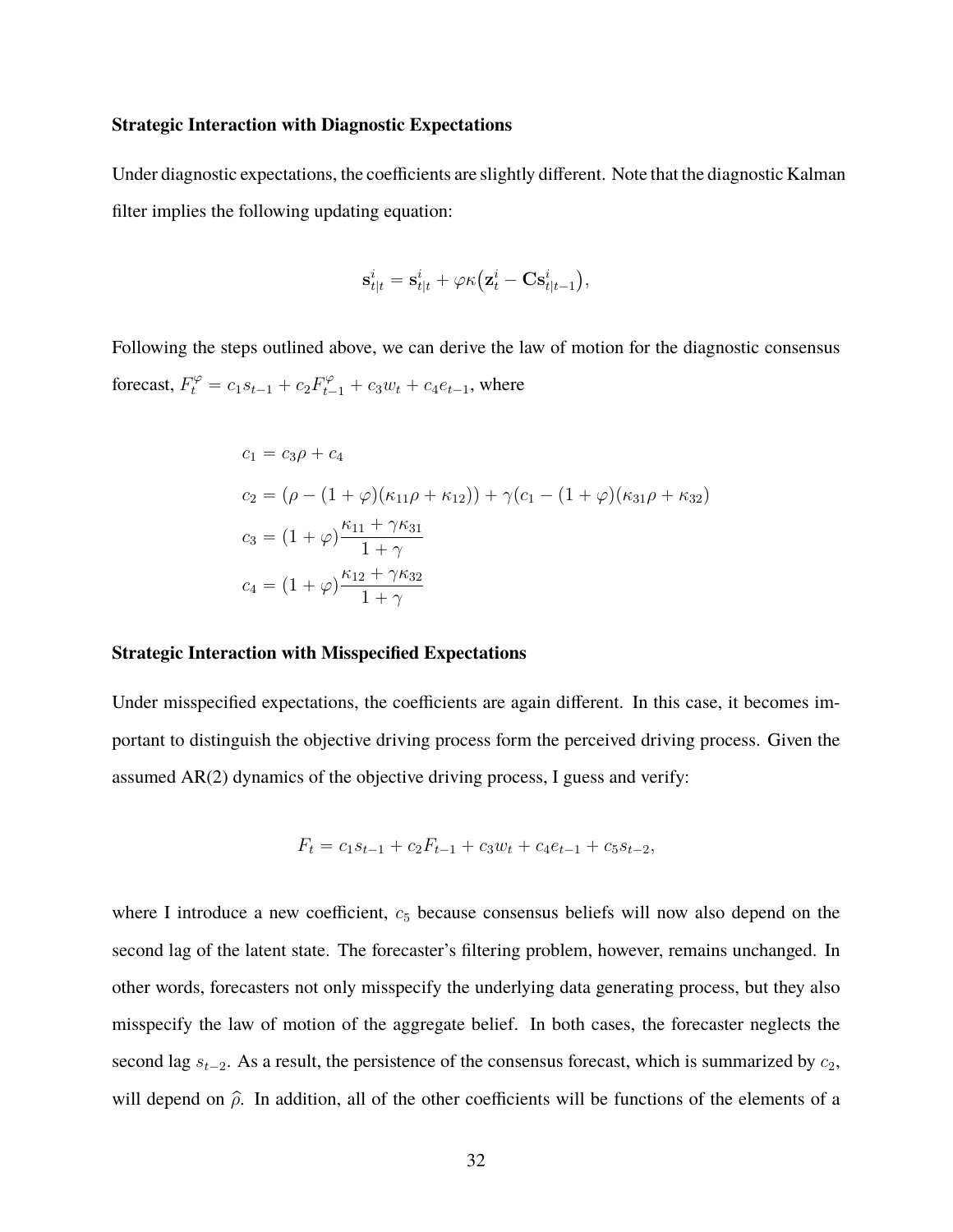misspecified Kalman gain matrix.

I verify this new guess using the very same steps outlined above. In the final step, we obtain:

$$
F_t = \frac{(\kappa_{11} + \gamma \kappa_{31})\rho_1 + (\kappa_{12} + \gamma \kappa_{32})}{1 + \gamma}s_{t-1} + \frac{\kappa_{11} + \gamma \kappa_{31}\rho_2}{1 + \gamma}s_{t-2} + \frac{\kappa_{11} + \gamma \kappa_{31}}{1 + \gamma}w_t + \frac{\kappa_{12} + \gamma \kappa_{32}}{1 + \gamma}e_{t-1} + c_2F_{t-1},
$$

which implies:

$$
c_1 = \frac{(\kappa_{11} + \gamma \kappa_{31})\rho_1 + (\kappa_{12} + \gamma \kappa_{32})}{1 + \gamma}
$$
  
\n
$$
c_2 = (1 - \kappa_{11})\hat{\rho} + \gamma(c_1 - \kappa_{31}\hat{\rho})
$$
  
\n
$$
c_3 = \frac{\kappa_{11} + \gamma \kappa_{31}}{1 + \gamma}
$$
  
\n
$$
c_4 = \frac{\kappa_{12} + \gamma \kappa_{32}}{1 + \gamma}
$$
  
\n
$$
c_5 = \frac{\kappa_{11} + \gamma \kappa_{31}\rho_2}{1 + \gamma}
$$

### **B.2 Deriving the Testable Implication in Section 6**

The one-quarter ahead forecast error is

$$
x_{t+1} - \hat{x}_{t+1|t}^i = s_{t+1} + e_{t+1} - \hat{\rho} \hat{x}_{t|t}^i.
$$

With some algebra, we re-write the one-quarter ahead error as a function of the current quarter error, the current quarter forecast, as well as a set of time-varying unobservables:

$$
x_{t+1} - \hat{x}_{t+1|t}^i = \rho_1 s_t + \rho_2 s_{t-1} + w_{t+1} + e_{t+1} - \hat{\rho} \hat{x}_{t|t}^i \pm \rho_1 e_t
$$
  
=  $\rho_1 x_t - \rho_1 e_t + \rho_2 s_{t-2} + w_{t+1} + e_{t+1} - \hat{\rho} \hat{x}_{t|t}^i \pm \rho_1 \hat{x}_{t|t}^i$   
=  $\rho_1 (x_t - \hat{x}_{t|t}^i) - \rho_1 e_t + \rho_2 s_{t-2} + w_{t+1} + e_{t+1} + (\rho_1 - \hat{\rho}) \hat{x}_{t|t}^i$ .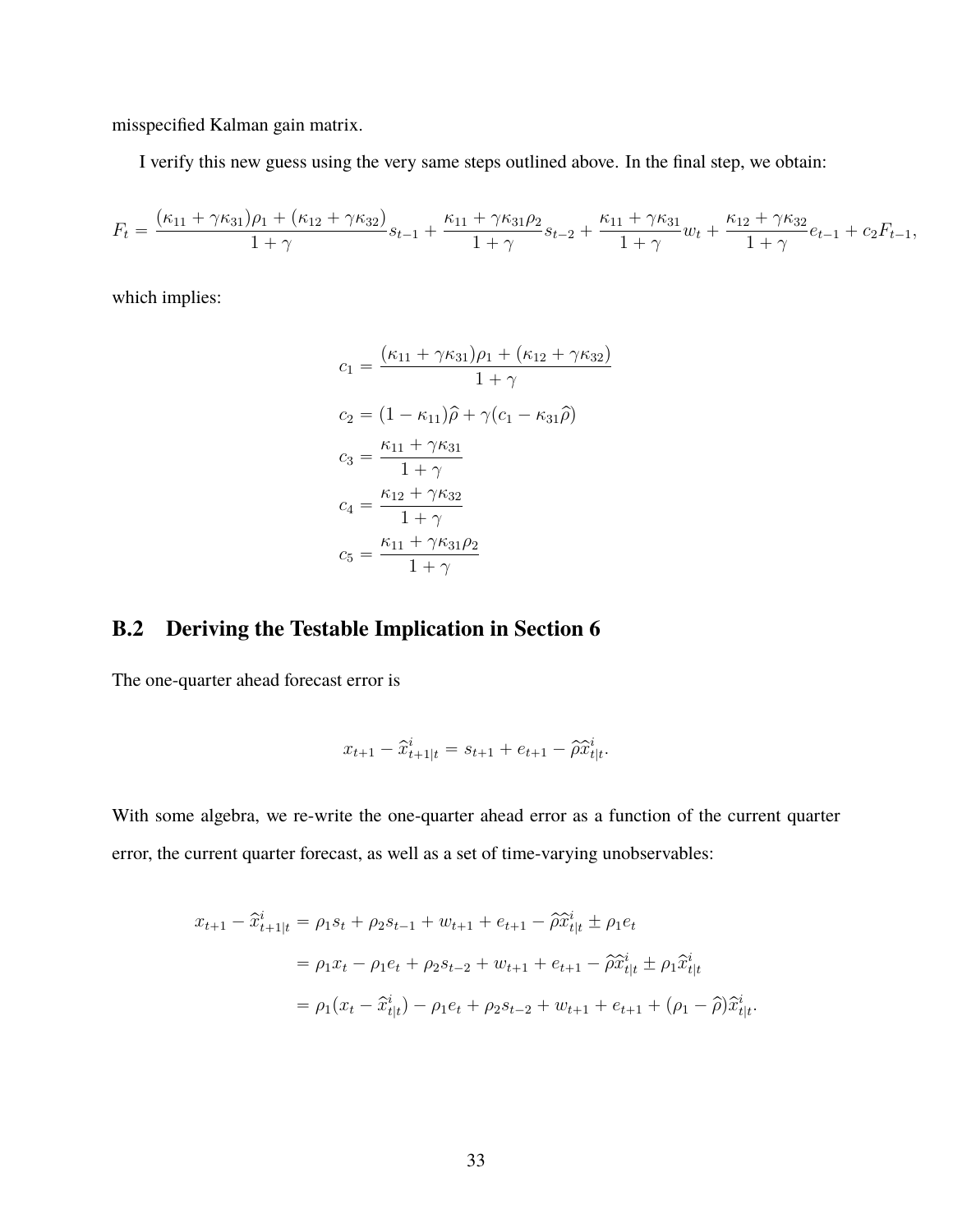Expanding the first term and simplifying, we obtain:

$$
x_{t+1} - \hat{x}_{t+1|t}^{i} = \rho_1 (x_t - \hat{x}_{t|t-1}^{i} - \kappa_1 (y_t^i - \hat{x}_{t|t-1}^i) - \kappa_2 (x_{t-1} - \hat{x}_{t-1|t-1}^i)) - \rho_1 e_t + \rho_2 s_{t-2}
$$
  
+ 
$$
w_{t+1} + e_{t+1} + (\rho_1 - \hat{\rho}) \hat{x}_{t|t}^{i}
$$
  
= 
$$
\rho_1 [(x_t - \hat{x}_{t|t-1}^i) - \kappa_1 (x_t - \hat{x}_{t|t-1}^i) - \kappa_1 v_t^i + \kappa_2 e_t - \kappa_2 (x_{t-1} - \hat{x}_{t-1|t-1}^i)]
$$
  
- 
$$
\rho_1 e_t + \rho_2 s_{t-2} + w_{t+1} + e_{t+1} + (\rho_1 - \hat{\rho}) \hat{x}_{t|t}^{i}
$$
  
= 
$$
(1 - \kappa_1) \rho_1 (x_t - \hat{x}_{t|t-1}^i) - \kappa_1 \rho_1 v_t^i + \rho_1 (\kappa_1 - 1) e_t
$$
  
- 
$$
\kappa_2 \rho_1 (x_{t-1} - \hat{x}_{t-1|t-1}^i) + \rho_2 s_{t-2} + w_{t+1} + e_{t+1} + (\rho_1 - \hat{\rho}) \hat{x}_{t|t}^i,
$$

as desired.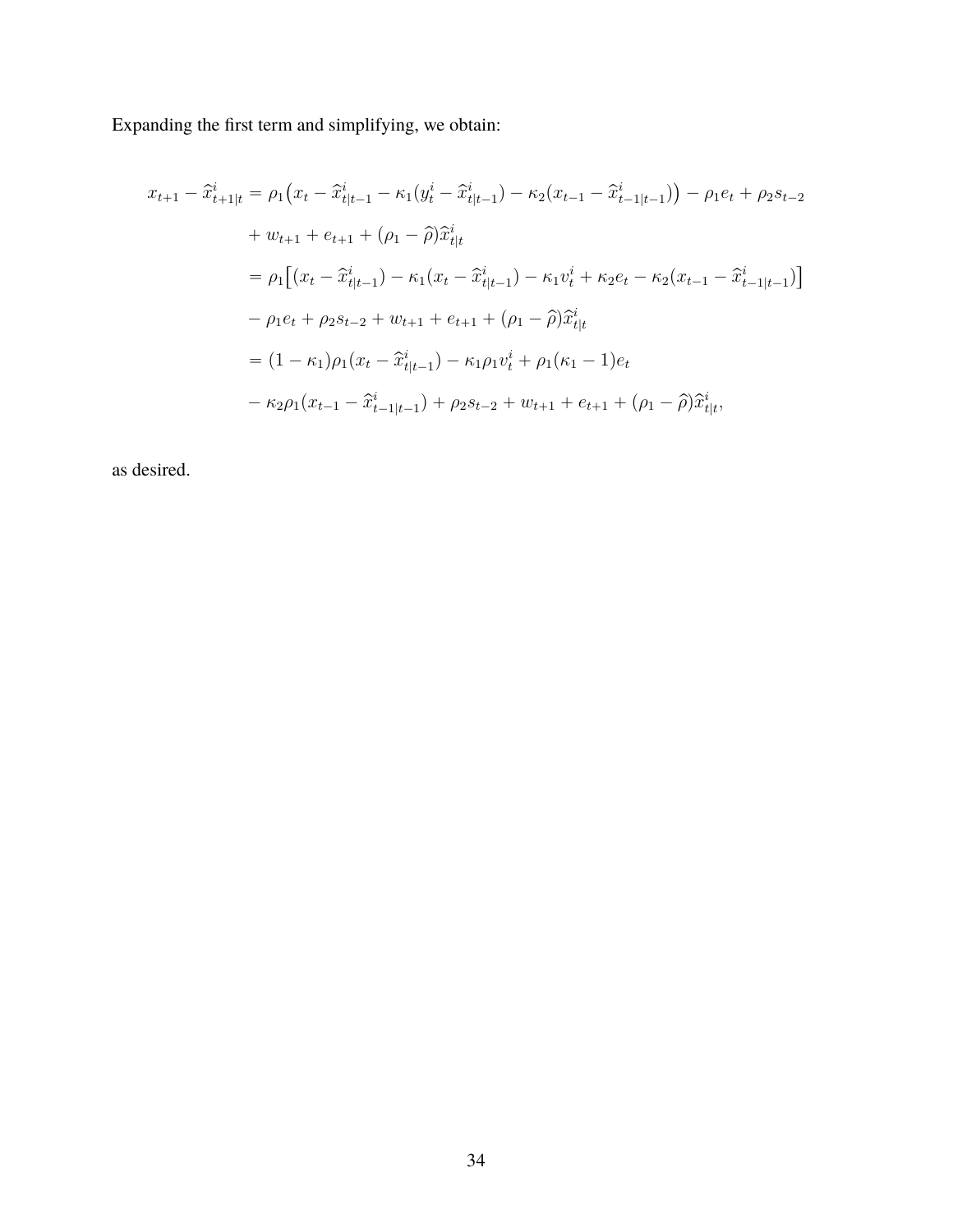### **Appendix C Estimation**

In this section I detail the steps taken to estimate the models via MLE. I then report comparative statics to provide some evidence of identification.

#### **C.1 Maximum Likelihood Estimation**

Across the different models, we have the following state space set up:

$$
\epsilon_{it} = A\epsilon_{it-1} + B\eta_{it}
$$

$$
z_{it} = C\epsilon_{it},
$$

Where the latent state,  $\epsilon_{it}$  is indexed by forecaster i and date t. This state vector includes the components of the macroeconomic variable which include the unobserved state,  $s_t$  and its innovations,  $w_t$ , as well as the transitory component  $e_t$ . In addition, this vector includes the unobserved Bayesian forecasts,  $s_{t|t}^i$  and  $s_{t|t-1}^i$  as well as their consensus analogs. The matrix **A** is the transition matrix. The vector  $\eta_{it}$  includes the state innovation,  $w_t$ , and public and private noise:  $e_t$  and  $v_t^i$ .

The observation vector includes three measurements: individual one-quarter ahead forecast errors, individual one-quarter ahead forecast revisions, and one-quarter ahead consensus forecast errors. I keep only observations for which forecast errors and revisions are both populated, and fix a minimum spell length of five quarters for which a forecaster must be observed in order to be included. My findings are robust to shorter and longer spell lengths.

After stacking all of the forecasters, i, we can express the model in a form indexed only by date t. The state transition equation is

$$
\epsilon_t = T\epsilon_{t-1} + Du_t
$$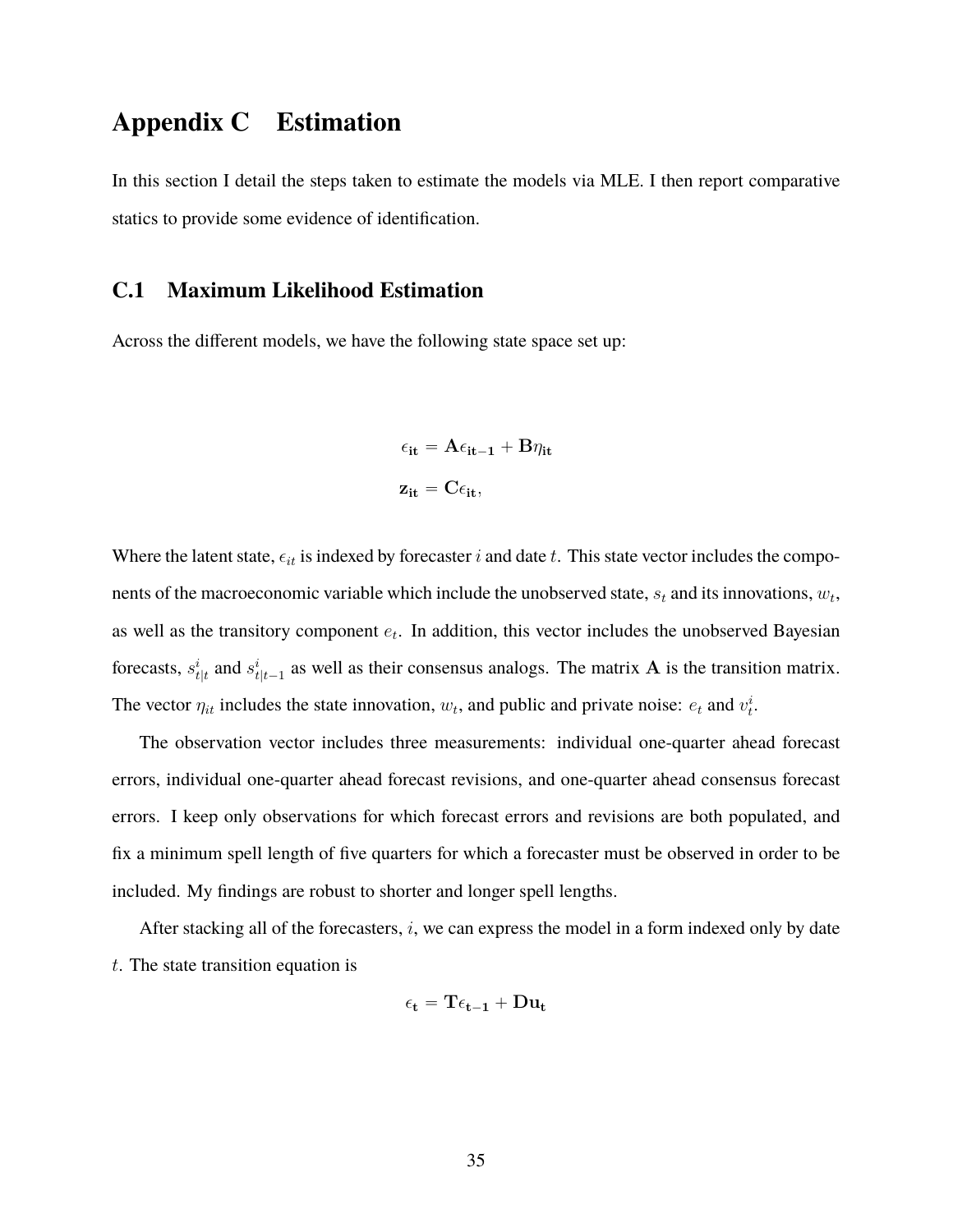where 
$$
\epsilon_t = \begin{pmatrix} \epsilon_{1t} \\ \epsilon_{2t} \\ \vdots \\ \epsilon_{nt} \end{pmatrix}
$$
,  $T = I_n \otimes A$ , and  $D = I_n \otimes B$ , and  $u_t = \begin{pmatrix} u_{1t} \\ u_{2t} \\ \vdots \\ u_{nt} \end{pmatrix}$ .

The observation equation is:

$$
\mathbf{z}_{t} = \mathbf{M}_{t} \mathbf{z} + \mathbf{M}_{t} \mathbf{W} \epsilon_{t}
$$
\nwhere:  
\n
$$
\mathbf{z}_{t} = \begin{pmatrix} z_{1t} \\ z_{2t} \\ \vdots \\ z_{nt} \end{pmatrix}, \qquad \mathbf{z} = \begin{pmatrix} z_{11} \\ z_{12} \\ z_{13} \\ \vdots \\ z_{n1} \\ z_{n2} \\ z_{n3} \end{pmatrix}, \text{ and } \mathbf{W} = \mathbf{I}_{n} \otimes \mathbf{C}.
$$

The matrix  $M_t$  is a time-varying  $3n_t \times 3n$  matrix, where  $n_t$  is the number of forecasters observed at time t. This matrix allows me to account for the unbalanced nature of the SPF panel data.

Defining  $W_t = M_tW$ , the Kalman filter equations are:

$$
F_t = W_t P_{t|t-1} W'_t
$$
  
\n
$$
K_t = P_{t|t-1} W'_t F_t^{-1}
$$
  
\n
$$
z_t^* = M_t z_t - W_t z_{t|t-1}
$$
  
\n
$$
z_{t+1|t} = T(z_{t|t-1} + K_t z_t^*)
$$
  
\n
$$
P_{t+1|t} = T((I_n - K_t W_t) P_{t|t-1}) T' + Q
$$
  
\n
$$
\left(\sigma^2 - 0 - 0\right)
$$

where  $\mathbf{Q} = \mathbf{I_n} \otimes$  $\begin{pmatrix} \sigma_w^2 & 0 & 0 \\ 0 & \sigma_e^2 & 0 \end{pmatrix}$ 0  $\sigma_e^2$  0 0 0  $\sigma_v^2$ ‹ ‹ ‹ ‹' .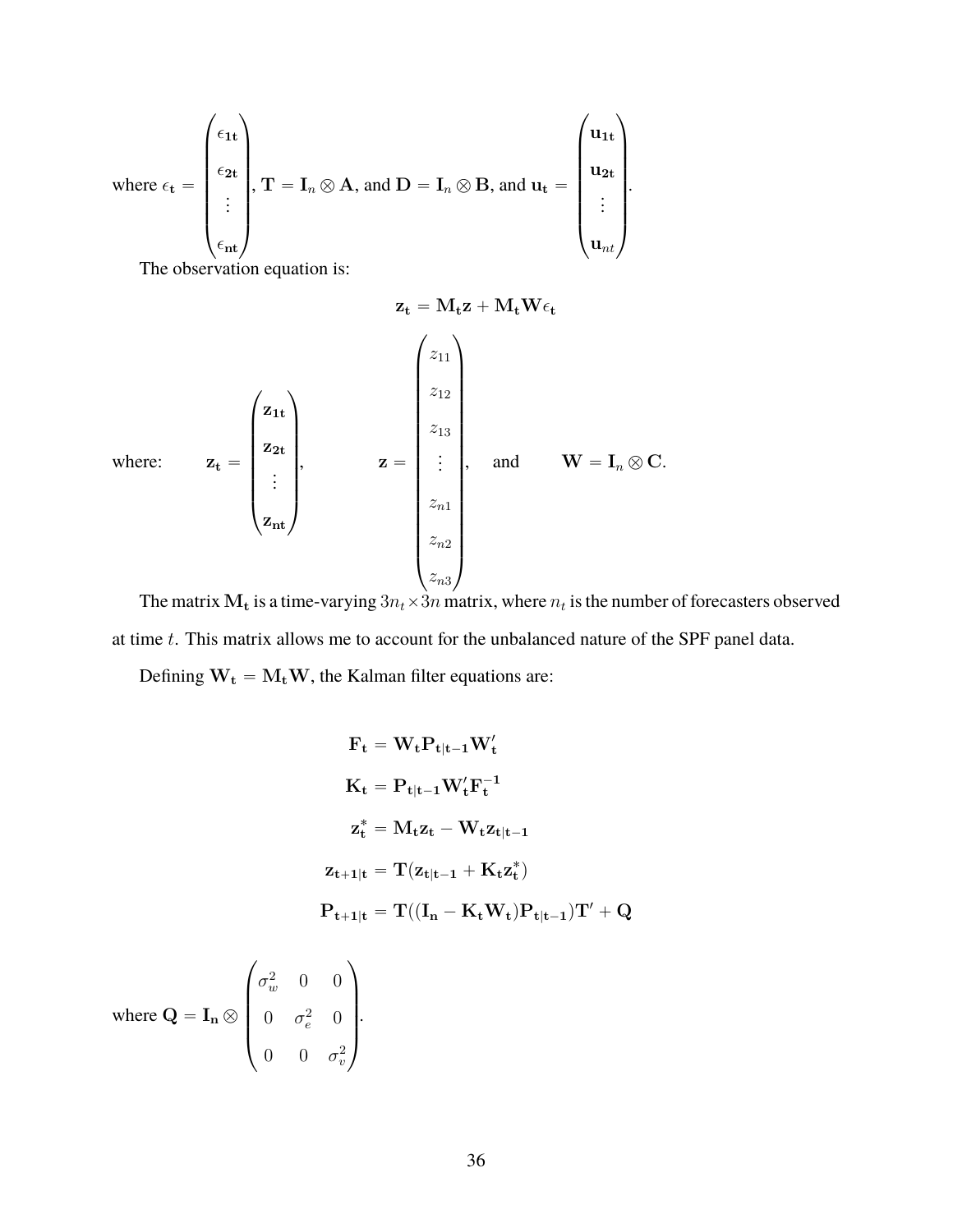The log likelihood is therefore

$$
LL = -\frac{1}{2} \bigg( \sum_{t} n_t \log(2\pi) + \sum_{t} \log(\det \mathbf{F_t}) + \mathbf{S_{yy}} \bigg)
$$

where

$$
\mathbf{S}_{\mathbf{y}\mathbf{y}} = \sum_t \mathbf{y_t^*}^{\mathbf{F}^{-1}} \mathbf{y_t^*}.
$$

I estimate the model by constructing and maximizing the likelihood function numerically, with judicious use of sparse matrices.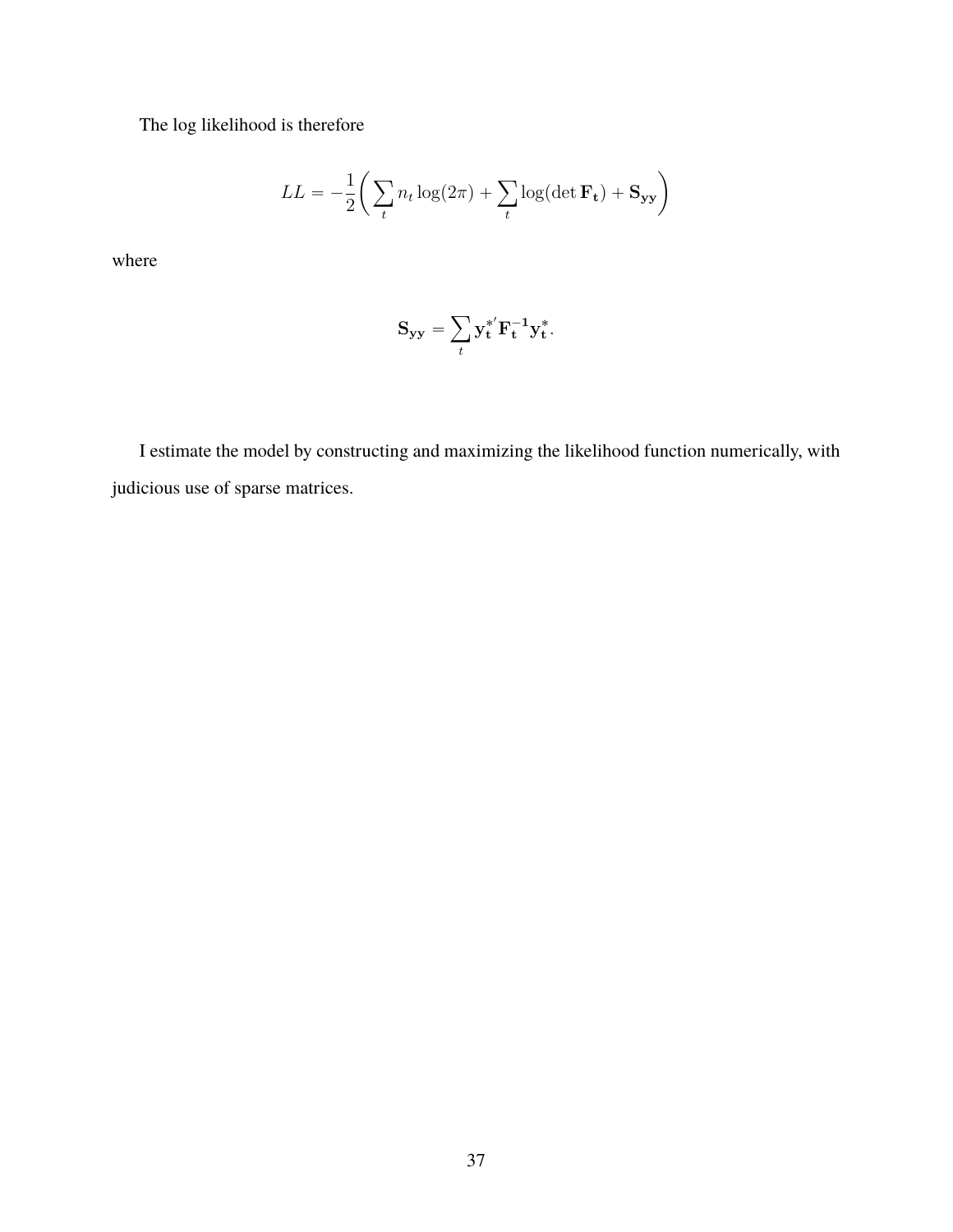### **C.2 Comparative Statics**

In this section, I complete several comparative statics exercises. For each model (rational expectation, diagnostic expectations, overconfidence, and misspecified expectations) I plot the likelihood functions across a range of parameter values, varying one parameter at a time.

Figure C1: Log Likelihood Across Parameter Values (RE)



Note: Each panel plots the log likelihood function for a range of parameter values, holding the other parameters fixed.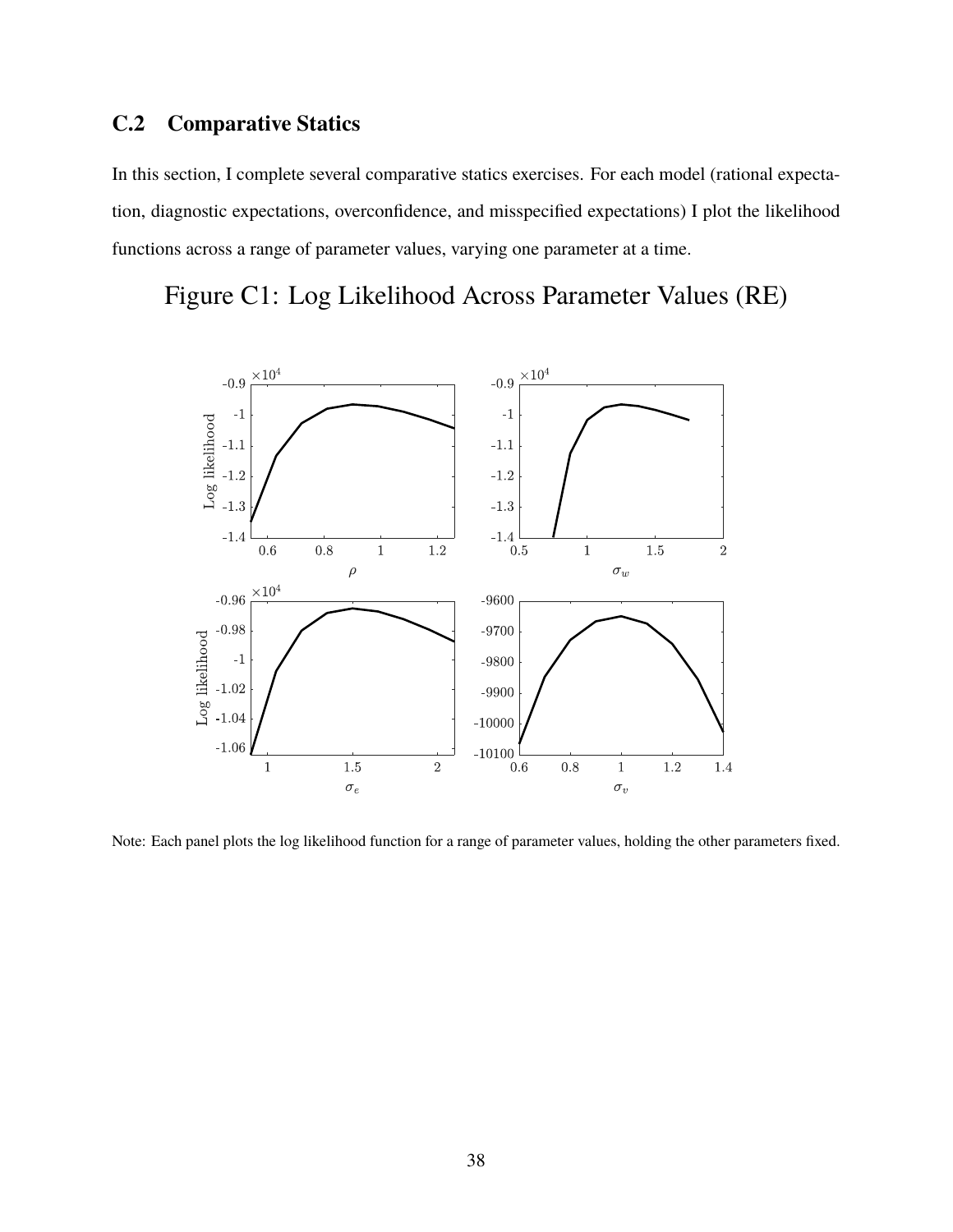

Figure C2: Log Likelihood Across Parameter Values (DE)

Note: Each panel plots the log likelihood function for a range of parameter values, holding the other parameters fixed.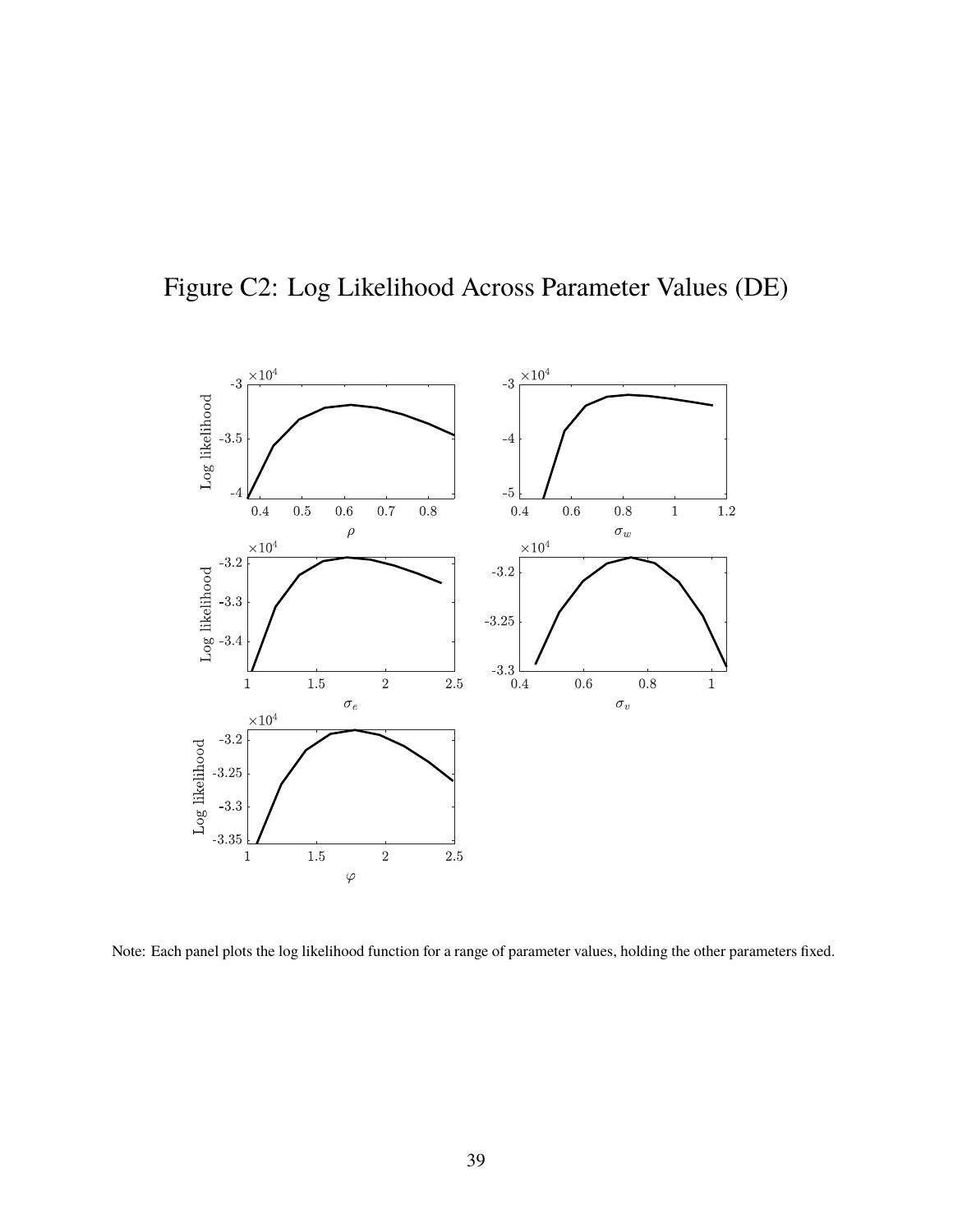



Note: Each panel plots the log likelihood function for a range of parameter values, holding the other parameters fixed.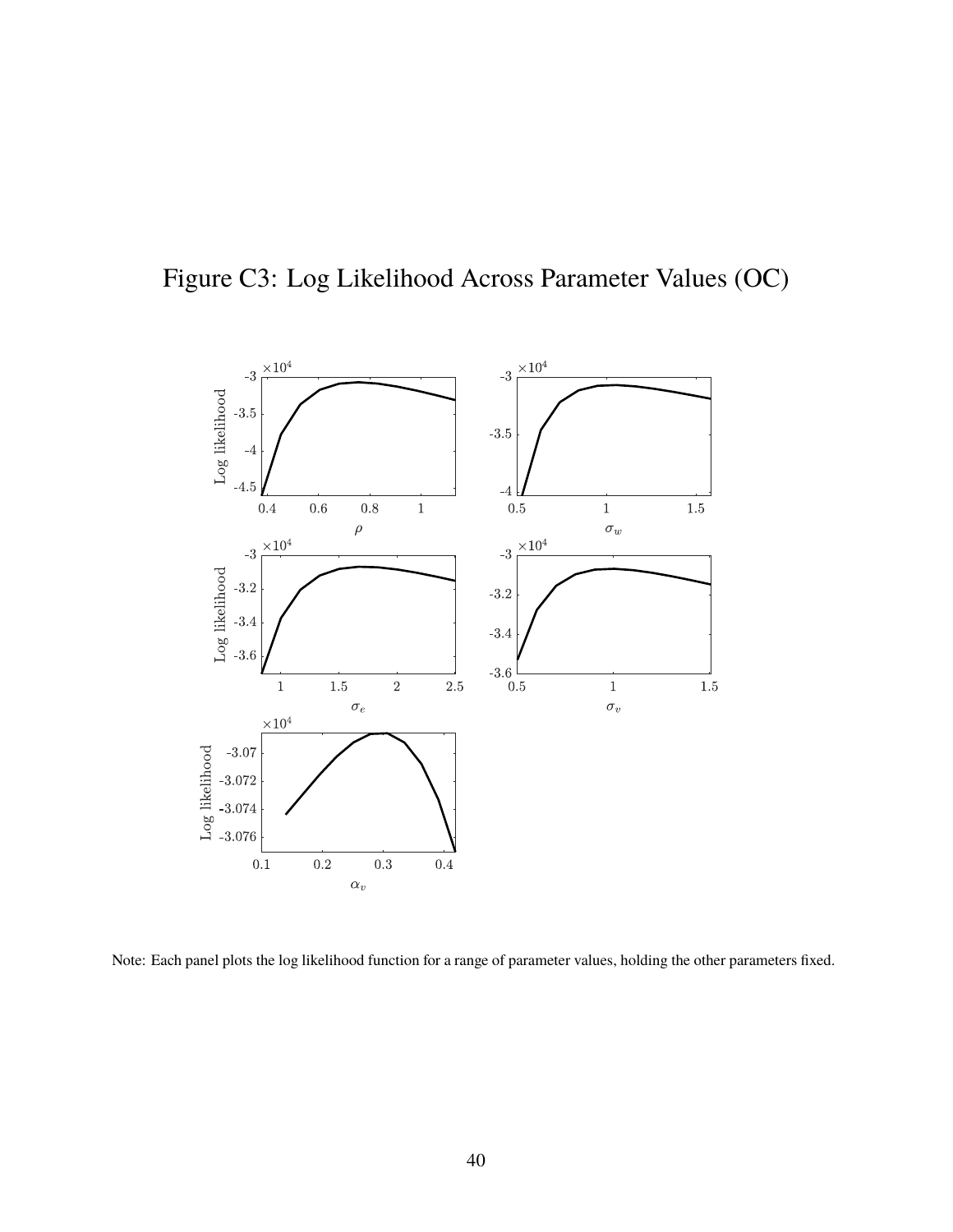

Figure C4: Log Likelihood Across Parameter Values (ME)

Note: Each panel plots the log likelihood function for a range of parameter values, holding the other parameters fixed.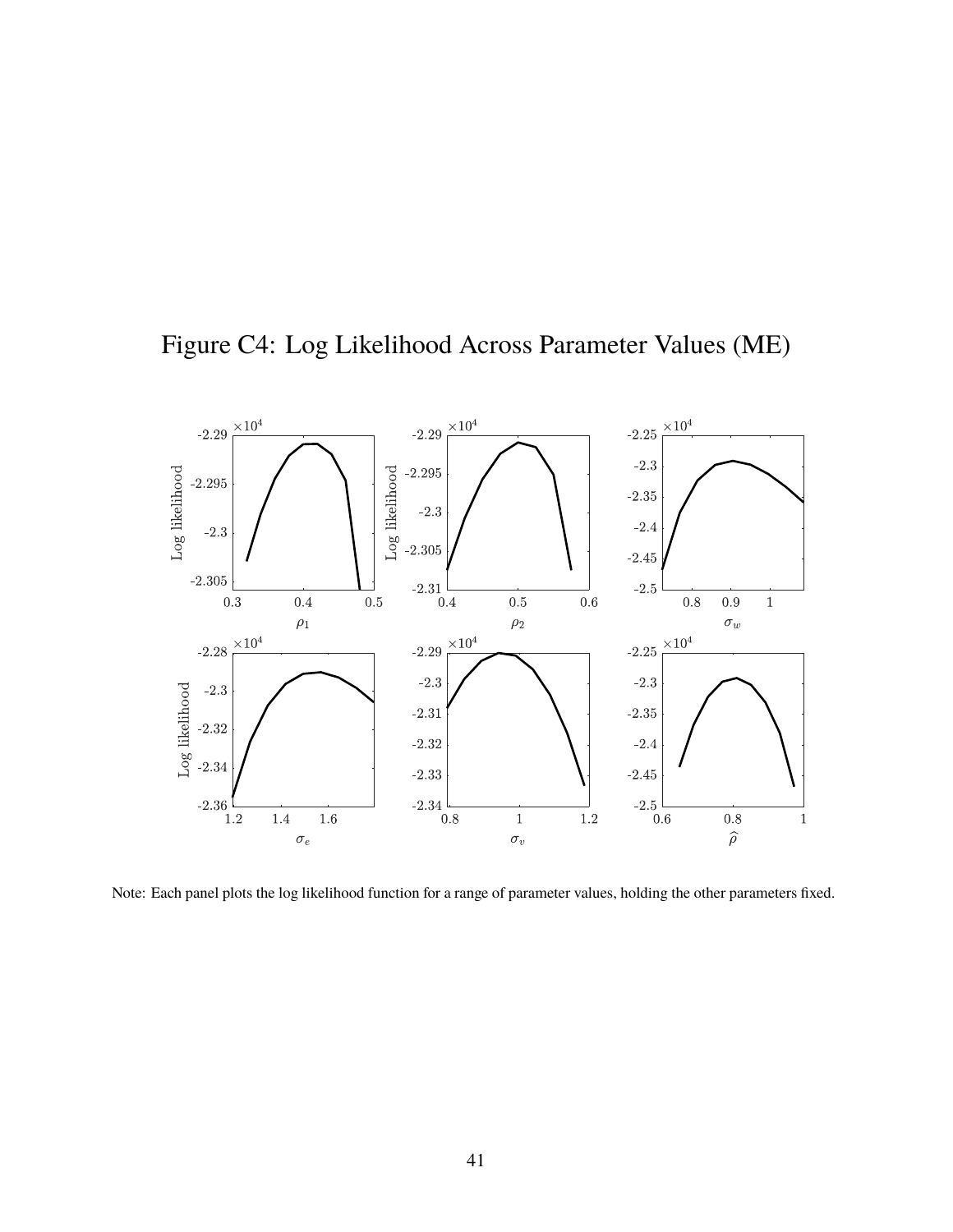## **C.3 State Space Specifications for a Single Forecaster**

### **Rational Expectations**

State:

$$
\begin{bmatrix} s_t \\ w_{t+1} \\ e_{t+1} \\ \vdots \\ s_{t|t}^i \\ s_{t|t-1}^i \\ \vdots \\ s_{t|t}^i \end{bmatrix} = \begin{bmatrix} \rho & 1 & 0 & 0 & 0 & 0 & 0 & 0 \\ 0 & 0 & 0 & 0 & 0 & 0 & 0 & 0 \\ 0 & 0 & 0 & 0 & 0 & 0 & 0 & 0 \\ 0 & 0 & 1 & 0 & 0 & 0 & 0 & 0 \\ 0 & 0 & 0 & 0 & 0 & 0 & 0 & 0 \\ 0 & 0 & 0 & 0 & \rho & 0 & 0 & 0 \\ 0 & 0 & 0 & 0 & \rho & 0 & 0 & 0 \\ 0 & 0 & 0 & 0 & \rho & 0 & 0 & 0 \\ 0 & 0 & 0 & 0 & 0 & 0 & 0 & 0 \\ 0 & 0 & 0 & 0 & 0 & 0 & 0 & 0 \\ 0 & 0 & 0 & 0 & 0 & 0 & 0 & 0 \\ 0 & 0 & 0 & 0 & 0 & 0 & 0 & 0 \\ 0 & 0 & 0 & 0 & 0 & 0 & 0 & 0 \\ 0 & 0 & 0 & 0 & 0 & 0 & 0 & 0 \\ 0 & 0 & 0 & 0 & 0 & 0 & 0 & 0 \\ 0 & 0 & 0 & 0 & 0 & 0 & 0 & 0 \\ 0 & 0 & 0 & 0 & 0 & 0 & 0 & 0 \\ 0 & 0 & 0 & 0 & 0 & 0 & 0 & 0 \\ 0 & 0 & 0 & 0 & 0 & 0 & 0 & 0 \\ 0 & 0 & 0 & 0 & 0 & 0 & 0 & 0 \\ 0 & 0 & 0 & 0 & 0 & 0 & 0 & 0 \\ 0 & 0 & 0 & 0 & 0 & 0 & 0 & 0 \\ 0 & 0 & 0 & 0 & 0 & 0 & 0 & 0 \\ 0 & 0 & 0 & 0 & 0 & 0 & 0 & 0 \\ 0 & 0 & 0 & 0 & 0 & 0 & 0 & 0 \\ 0 & 0 & 0 & 0 & 0 & 0 & 0 & 0 \\ 0 & 0 & 0 & 0 & 0 & 0 & 0 & 0 \\ 0 & 0 & 0 & 0 & 0 & 0 & 0 & 0 \\ 0 & 0 & 0 & 0 & 0 &
$$

Measurement:

$$
\begin{bmatrix}\nx_{t+1} - \hat{x}_{t+1|t}^{i} \\
\hat{x}_{t+1|t}^{i} - \hat{x}_{t+1|t-1}^{i} \\
x_{t+1} - x_{t+1|t}\n\end{bmatrix} = \begin{bmatrix}\n\rho & 1 & 1 & 0 & -\rho & 0 & 0 \\
0 & 0 & 0 & 0 & \rho & -\rho & 0 \\
\rho & 1 & 1 & 0 & 0 & 0 & -\rho\n\end{bmatrix} \begin{bmatrix}\ns_t \\
e_{t+1} \\
e_t \\
s_{t|t}^i \\
s_{t|t-1}^i \\
s_{t|t-1}^i \\
s_{t|t}\n\end{bmatrix}
$$
\nwhere\n
$$
\begin{bmatrix}\nw_{t+1} \\
e_{t+1} \\
e_{t+1} \\
\vdots \\
e_{t}^i\n\end{bmatrix} \sim N(\overline{\mu}, \Sigma), \text{ with } \overline{\mu} = \begin{bmatrix}\n0 \\
0 \\
0 \\
0 \\
0\n\end{bmatrix} \text{ and } \Sigma = \begin{bmatrix}\n\sigma_w^2 & 0 & 0 \\
0 & \sigma_e^2 & 0 \\
0 & 0 & \sigma_v^2 \\
0 & 0 & \sigma_v^2\n\end{bmatrix}.
$$

**Overconfidence:** The overconfidence model is similar, with the forecaster's filtering problem incorporating perceived signal noise,  $\alpha_v \sigma_v$ , which leads to a distorted gain  $\hat{\kappa}_1$ .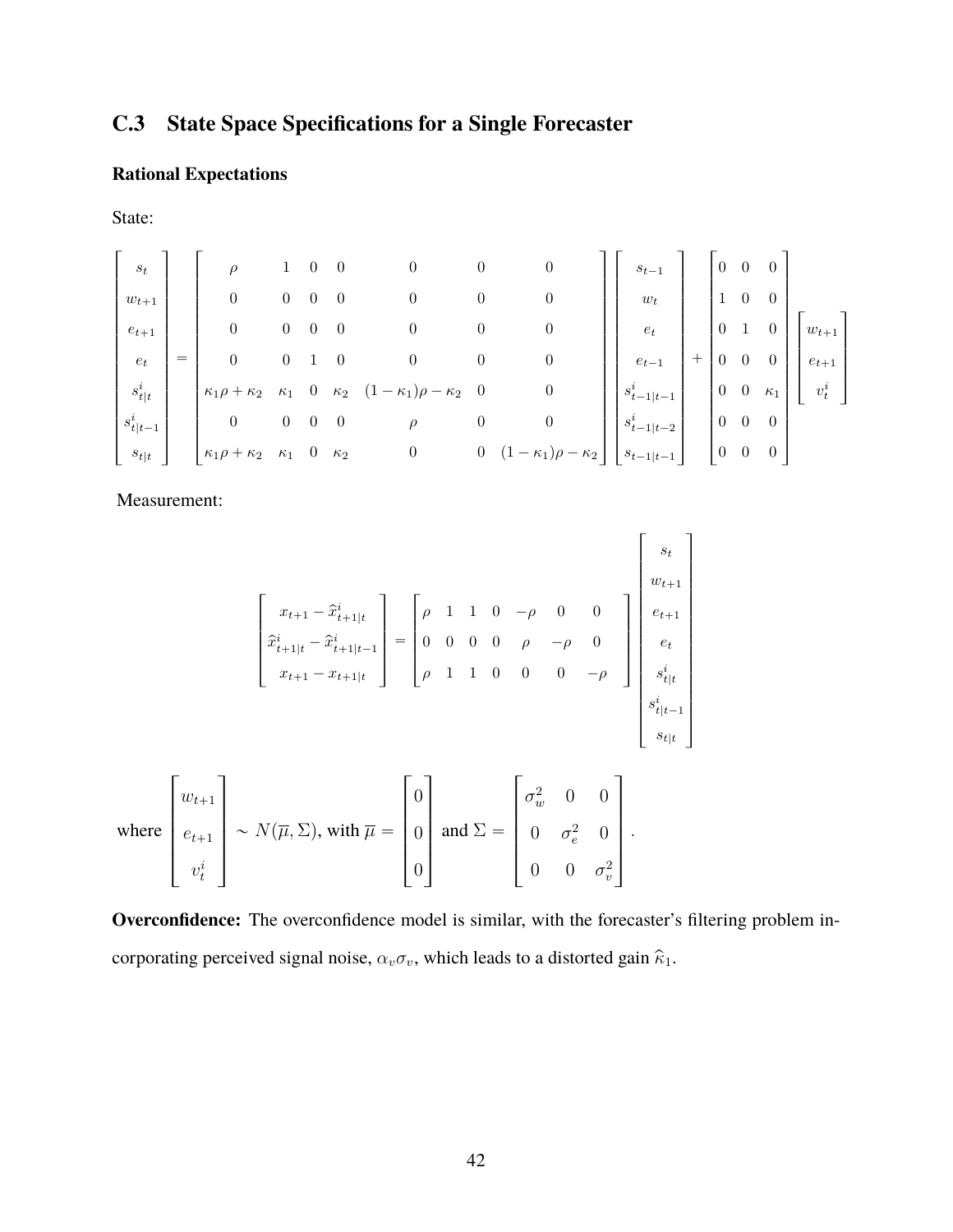# **Diagnostic Expectations**

State:

| $\boldsymbol{s}_t$<br>$w_{t+1}$<br>$e_{t+1}$<br>$\boldsymbol{e}_t$<br>$s^i_{t\mid t}$<br>$s_{t t-1}^i$<br>$\boldsymbol{(\}_{t-1 t-2}^i$<br>$s_{t t}$<br>$s_{t t-1}$ | $=$ | $\rho$<br>$\boldsymbol{0}$<br>$\boldsymbol{0}$<br>$\boldsymbol{0}$<br>$\kappa_1 \rho + \kappa_2$<br>$\boldsymbol{0}$<br>$\boldsymbol{0}$<br>$\kappa_1\rho+\kappa_2$<br>$\boldsymbol{0}$ | $\overline{0}$<br>$\overline{0}$<br>$\boldsymbol{0}$<br>$\kappa_1$<br>$\overline{0}$<br>$\overline{0}$<br>$\kappa_1$<br>$\overline{0}$ | $\theta$<br>$\overline{0}$<br>$\overline{0}$<br>$\overline{0}$<br>$\overline{0}$<br>$\overline{0}$<br>$\theta$<br>$\overline{0}$ | $\overline{0}$<br>$\overline{0}$<br>$\overline{0}$<br>$\overline{0}$<br>$\kappa_2$<br>$\overline{0}$<br>$\overline{0}$<br>$\kappa_2$<br>$\overline{0}$ | $\boldsymbol{0}$<br>$\boldsymbol{0}$<br>$\boldsymbol{0}$<br>$\boldsymbol{0}$<br>$-\kappa_1$ ) $\rho-\kappa_2$<br>$\rho$<br>$\boldsymbol{0}$<br>$\boldsymbol{0}$<br>$\boldsymbol{0}$ | $\overline{0}$<br>$\overline{0}$<br>$\overline{0}$<br>$\overline{0}$<br>$\overline{0}$<br>$\overline{0}$<br>$\overline{0}$ | $\overline{0}$<br>$\overline{0}$<br>$\overline{0}$<br>$\overline{0}$<br>$\overline{0}$<br>$\overline{0}$<br>$1 \quad 0$<br>$\bf{0}$<br>$0\quad 0\quad$ | $\boldsymbol{0}$<br>$\boldsymbol{0}$<br>$\boldsymbol{0}$<br>$\boldsymbol{0}$<br>$\boldsymbol{0}$<br>$\boldsymbol{0}$<br>$\overline{0}$<br>$\kappa_2$<br>$\rho$ | $\overline{0}$<br>$\overline{0}$<br>$\boldsymbol{0}$<br>$\overline{0}$<br>$\overline{0}$<br>$\overline{0}$ | $\overline{0}$<br>$\overline{0}$<br>$\overline{0}$<br>$\overline{0}$<br>$0\quad 0\quad$<br>$0 \quad 0$<br>$0\quad 0\quad$<br>$\overline{0}$<br>$\overline{0}$ | $s_{t-1}$<br>$w_t$<br>$e_t$<br>$e_{t-1}$<br>$s_{t-1 t-1}^{i}$<br>$s_{t-1 t-2}^{i}$<br>$s_{t-2 t-3}^i$<br>$s_{t-1\mid t-1}$<br>$s_{t-1 t-2}$ | $+$ | $\theta$<br>$(1 -$<br>$\overline{0}$<br>$0\quad 0$<br>$0 \quad 0$<br>$\overline{0}$<br>$0 \quad 0$<br>$0 \quad 0$<br>$0 \quad 0$ | $\overline{0}$<br>$\overline{0}$<br>$\mathbf{1}$<br>$\overline{0}$ | 0<br>$\overline{0}$<br>$\overline{0}$<br>$\overline{0}$<br>$\kappa_1$<br>$\overline{0}$<br>$\overline{0}$<br>$\overline{0}$<br>$\theta$ | $w_{t+1}$<br>$e_{t+1}$<br>$v_t^i$ |
|---------------------------------------------------------------------------------------------------------------------------------------------------------------------|-----|-----------------------------------------------------------------------------------------------------------------------------------------------------------------------------------------|----------------------------------------------------------------------------------------------------------------------------------------|----------------------------------------------------------------------------------------------------------------------------------|--------------------------------------------------------------------------------------------------------------------------------------------------------|-------------------------------------------------------------------------------------------------------------------------------------------------------------------------------------|----------------------------------------------------------------------------------------------------------------------------|--------------------------------------------------------------------------------------------------------------------------------------------------------|----------------------------------------------------------------------------------------------------------------------------------------------------------------|------------------------------------------------------------------------------------------------------------|---------------------------------------------------------------------------------------------------------------------------------------------------------------|---------------------------------------------------------------------------------------------------------------------------------------------|-----|----------------------------------------------------------------------------------------------------------------------------------|--------------------------------------------------------------------|-----------------------------------------------------------------------------------------------------------------------------------------|-----------------------------------|
| $s_{t-1 t-2}$                                                                                                                                                       |     | $\boldsymbol{0}$                                                                                                                                                                        | $\boldsymbol{0}$                                                                                                                       | $\overline{0}$                                                                                                                   | $\overline{0}$                                                                                                                                         | $\boldsymbol{0}$                                                                                                                                                                    | $\boldsymbol{0}$                                                                                                           | $\overline{0}$                                                                                                                                         | $\boldsymbol{0}$                                                                                                                                               |                                                                                                            | $1\quad 0$                                                                                                                                                    | $s_{t-2 t-3}$                                                                                                                               |     | $\boldsymbol{0}$                                                                                                                 | $\overline{0}$                                                     | $\overline{0}$                                                                                                                          |                                   |

Measurement:

$$
\begin{bmatrix}\nx_{t+1} - \hat{x}_{t+1|t}^i \\
\hat{x}_{t+1|t}^i - \hat{x}_{t+1|t-1}^i \\
x_{t+1} - \hat{x}_{t+1|t}^i\n\end{bmatrix} = \begin{bmatrix}\n\rho & 1 & 1 & 0 & -\rho(1+\varphi) & \rho\varphi & 0 & 0 & 0 \\
0 & 0 & 0 & \rho(1+\varphi) & -\rho^2(1+2\varphi) & \rho^2\varphi & 0 & 0 & 0 \\
\rho & 1 & 1 & 0 & 0 & 0 & -\rho(1+\varphi) & \rho\varphi & 0\n\end{bmatrix} \begin{bmatrix}\ns_t \\
y_{t+1} \\
s_t^i \\
s_{t|t-1} \\
s_{t+1} \\
s_{t|t-1} \\
s_{t|t-1} \\
s_{t|t-1} \\
s_{t-1|t-2}\n\end{bmatrix}
$$

where 
$$
\begin{bmatrix} w_{t+1} \\ e_{t+1} \\ v_t^i \end{bmatrix} \sim N(\overline{\mu}, \Sigma), \text{ with } \overline{\mu} = \begin{bmatrix} 0 \\ 0 \\ 0 \end{bmatrix} \text{ and } \Sigma = \begin{bmatrix} \sigma_w^2 & 0 & 0 \\ 0 & \sigma_e^2 & 0 \\ 0 & 0 & \sigma_v^2 \end{bmatrix}.
$$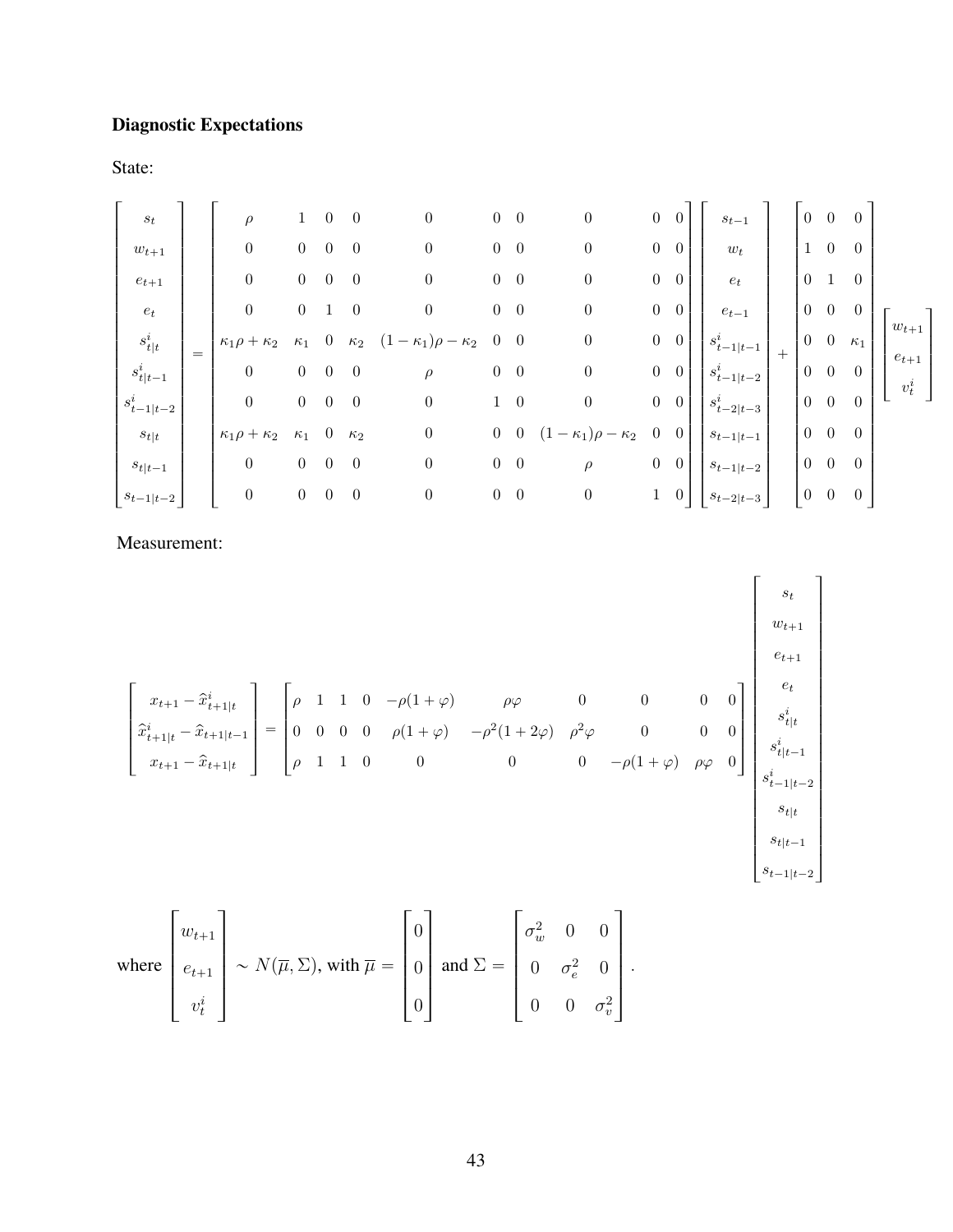## **Misspecified Expectations**

State:

| $\boldsymbol{s}_t$<br>$s_{t-1}$<br>$w_{t+1}$<br>$e_{t+1}$                                          |     | $\rho_1$<br>$\mathbf{1}$<br>$\boldsymbol{0}$<br>$\boldsymbol{0}$                                                    | $\rho_2$<br>$\overline{0}$<br>$\overline{0}$<br>$\overline{0}$                             | $\boldsymbol{0}$<br>$\overline{0}$<br>$\overline{0}$                     | $\theta$<br>$\theta$<br>$\overline{0}$<br>$\overline{0}$ | $\theta$<br>$\overline{0}$<br>$\overline{0}$<br>$\overline{0}$   | $\boldsymbol{0}$<br>$\boldsymbol{0}$<br>$\boldsymbol{0}$<br>$\boldsymbol{0}$                                                   | $\boldsymbol{0}$<br>$\boldsymbol{0}$<br>$\boldsymbol{0}$<br>$\boldsymbol{0}$ | $\boldsymbol{0}$<br>$\boldsymbol{0}$<br>$\boldsymbol{0}$<br>$\boldsymbol{0}$                                      | $\theta$<br>$\boldsymbol{0}$<br>$\boldsymbol{0}$<br>$\overline{0}$                             | $\boldsymbol{s}_{t-1}$<br>$s_{t-2}$<br>$\boldsymbol{w}_t$<br>$e_t$                                  |        | $\theta$<br>$\boldsymbol{0}$<br>$\mathbf{1}$<br>$\boldsymbol{0}$                                 | $\theta$<br>$\overline{0}$<br>$\overline{0}$<br>$\mathbf{1}$                                   | $\theta$<br>$\overline{0}$<br>$\overline{0}$                                 | $w_{t+1}$            |  |
|----------------------------------------------------------------------------------------------------|-----|---------------------------------------------------------------------------------------------------------------------|--------------------------------------------------------------------------------------------|--------------------------------------------------------------------------|----------------------------------------------------------|------------------------------------------------------------------|--------------------------------------------------------------------------------------------------------------------------------|------------------------------------------------------------------------------|-------------------------------------------------------------------------------------------------------------------|------------------------------------------------------------------------------------------------|-----------------------------------------------------------------------------------------------------|--------|--------------------------------------------------------------------------------------------------|------------------------------------------------------------------------------------------------|------------------------------------------------------------------------------|----------------------|--|
| $\boldsymbol{e}_t$<br>$s^i_{t\mid t}$<br>$s_{t t-1}^i$<br>$s_{t t}$<br>$\lfloor s_{t t-1} \rfloor$ | $=$ | $\boldsymbol{0}$<br>$\kappa_1\rho_1+\kappa_2$<br>$\boldsymbol{0}$<br>$\kappa_1 \rho + \kappa_2$<br>$\boldsymbol{0}$ | $\overline{0}$<br>$\kappa_1\rho_2$<br>$\overline{0}$<br>$\kappa_1\rho_2$<br>$\overline{0}$ | $\overline{0}$<br>$\kappa_1$<br>$0 \quad 0$<br>$\kappa_1$<br>$0 \quad 0$ | $\overline{0}$<br>$\overline{0}$                         | $\overline{0}$<br>$\overline{0}$<br>$\kappa_2$<br>$\overline{0}$ | $\boldsymbol{0}$<br>$\kappa_2$ $(1-\kappa_1)\hat{\rho}-\kappa_2$ 0<br>$\widehat{\rho}$<br>$\boldsymbol{0}$<br>$\boldsymbol{0}$ | $\boldsymbol{0}$<br>$\boldsymbol{0}$<br>$\overline{0}$<br>$\boldsymbol{0}$   | $\boldsymbol{0}$<br>$\boldsymbol{0}$<br>$\boldsymbol{0}$<br>$(1 - \kappa_1)\hat{\rho} - \kappa_2$<br>$\hat{\rho}$ | $\overline{0}$<br>$\overline{0}$<br>$\boldsymbol{0}$<br>$\overline{0}$<br>$\mathbf{0}_{\perp}$ | $e_{t-1}$<br>$s_{t-1 t-1}^i$<br>$s_{t-1 t-2}^{i}$<br>$s_{t-1 t-1}$<br>$\lfloor s_{t-1 t-2} \rfloor$ | $^{+}$ | $\boldsymbol{0}$<br>$\boldsymbol{0}$<br>$\boldsymbol{0}$<br>$\boldsymbol{0}$<br>$\boldsymbol{0}$ | $\boldsymbol{0}$<br>$\boldsymbol{0}$<br>$\overline{0}$<br>$\boldsymbol{0}$<br>$\boldsymbol{0}$ | $\overline{0}$<br>$\kappa_1$<br>$\overline{0}$<br>$\theta$<br>$\overline{0}$ | $e_{t+1}$<br>$v_t^i$ |  |

Measurement:

$$
\begin{bmatrix}\nx_{t+1} - \hat{x}_{t+1|t}^{i} \\
\hat{x}_{t+1|t}^{i} - \hat{x}_{t+1|t-1}^{i} \\
x_{t+1} - \hat{x}_{t+1|t}^{i}\n\end{bmatrix} =\n\begin{bmatrix}\n\rho_1 & \rho_2 & 1 & 1 & 0 & -\hat{\rho} & 0 & 0 & 0 \\
0 & 0 & 0 & 0 & \hat{\rho} & -\hat{\rho} & 0 & 0 \\
\rho_1 & \rho_2 & 1 & 1 & 0 & 0 & 0 & -\hat{\rho} & 0\n\end{bmatrix}\n\begin{bmatrix}\ns_t \\
e_{t+1} \\
e_t \\
e_t \\
s_{t|t-1} \\
s_{t|t-1} \\
s_{t|t-1} \\
s_{t|t-1}\n\end{bmatrix}
$$
\nF\n

where 
$$
\begin{bmatrix} w_{t+1} \\ e_{t+1} \\ v_t^i \end{bmatrix} \sim N(\overline{\mu}, \Sigma)
$$
, with  $\overline{\mu} = \begin{bmatrix} 0 \\ 0 \\ 0 \end{bmatrix}$  and  $\Sigma = \begin{bmatrix} \sigma_w^2 & 0 & 0 \\ 0 & \sigma_e^2 & 0 \\ 0 & 0 & \sigma_v^2 \end{bmatrix}$ .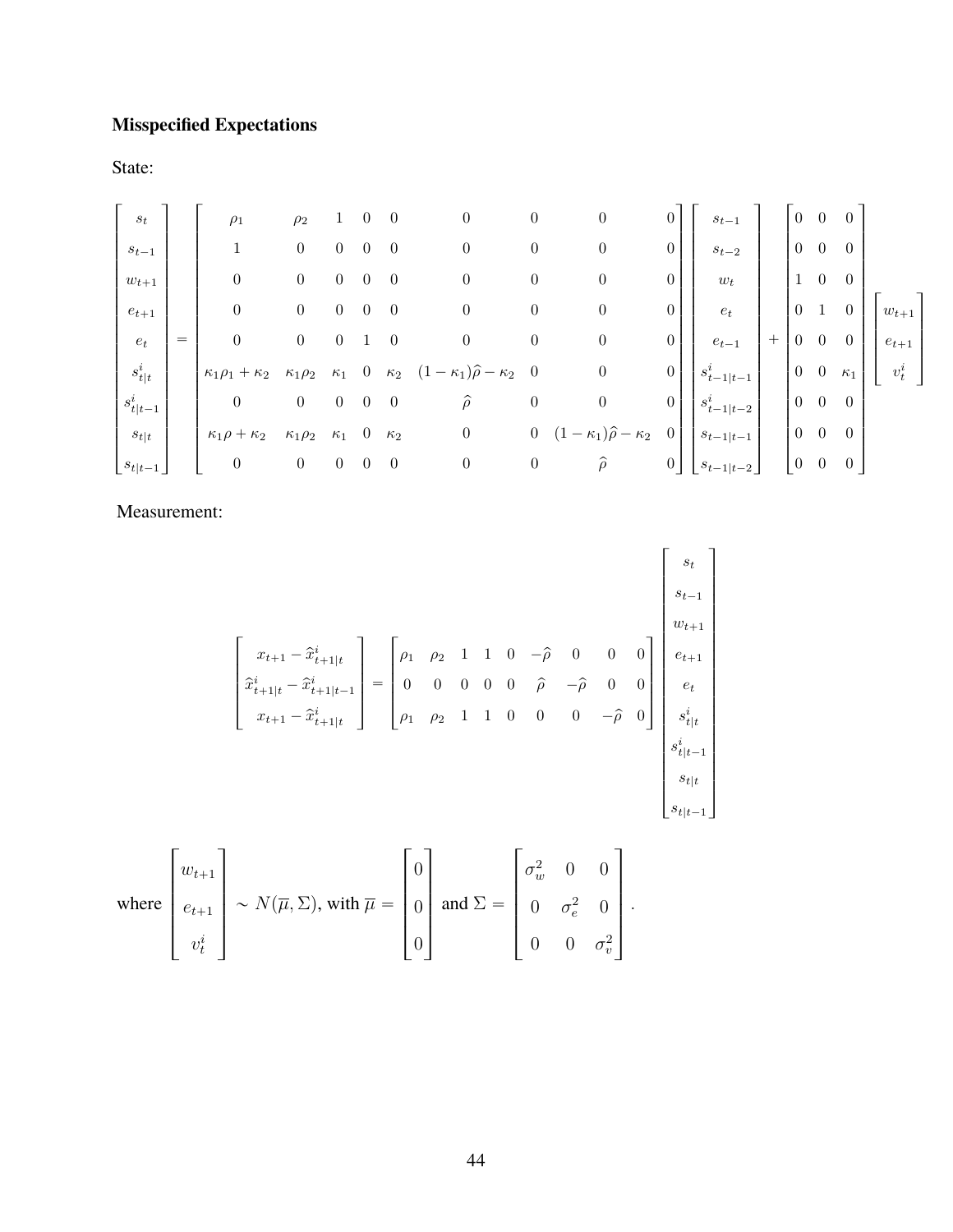## **Appendix D Robustness**

#### **AR(2) Dynamics for all Models**

Since the ME models is the only one to assume AR(2) dynamics, in this subsection I fit all of the other models with fundamental AR(2) dynamics and show that the ME model remains the best fitting candidate model.

| Panel A: Parameter Estimates     |                  |           |           |           |           |
|----------------------------------|------------------|-----------|-----------|-----------|-----------|
|                                  |                  | (1)       | (2)       | (3)       | (4)       |
| Description                      | Parameter        | RE        | DE        | OC        | МE        |
| First order autocorrelation      | $\rho_1$         | 0.710     | 0.632     | 0.623     | 0.446     |
|                                  |                  | (0.043)   | (0.070)   | (0.132)   | (0.126)   |
| Second order autocorrelation     | $\rho_2$         | $-0.999$  | $-0.922$  | $-0.877$  | 0.552     |
|                                  |                  | (0.101)   | (0.0147)  | (0.486)   | (0.157)   |
| Persistent innovation dispersion | $\sigma_w$       | 1.312     | 1.129     | 1.139     | 0.905     |
|                                  |                  | (0.102)   | (0.061)   | (0.206)   | (0.125)   |
| Transitory innovation dispersion | $\sigma_e$       | 1.646     | 1.567     | 1.550     | 1.494     |
|                                  |                  | (0.180)   | (0.073)   | (0.105)   | (0.191)   |
| Private noise dispersion         | $\sigma_{v}$     | 0.873     | 0.800     | 0.841     | 0.989     |
|                                  |                  | (0.363)   | (0.105)   | (0.230)   | (0.463)   |
| Diagnosticity                    | $\varphi$        |           | 0.307     |           |           |
|                                  |                  |           | (0.078)   |           |           |
| Overconfidence                   | $\alpha_{v}$     |           |           | 0.314     |           |
|                                  |                  |           |           | (0.164)   |           |
| Perceived persistence            | $\widehat{\rho}$ |           |           |           | 0.811     |
|                                  |                  |           |           |           | (0.081)   |
| Panel B: Model Selection         |                  |           |           |           |           |
| Log likelihood                   |                  | $-7625.1$ | $-7359.1$ | $-7353.0$ | $-7295.2$ |
| <b>AIC</b>                       |                  | 15089     | 14728     | 14716     | 14602     |
| <b>BIC</b>                       |                  | 15111     | 14755     | 14743     | 14635     |

### Table D2: Alternative Models under AR(2) Dynamics

Note: Panel A reports parameters estimates. Column (1) denotes the rational expectations model, column (2) reports the diagnostic expectations model, column (3) reports the overconfidence model, and column (4) reports the misspecified expectations model. Bootstrapped standard errors reported in parenthesis. Panel B reports the maximized log likelihood as well as AIC and BIC for each model.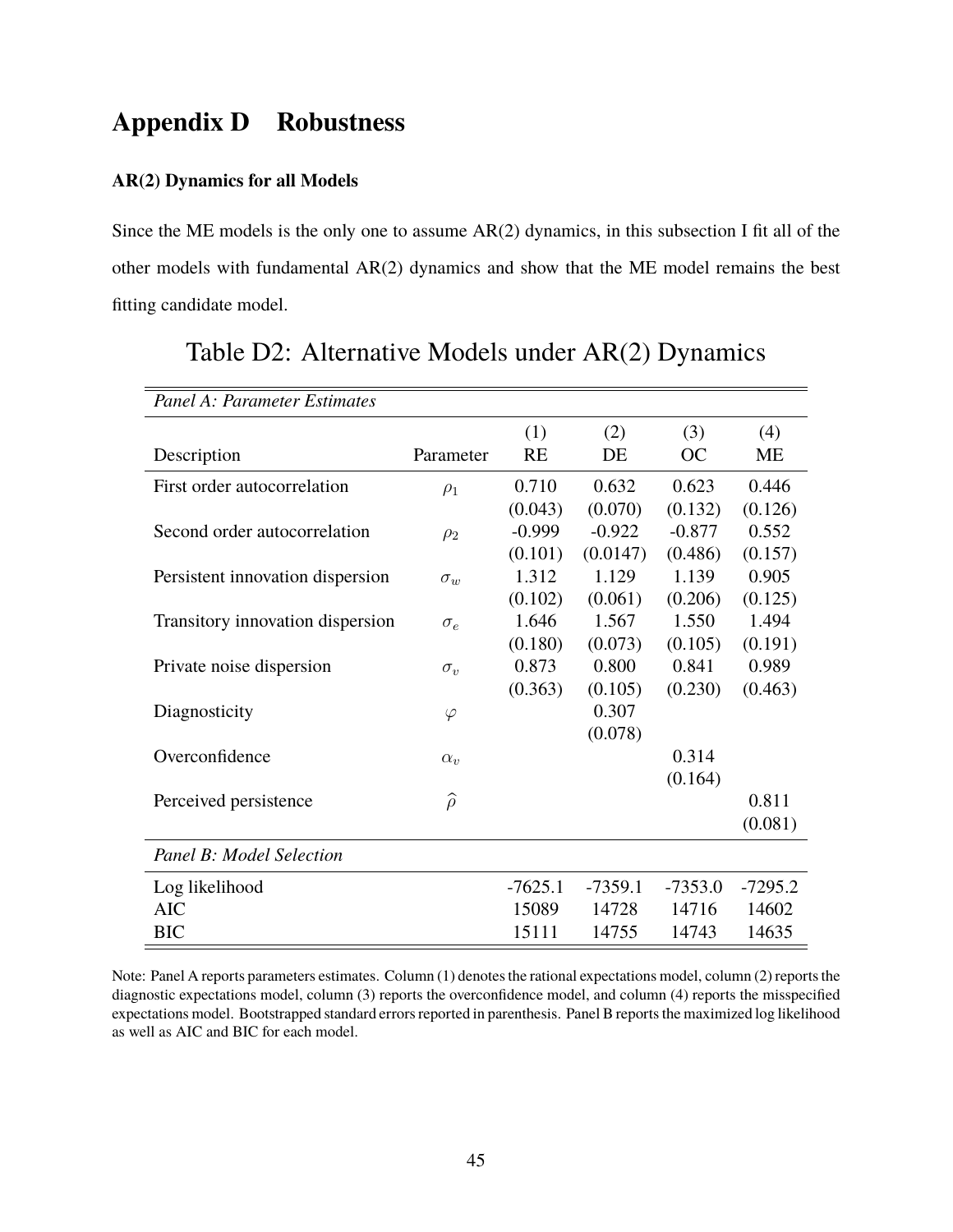<span id="page-45-0"></span> $\overline{\phantom{a}}$ 

| Panel A: Parameter Estimates     |                  |           |         |           |           |
|----------------------------------|------------------|-----------|---------|-----------|-----------|
|                                  |                  | (1)       | (2)     | (3)       | (4)       |
| Description                      | Parameter        | <b>RE</b> | DE      | <b>OC</b> | <b>ME</b> |
| Persistence                      | $\rho$           | 0.959     | 0.874   | 0.810     |           |
|                                  |                  | (0.029)   | (0.032) | (0.067)   |           |
| Persistent innovation dispersion | $\sigma_w$       | 1.243     | 1.065   | 1.112     | 0.966     |
|                                  |                  | (0.132)   | (0.057) | (0.092)   | (0.102)   |
| Transitory innovation dispersion | $\sigma_e$       | 2.060     | 2.129   | 1.930     | 1.729     |
|                                  |                  | (0.138)   | (0.102) | (0.122)   | (0.185)   |
| Private noise dispersion         | $\sigma_v$       | 1.399     | 1.396   | 1.427     | 1.350     |
|                                  |                  | (0.177)   | (0.218) | (0.179)   | (0.617)   |
| Diagnosticity                    | $\varphi$        |           | 0.382   |           |           |
|                                  |                  |           | (0.119) |           |           |
| Overconfidence                   | $\alpha_{v}$     |           |         | 0.528     |           |
|                                  |                  |           |         | (0.134)   |           |
| Perceived persistence            | $\widehat{\rho}$ |           |         |           | 0.813     |
|                                  |                  |           |         |           | (0.100)   |
| First order autocorrelation      | $\rho_1$         |           |         |           | 0.431     |
|                                  |                  |           |         |           | (0.107)   |
| Second order autocorrelation     | $\rho_2$         |           |         |           | 0.567     |
|                                  |                  |           |         |           | (0.115)   |
| Panel B: Model Selection         |                  |           |         |           |           |
| Log likelihood                   |                  | $-7033$   | $-6993$ | $-6961$   | $-6843$   |
| <b>AIC</b>                       |                  | 14074     | 13996   | 13932     | 13699     |
| <b>BIC</b>                       |                  | 14095     | 14023   | 13958     | 13731     |

# Table D3: Alternative Models for SPF Inflation (CPI)

 $\qquad \qquad$ 

Note: Panel A reports parameters estimates. Column (1) denotes the rational expectations model, column (2) reports the diagnostic expectations model, column (3) reports the overconfidence model, and column (4) reports the misspecified expectations model. Bootstrapped standard errors reported in parenthesis. Panel B reports the maximized log likelihood as well as AIC and BIC for each model.